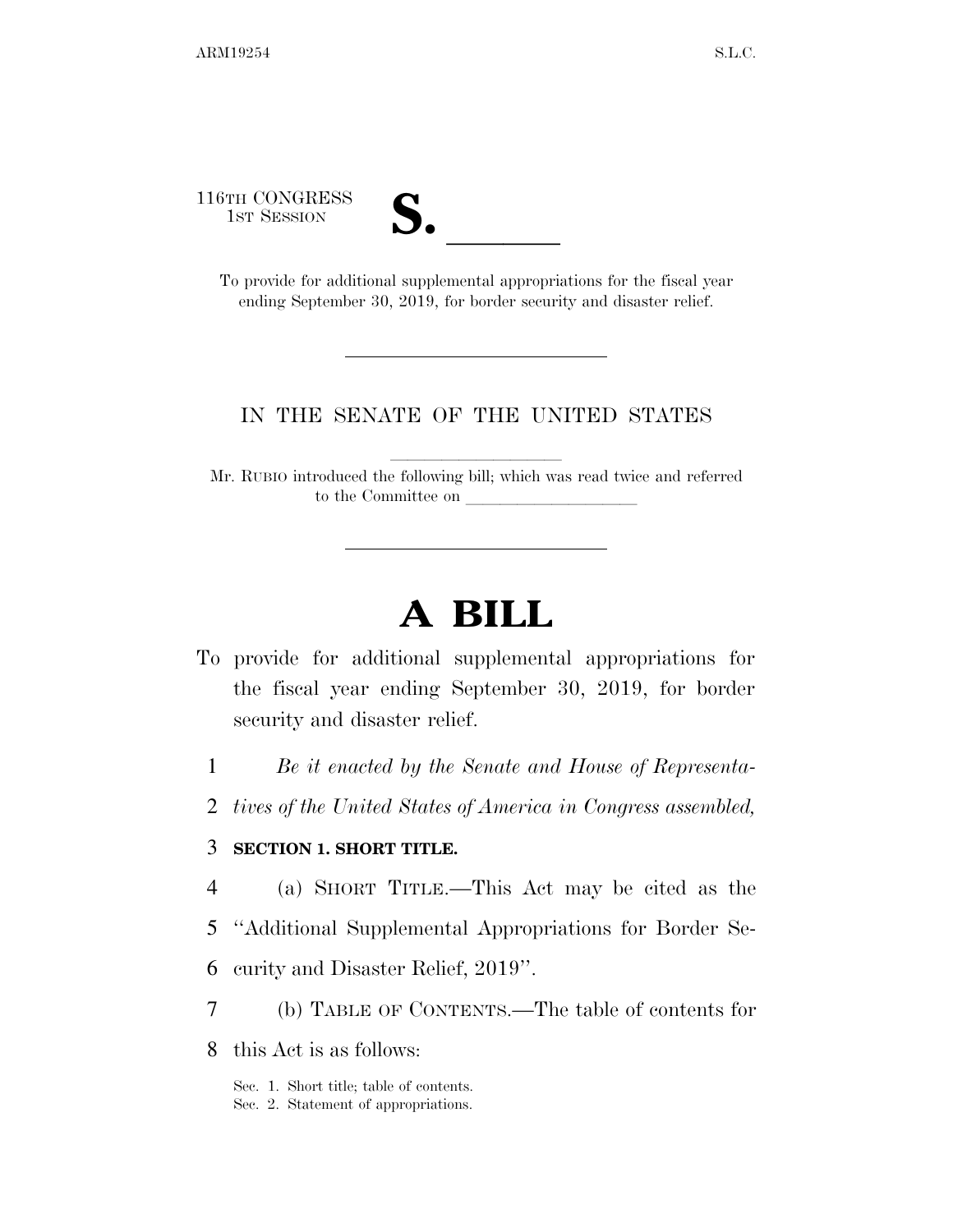# TITLE I—DEPARTMENT OF HOMELAND SECURITY–BORDER **SECURITY** TITLE II—DEPARTMENT OF AGRICULTURE TITLE III—DEPARTMENT OF COMMERCE TITLE IV—DEPARTMENT OF DEFENSE

TITLE V—CORPS OF ENGINEERS—CIVIL

TITLE VI—DEPARTMENT OF HOMELAND SECURITY

TITLE VII—DEPARTMENT OF THE INTERIOR

TITLE VIII—DEPARTMENT OF LABOR

TITLE IX—LEGISLATIVE BRANCH

TITLE X—DEPARTMENT OF DEFENSE

TITLE XI—DEPARTMENT OF TRANSPORTATION

TITLE XII—GENERAL PROVISIONS

#### 1 **SEC. 2. STATEMENT OF APPROPRIATIONS.**

2 The following sums in this Act are appropriated, out 3 of any money in the Treasury not otherwise appropriated, 4 for the fiscal year ending September 30, 2019.

5 TITLE I

# 6 DEPARTMENT OF HOMELAND SECURITY–

7 BORDER SECURITY

 The following sums in this title are appropriated, out of any money in the Treasury not otherwise appropriated, for the fiscal year ending September 30, 2019, and for other purposes, namely: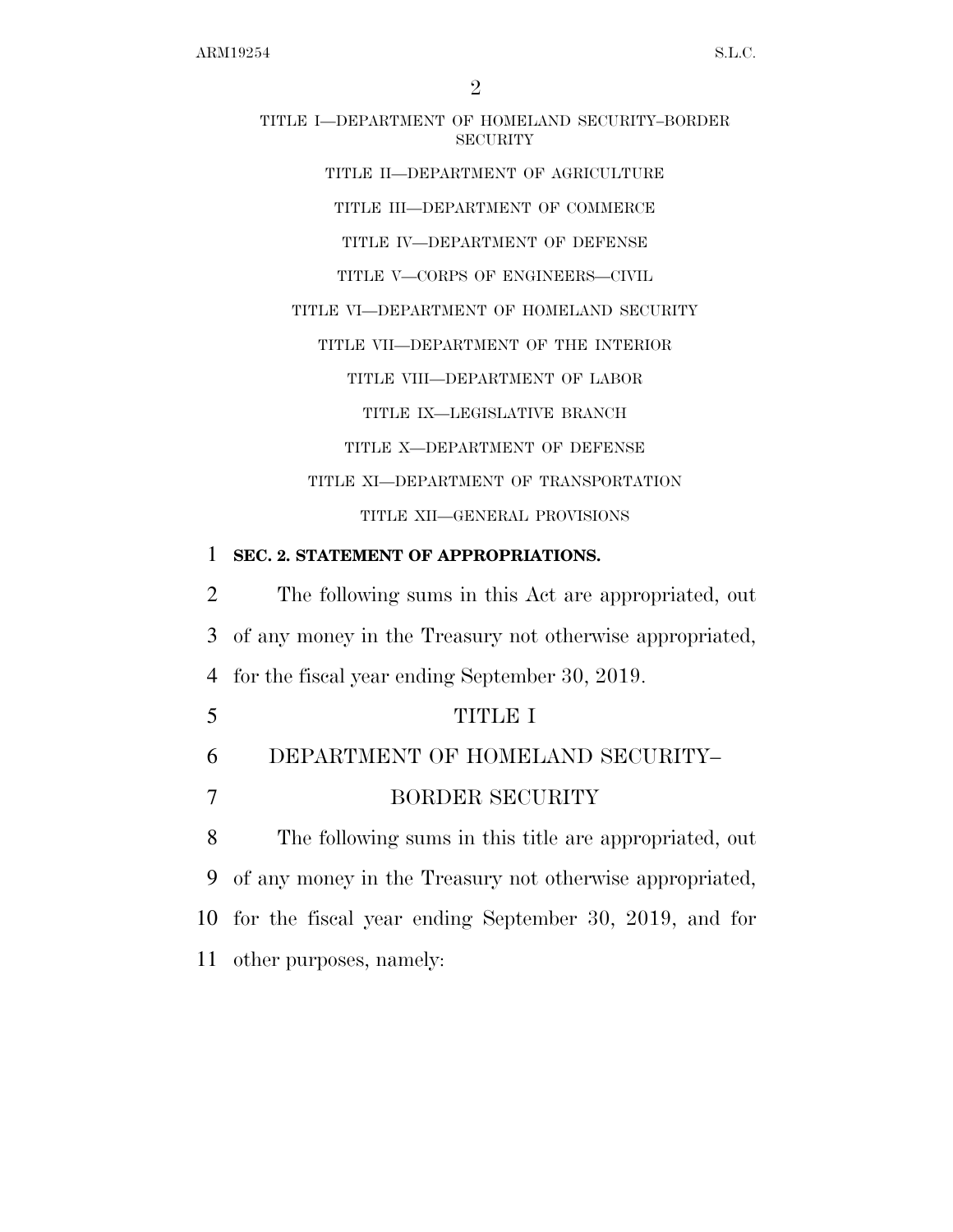# SECURITY, ENFORCEMENT, AND INVESTIGATIONS U.S. CUSTOMS AND BORDER PROTECTION PROCUREMENT, CONSTRUCTION, AND IMPROVEMENTS For an additional amount for U.S. Customs and Bor- der Protection for procurement, construction, and im- provements, including procurements to purchase marine vessels, aircraft, and unmanned aerial systems, \$3,600,000,000, available until expended, for purposes au- thorized under section 102 of the Illegal Immigration Re- form and Immigrant Responsibility Act of 1996 (8 U.S.C. 1103 note; Public Law 104–208), to include activities au- thorized under section 103(b) of the Immigration and Na- tionality Act (8 U.S.C. 1103(b)): *Provided*, That not later than 180 days after the date of the enactment of this Act, the Secretary of Homeland Security shall submit to the Committee on Appropriations of the Senate, the Com- mittee on Appropriations of the House of Representatives, and the Comptroller General of the United States an up- dated risk-based plan for improving security along the bor- ders of the United States that includes the elements re- quired under subsection (a) of section 231 of division F of the Consolidated Appropriations Act, 2018, which shall be evaluated in accordance with subsection (b) of such sec-tion: *Provided further*, That amounts provided under this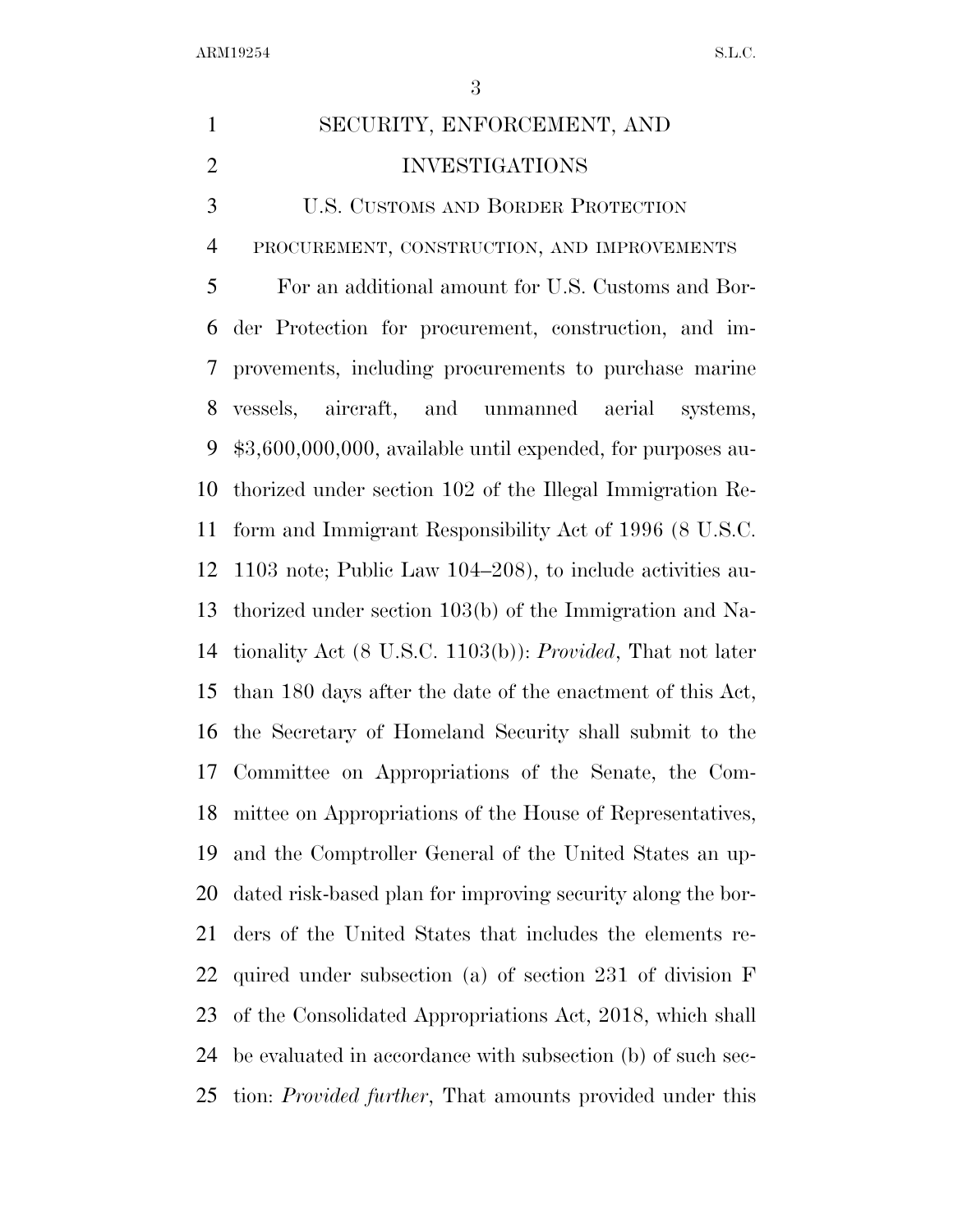heading may be used for roads, lighting, cameras, and sen-

sors.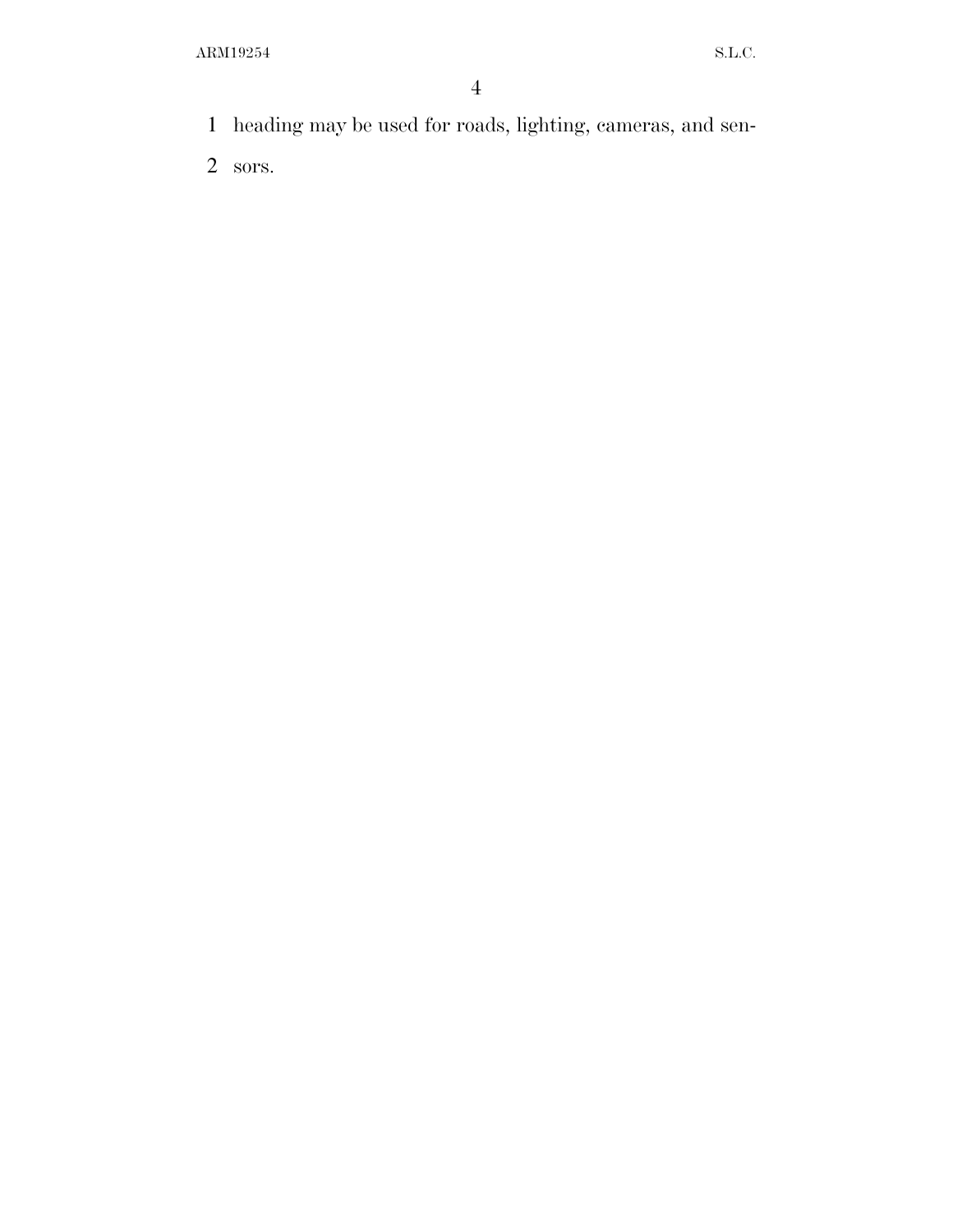| $\mathbf{1}$   | <b>TITLE II</b>                                                     |
|----------------|---------------------------------------------------------------------|
| $\overline{2}$ | DEPARTMENT OF AGRICULTURE                                           |
| 3              | The following sums in this title are appropriated, out              |
| $\overline{4}$ | of any money in the Treasury not otherwise appropriated,            |
| 5              | for the fiscal year ending September 30, 2019, and for              |
| 6              | other purposes, namely:                                             |
| $\tau$         | AGRICULTURAL PROGRAMS                                               |
| 8              | PROCESSING, RESEARCH AND MARKETING                                  |
| 9              | <b>OFFICE OF THE SECRETARY</b>                                      |
| 10             | For an additional amount for the "Office of the Sec-                |
| 11             | retary", \$3,005,442,000, which shall remain available              |
| 12             | until December 31, 2020, for necessary expenses related             |
|                | 13 to losses of crops (including aquacultured plants and ani-       |
| 14             | mals, milk, and harvested adulterated wine grapes), trees,          |
| 15             | bushes, and vines, as a consequence of Hurricanes Michael           |
| 16             | or Florence, other hurricanes, typhoons, volcanic activity,         |
|                | 17 or wildfires occurring in calendar year 2018 under such          |
|                | 18 terms and conditions as determined by the Secretary of           |
| 19             | Agriculture (referred to in this title as the "Secretary").         |
| 20             | <i>Provided</i> , That the Secretary may provide assistance for     |
| 21             | such losses in the form of block grants to eligible states          |
| 22             | and territories and such assistance may include compensa-           |
| 23             | tion to producers, as determined by the Secretary, for past         |
| 24             | or future crop insurance premiums, forest restoration, and          |
| 25             | poultry and livestock losses: <i>Provided further</i> , That of the |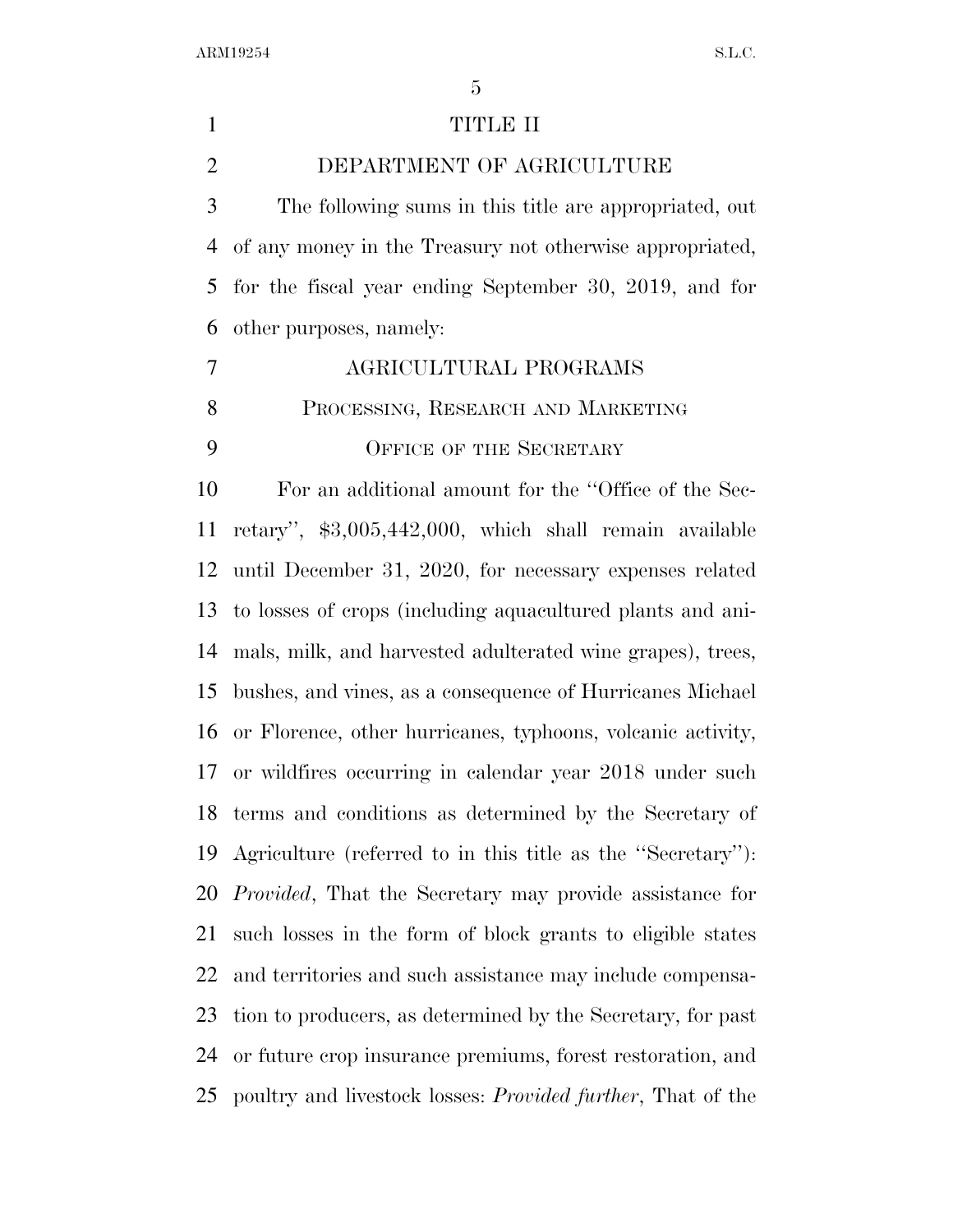amounts provided under this heading, tree assistance pay- ments may be made under section 1501(e) of the Agricul- tural Act of 2014 (7 U.S.C. 9081(e)) to eligible orchard- ists or nursery tree growers (as defined in such section) of pecan trees with a tree mortality rate that exceeds 7.5 percent (adjusted for normal mortality) and is less than 15 percent (adjusted for normal mortality), to be available until expended, for losses incurred during the period be- ginning January 1, 2018, and ending December 31, 2018: *Provided further*, That in the case of producers impacted by volcanic activity that resulted in the loss of crop land, or access to crop land, the Secretary shall consider all measures available, as appropriate, to bring replacement land into production: *Provided further*, That the total amount of payments received under this heading and ap- plicable policies of crop insurance under the Federal Crop Insurance Act (7 U.S.C. 1501 et seq.) or the Noninsured Crop Disaster Assistance Program (NAP) under section 196 of the Federal Agriculture Improvement and Reform Act of 1996 (7 U.S.C. 7333) shall not exceed 90 percent of the loss as determined by the Secretary: *Provided fur- ther*, That the total amount of payments received under this heading for producers who did not obtain a policy or plan of insurance for an insurable commodity for the ap-plicable crop year under the Federal Crop Insurance Act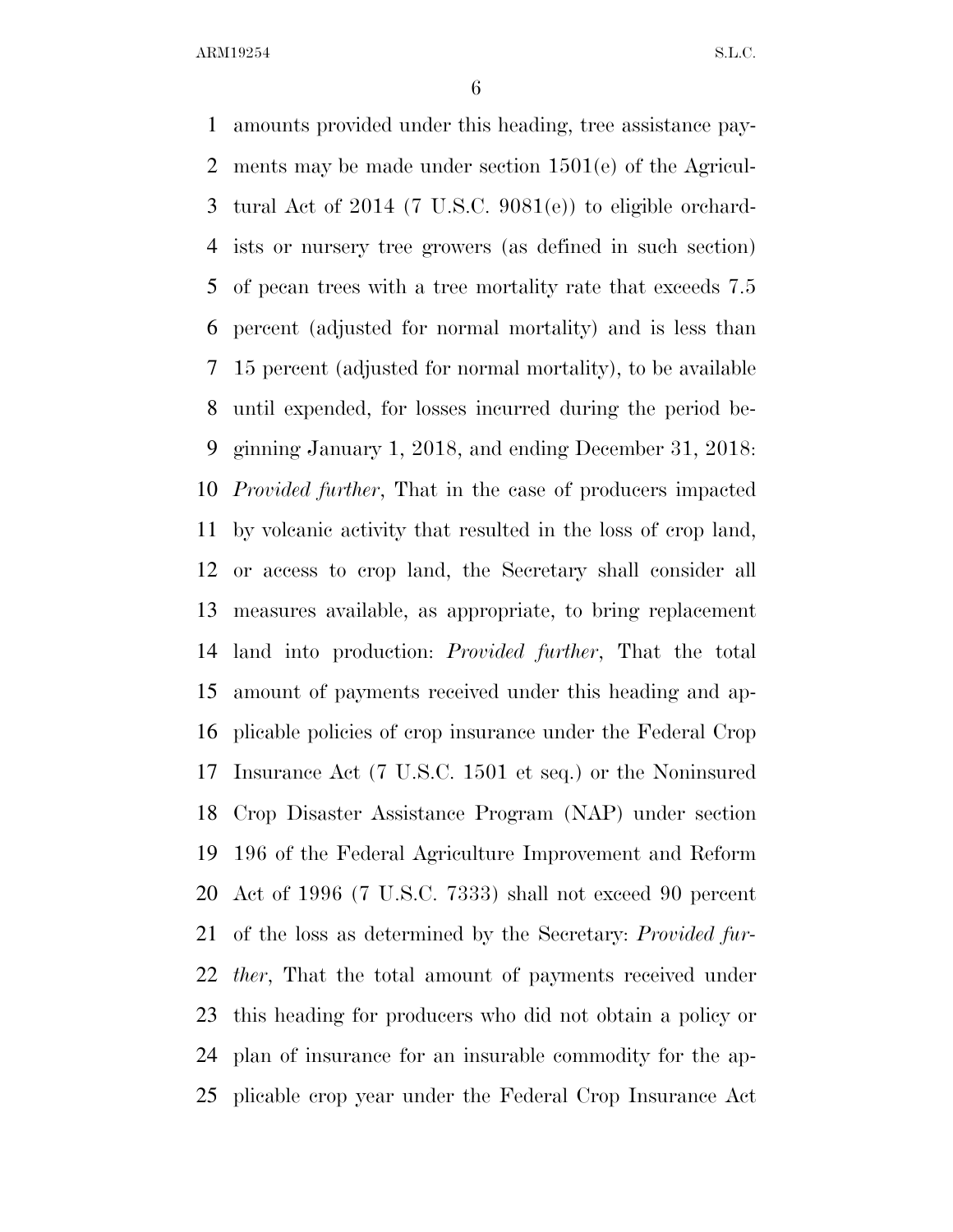(7 U.S.C. 1501 et seq.) for the crop incurring the losses or did not file the required paperwork and pay the service fee by the applicable State filing deadline for a noninsur- able commodity for the applicable crop year under NAP for the crop incurring the losses shall not exceed 70 per- cent of the loss as determined by the Secretary: *Provided further*, That producers receiving payments under this heading, as determined by the Secretary, shall be required to purchase crop insurance where crop insurance is avail- able for the next two available crop years, excluding tree insurance policies, and producers receiving payments under this heading shall be required to purchase coverage under NAP where crop insurance is not available in the next two available crop years, as determined by the Sec- retary: *Provided further*, That, not later than 120 days after the end of fiscal year 2019, the Secretary shall sub- mit a report to the Congress specifying the type, amount, and method of such assistance by state and territory: *Pro- vided further*, That such amount is designated by the Con- gress as being for an emergency requirement pursuant to 21 section  $251(b)(2)(A)(i)$  of the Balanced Budget and Emergency Deficit Control Act of 1985.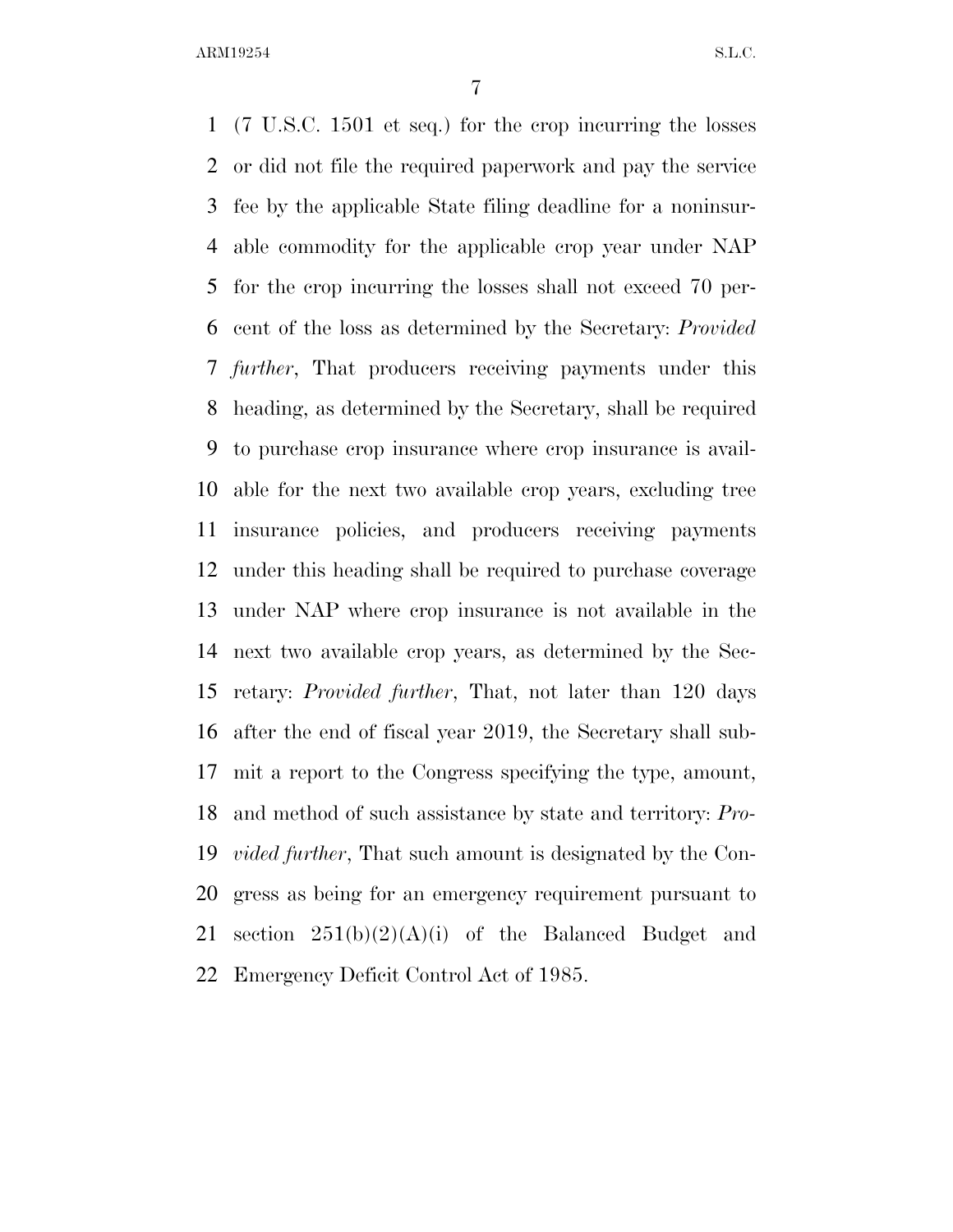FARM SERVICE AGENCY EMERGENCY FOREST RESTORATION PROGRAM For an additional amount for the ''Emergency Forest Restoration Program'', for necessary expenses related to the consequences of Hurricanes Michael and Florence and wildfires occurring in calendar year 2018, and other nat- ural disasters, \$480,000,000, to remain available until ex- pended: *Provided*, That such amount is designated by the Congress as being for an emergency requirement pursuant 10 to section  $251(b)(2)(A)(i)$  of the Balanced Budget and Emergency Deficit Control Act of 1985. NATURAL RESOURCES CONSERVATION SERVICE WATERSHED AND FLOOD PREVENTION OPERATIONS For an additional amount for ''Watershed and Flood Prevention Operations'', for necessary expenses for the Emergency Watershed Protection Program related to the consequences of Hurricanes Michael and Florence and wildfires occurring in calendar year 2018, and other nat- ural disasters, \$125,000,000, to remain available until ex- pended: *Provided*, That such amount is designated by the Congress as being for an emergency requirement pursuant 22 to section  $251(b)(2)(A)(i)$  of the Balanced Budget and Emergency Deficit Control Act of 1985.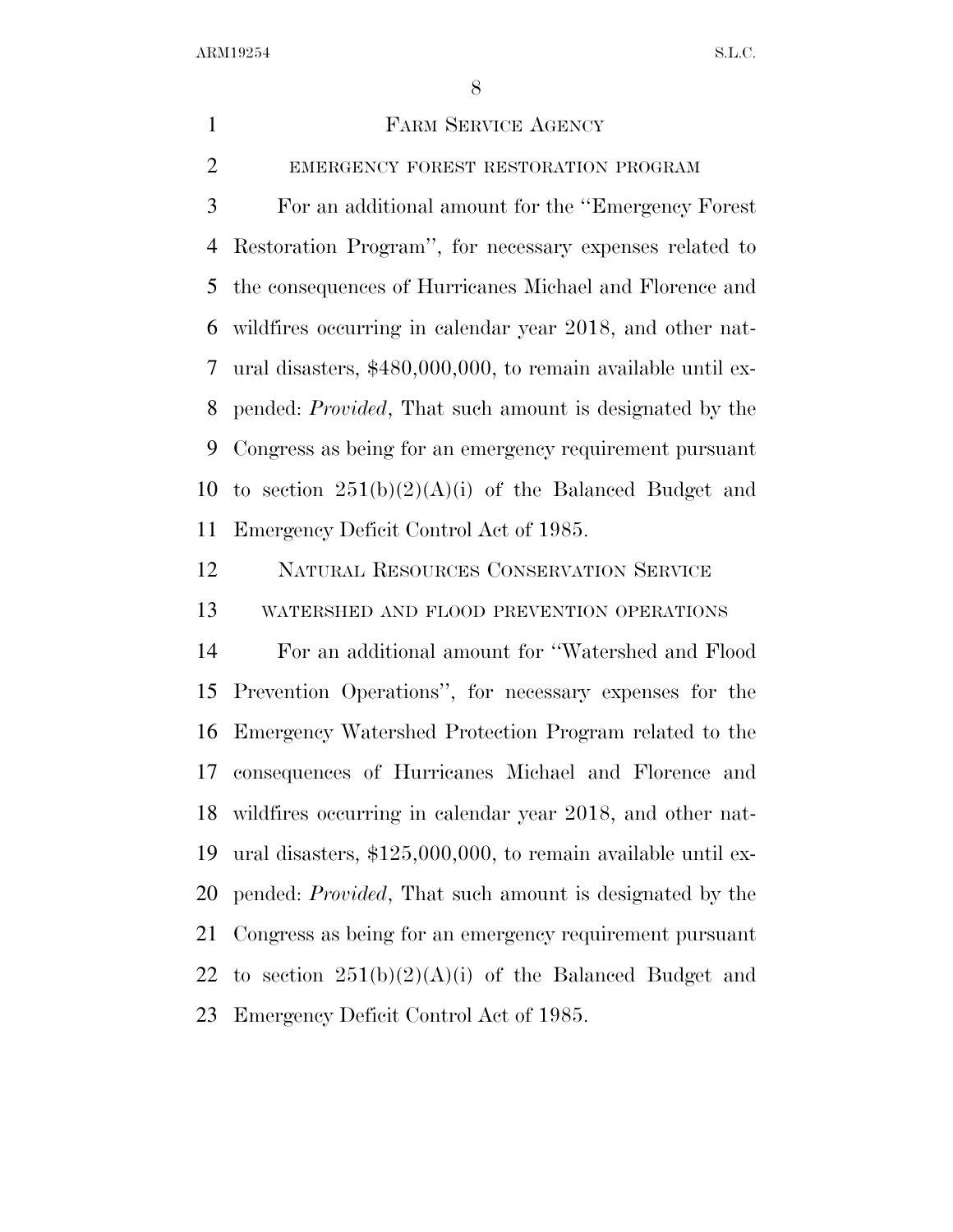#### 1 RURAL DEVELOPMENT

RURAL COMMUNITY FACILITIES PROGRAM ACCOUNT

 For an additional amount for the cost of grants for rural community facilities programs as authorized by sec- tion 306 and described in section 381E(d)(1) of the Con- solidated Farm and Rural Development Act, for necessary expenses related to the consequences of Hurricanes Mi- chael and Florence and wildfires occurring in calendar year 2018, and other natural disasters, \$150,000,000, to remain available until expended: *Provided*, That sections 381E-H and 381N of the Consolidated Farm and Rural Development Act are not applicable to the funds made available under this heading: *Provided further*, That such amount is designated by the Congress as being for an emergency requirement pursuant to section  $251(b)(2)(A)(i)$  of the Balanced Budget and Emergency Deficit Control Act of 1985.

#### GENERAL PROVISIONS—THIS TITLE

 SEC. 201. In addition to amounts otherwise made available, out of the funds made available under section 18 of Food and Nutrition Act of 2008, \$25,200,000 shall be available for the Secretary to provide a grant to the Commonwealth of the Northern Mariana Islands for dis- aster nutrition assistance in response to the Presidentially declared major disasters and emergencies: *Provided*, That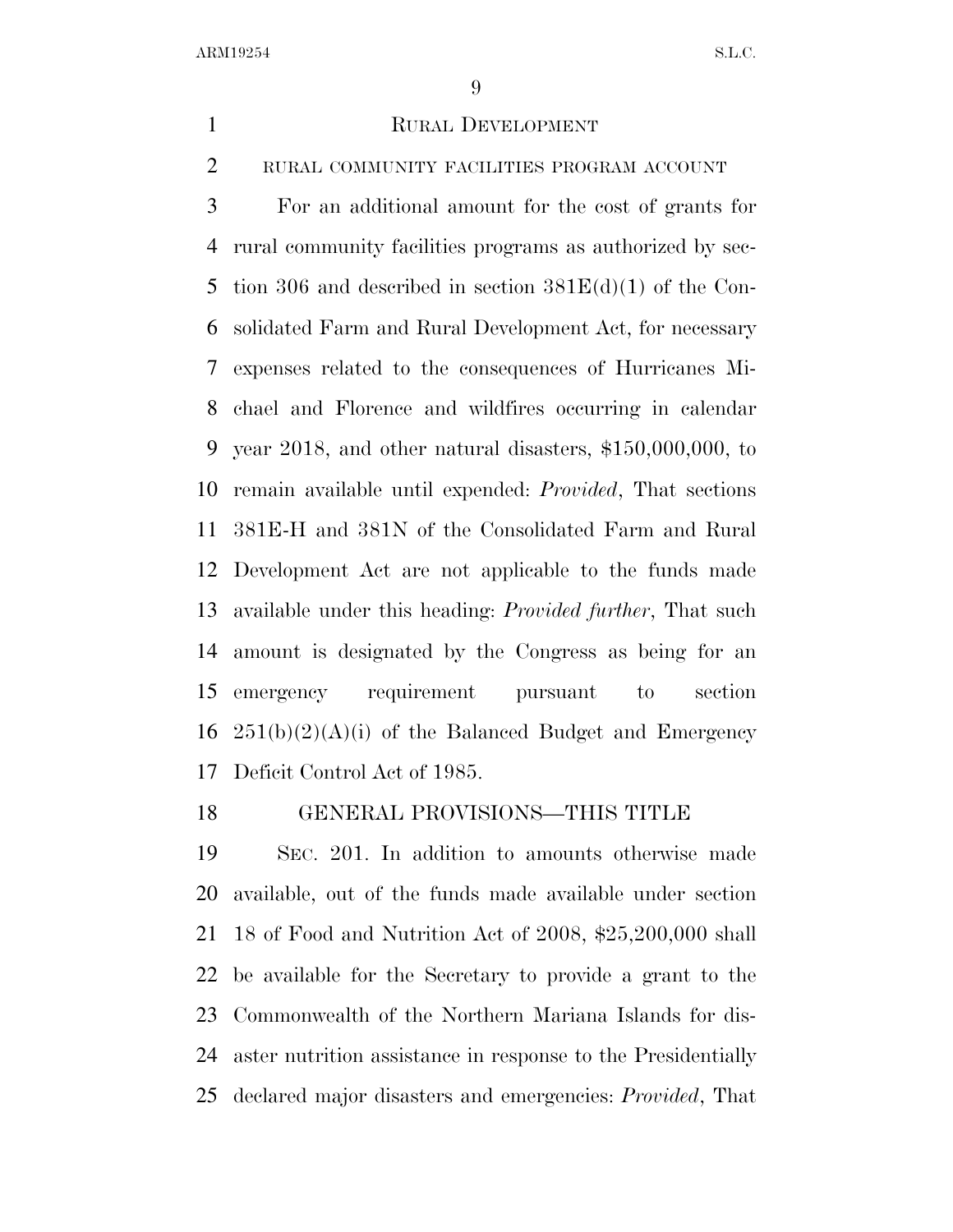funds made available to the Commonwealth of the North- ern Mariana Islands under this section shall remain avail- able for obligation by the Commonwealth until September 30, 2020: *Provided further*, That such amount is des- ignated by the Congress as being for an emergency re-6 quirement pursuant to section  $251(b)(2)(A)(i)$  of the Bal-anced Budget and Emergency Deficit Control Act of 1985.

 SEC. 202. For purposes of administering title I of subdivision 1 of division B of the Bipartisan Budget Act of 2018 (Public Law 115–123), losses to agricultural pro- ducers resulting from hurricanes shall also include losses incurred from Tropical Storm Cindy, losses of peach and blueberry crops in calendar year 2017 due to extreme cold, blueberry productivity losses in calendar year 2018 due to extreme cold and hurricane damage in calendar year 2017, losses of milk, and losses of aquacultured plants and animals: *Provided*, That the amounts provided by this sec- tion are designated by the Congress as being for an emer-19 gency requirement pursuant to section  $251(b)(2)(A)(i)$  of the Balanced Budget and Emergency Deficit Control Act of 1985: *Provided further*, That amounts repurposed under this heading that were previously designated by the Congress as an emergency requirement pursuant to the Balanced Budget and Emergency Deficit Control Act of 1985 are designated by the Congress as an emergency re-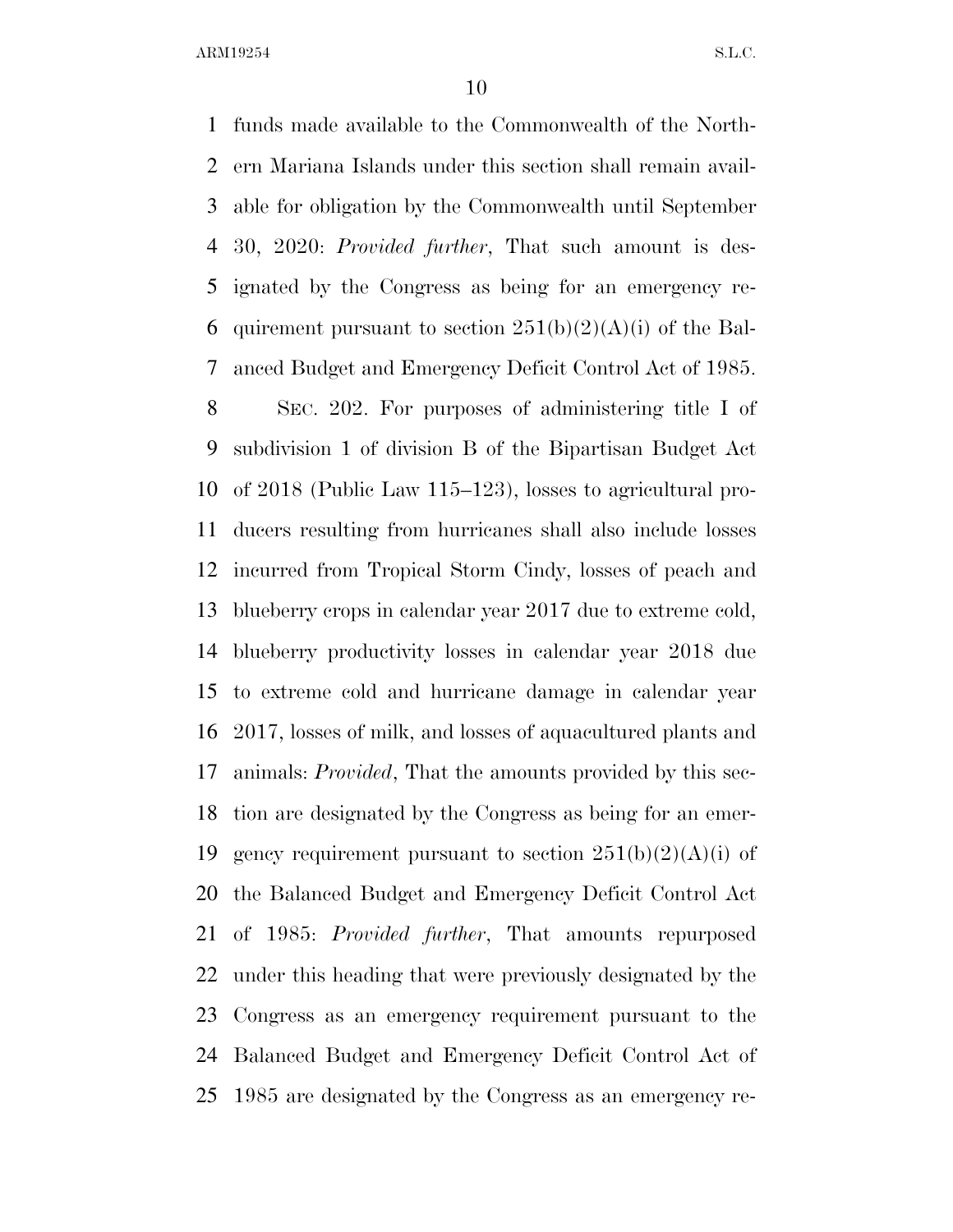1 quirement pursuant to section  $251(b)(2)(A)(i)$  of the Bal- anced Budget and Emergency Deficit Control Act of 1985. SEC. 203. (a)(1) Except as provided in paragraph (2), a person or legal entity is not eligible to receive a payment under the Market Facilitation Program estab- lished pursuant to the Commodity Credit Corporation Charter Act (15 U.S.C. 714 et seq.) if the average ad- justed gross income of such person or legal entity is great-er than \$900,000.

 (2) Paragraph (1) shall not apply to a person or legal entity if at least 75 percent of the adjusted gross income of such person or legal entity is derived from farming, ranching, or forestry related activities.

 (b) A person or legal entity may not receive a pay- ment under the Market Facilitation Program described in 16 subsection  $(a)(1)$ , directly or indirectly, of more than \$125,000.

 (c) In this section, the term ''average adjusted gross income'' has the meaning given the term defined in section 760.1502 of title 7 Code of Federal Regulations (as in effect July 18, 2018).

 (d) The amount provided by this section is designated by the Congress as being for an emergency requirement 24 pursuant to section  $251(b)(2)(A)(i)$  of the Balanced Budg-et and Emergency Deficit Control Act of 1985.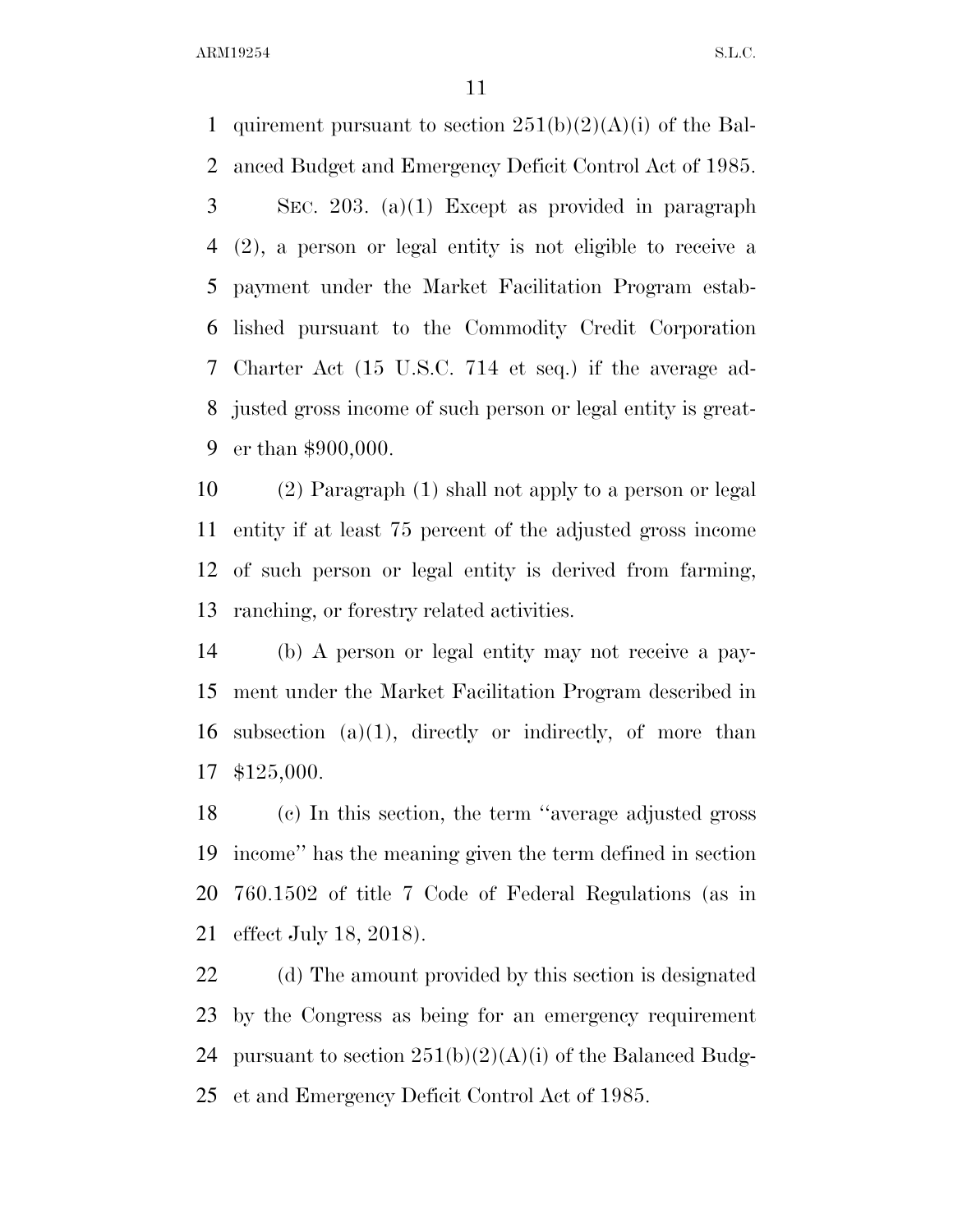SEC. 204. In addition to other amounts made avail- able by section 309 of division A of the Additional Supple- mental Appropriations for Disaster Relief Requirements Act, 2017 (Public Law 115–72; 131 Stat. 1229), there is appropriated to the Secretary, out of any moneys in the Treasury not otherwise appropriated, for the fiscal year ending September 30, 2019, \$610,000,000 to provide a grant to the Commonwealth of Puerto Rico for disaster nutrition assistance in response to a major disaster or emergency designated by the President under the Robert T. Stafford Disaster Relief and Emergency Assistance Act (42 U.S.C. 5121 et seq.): *Provided*, That the funds made available to the Commonwealth of Puerto Rico under this section shall remain available for obligation by the Com- monwealth until September 30, 2020, and shall be in addi- tion to funds otherwise made available: *Provided further*, That such amount is designated by the Congress as being for an emergency requirement pursuant to section  $251(b)(2)(A)(i)$  of the Balanced Budget and Emergency 20 Deficit Control Act of 1985 (2 U.S.C.  $901(b)(2)(A)(i)$ ).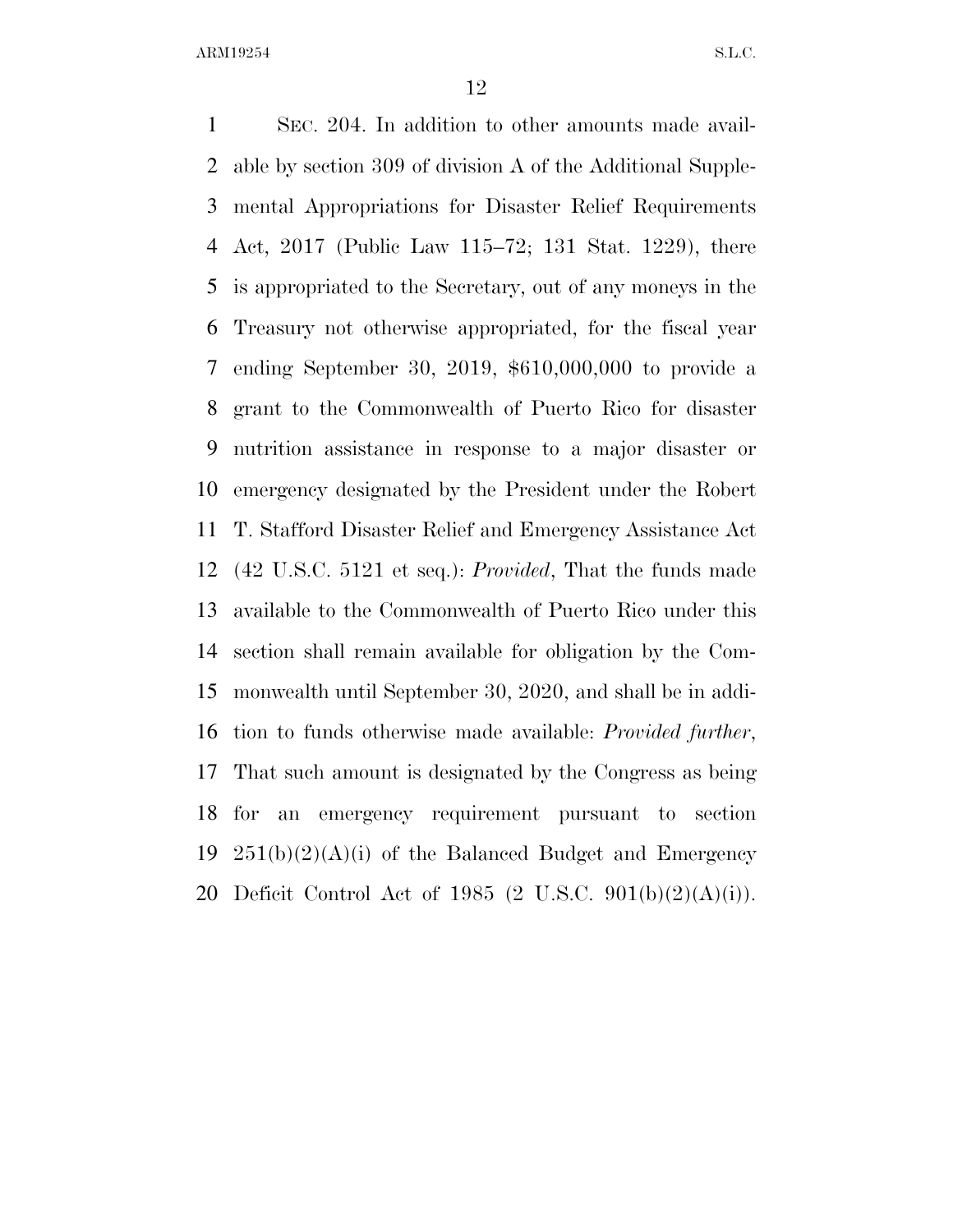#### 1 TITLE III

DEPARTMENT OF COMMERCE

 The following sums in this title are appropriated, out of any money in the Treasury not otherwise appropriated, for the fiscal year ending September 30, 2019, and for other purposes, namely:

ECONOMIC DEVELOPMENT ADMINISTRATION

ECONOMIC DEVELOPMENT ASSISTANCE PROGRAMS

# (INCLUDING TRANSFERS OF FUNDS)

 Pursuant to section 703 of the Public Works and Economic Development Act (42 U.S.C. 3233), for an addi- tional amount for ''Economic Development Assistance Programs'' for necessary expenses related to flood mitiga- tion, disaster relief, long-term recovery, and restoration of infrastructure in areas that received a major disaster des- ignation as a result of Hurricanes Florence, Michael, and Lane, Typhoons Yutu and Mangkhut, and of wildfires, vol- canic eruptions, earthquakes, and other natural disasters occurring in calendar year 2018 under the Robert T. Staf- ford Disaster Relief and Emergency Assistance Act (42 U.S.C. 5121 et seq.), \$600,000,000, to remain available until expended: *Provided*, That such amount is designated by the Congress as being for an emergency requirement 24 pursuant to section  $251(b)(2)(A)(i)$  of the Balanced Budg-et and Emergency Deficit Control Act of 1985: *Provided*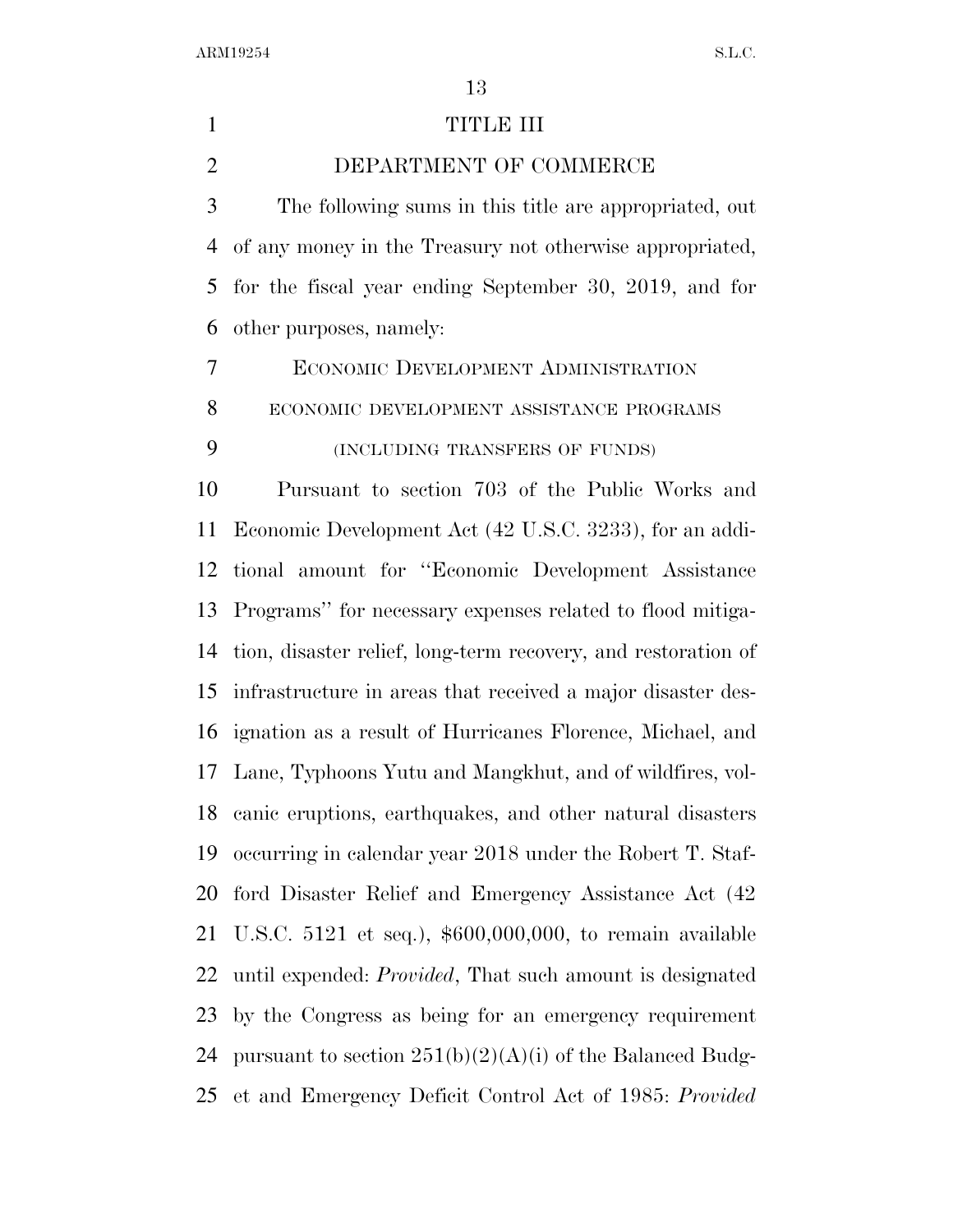*further*, That within the amount appropriated, up to 2 per- cent of funds may be transferred to the ''Salaries and Ex- penses'' account for administration and oversight activi- ties: *Provided further*, That within the amount appro- priated, \$1,000,000 shall be transferred to the ''Office of Inspector General'' account for carrying out investigations and audits related to the funding provided under this heading. NATIONAL OCEANIC AND ATMOSPHERIC ADMINISTRATION OPERATIONS, RESEARCH, AND FACILITIES For an additional amount for ''Operations, Research, and Facilities'' for necessary expenses related to the con- sequences of Hurricanes Florence and Michael, Typhoon Yutu, and of wildfires, \$120,570,000, to remain available until September 30, 2020, as follows: (1) \$3,000,000 for repair and replacement of observing assets, real property, and equipment; (2) \$11,000,000 for marine debris assessment and removal; (3) \$31,570,000 for mapping, charting, and ge- odesy services; (4) \$25,000,000 to improve: (a) hurricane in- tensity forecasting, including through deployment of unmanned ocean observing platforms and enhanced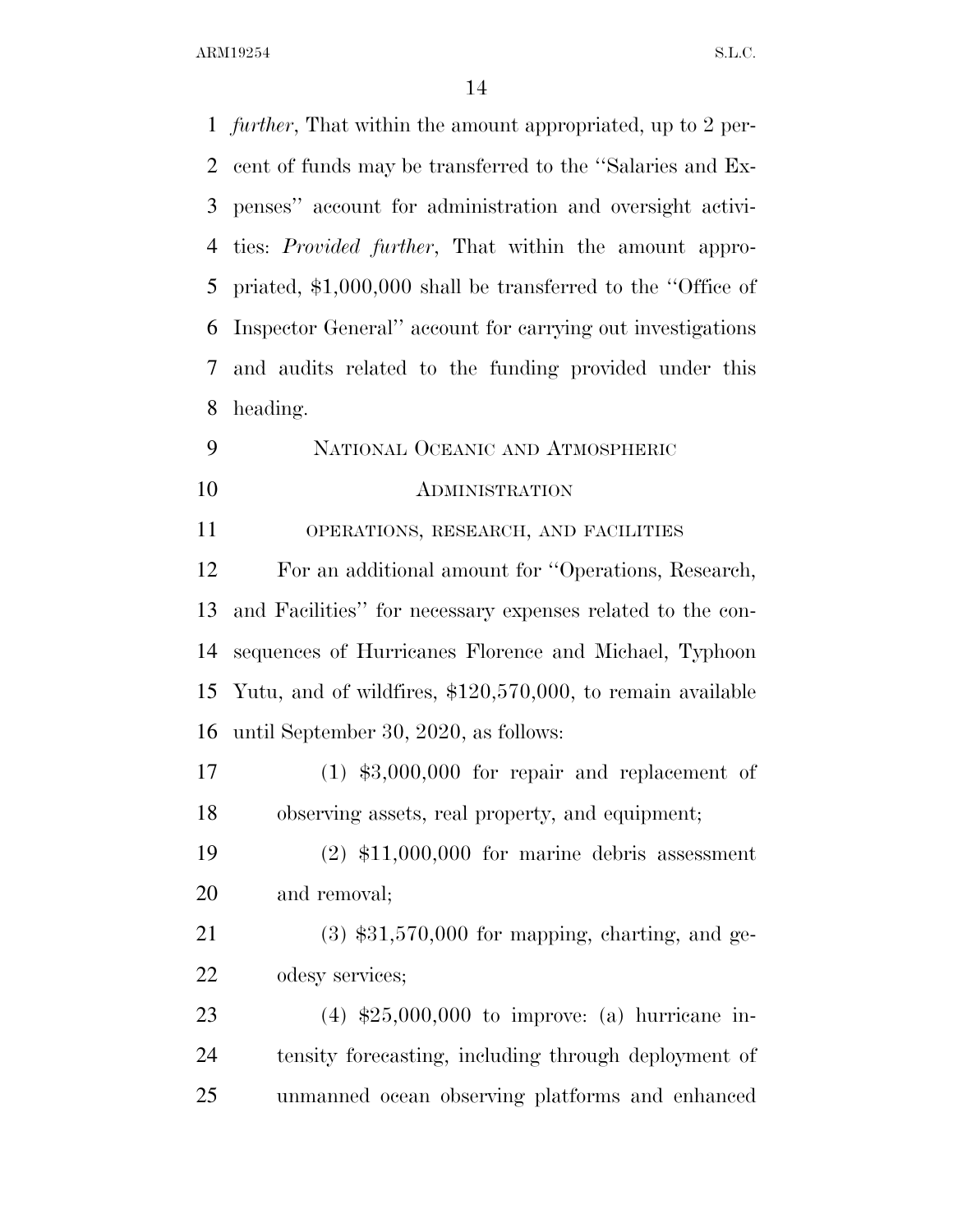data assimilation; (b) flood prediction, forecasting, and mitigation capabilities; and (c) wildfire pre-diction, detection, and forecasting; and

 (5) \$50,000,000 for Title IX Fund grants as authorized under section 906(c) of division O of Public Law 114–113:

 *Provided*, That such amount is designated by the Congress as being for an emergency requirement pursuant to sec-9 tion  $251(b)(2)(A)(i)$  of the Balanced Budget and Emer- gency Deficit Control Act of 1985: *Provided further*, That the National Oceanic and Atmospheric Administration shall submit a spending plan to the Committees on Appro- priations of the House of Representatives and the Senate for funding provided under subsection (4) of this heading within 45 days after the date of enactment of this Act. PROCUREMENT, ACQUISITION AND CONSTRUCTION

 For an additional amount for ''Procurement, Acquisi- tion and Construction'', \$25,000,000, to remain available until September 30, 2021, for improvements to oper- ational and research weather supercomputing infrastruc- ture and satellite ground services used for hurricane inten- sity and track prediction; flood prediction, forecasting, and mitigation; and wildfire prediction, detection, and fore- casting: *Provided*, That such amount is designated by the Congress as being for an emergency requirement pursuant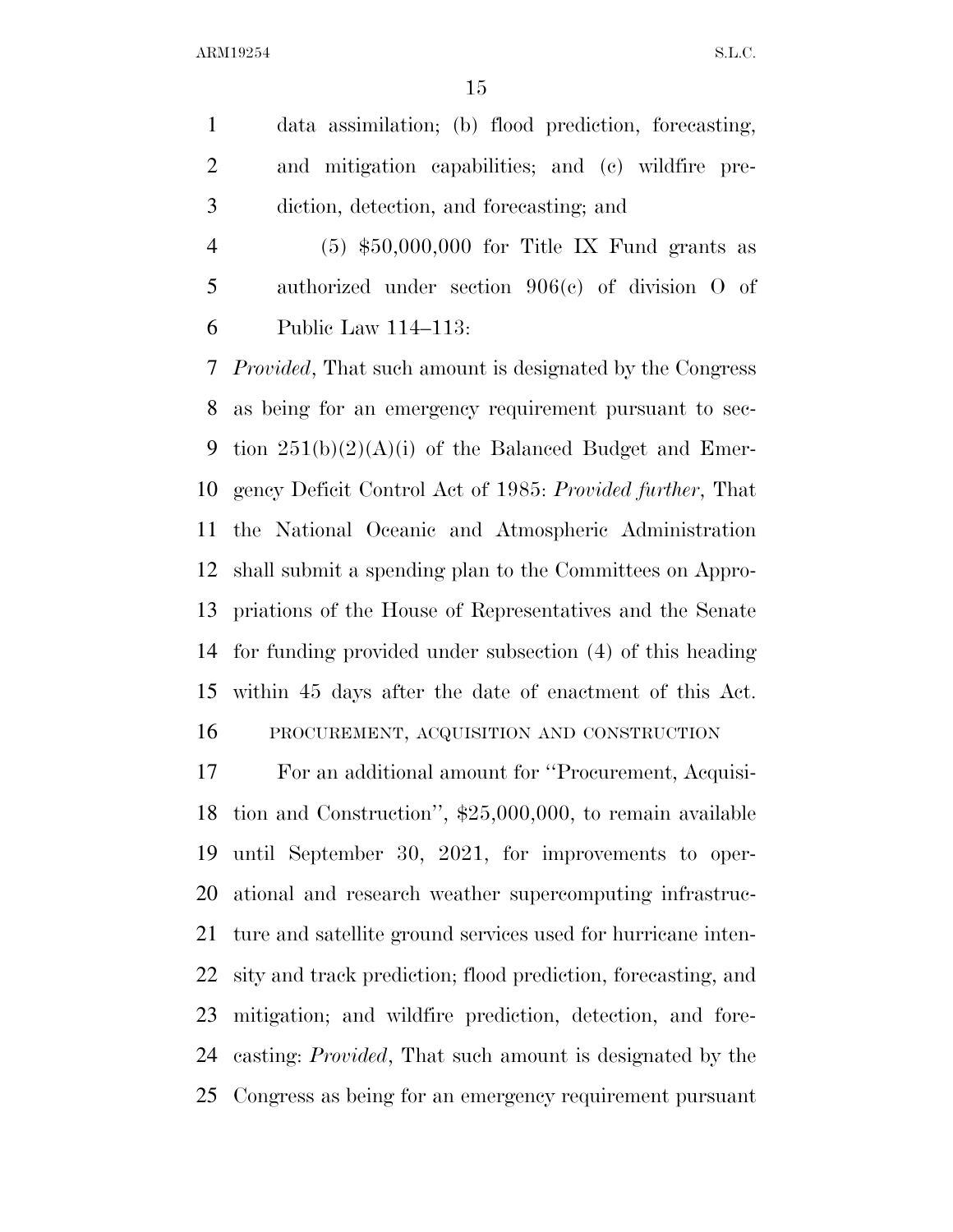1 to section  $251(b)(2)(A)(i)$  of the Balanced Budget and Emergency Deficit Control Act of 1985: *Provided further*, That the National Oceanic and Atmospheric Administra- tion shall submit a spending plan to the Committees on Appropriations of the House of Representatives and the Senate within 45 days after the date of enactment of this Act.

FISHERIES DISASTER ASSISTANCE

 For an additional amount for ''Fisheries Disaster As- sistance'' for necessary expenses associated with the miti- gation of fishery disasters, \$150,000,000, to remain avail- able until expended: *Provided*, That funds shall be used for mitigating the effects of commercial fishery failures and fishery resource disasters declared by the Secretary of Commerce, including those declared by the Secretary to be a direct result of Hurricanes Florence and Michael and Typhoons Yutu and Mangkhut: *Provided further*, That such amount is designated by the Congress as being for an emergency requirement pursuant to section  $251(b)(2)(A)(i)$  of the Balanced Budget and Emergency Deficit Control Act of 1985.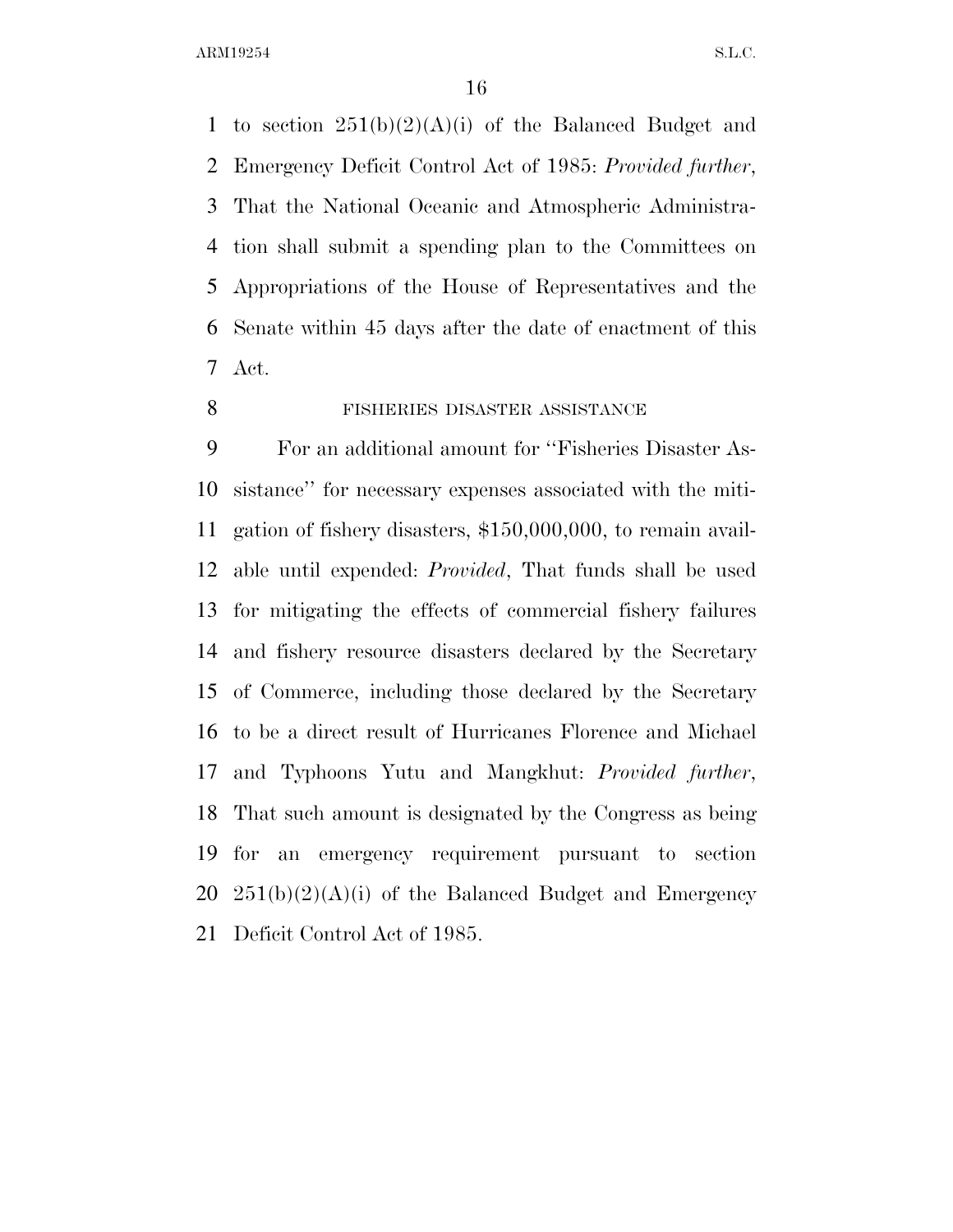| $\mathbf{1}$   | DEPARTMENT OF JUSTICE                                            |
|----------------|------------------------------------------------------------------|
| $\overline{2}$ | UNITED STATES MARSHALS SERVICE                                   |
| 3              | SALARIES AND EXPENSES                                            |
| $\overline{4}$ | For an additional amount for "Salaries and Ex-                   |
| 5              | penses" for necessary expenses related to the con-               |
| 6              | sequences of Hurricanes Florence and Michael and Ty-             |
| 7              | phoon Yutu, $$1,336,000$ : <i>Provided</i> , That such amount is |
| 8              | designated by the Congress as being for an emergency re-         |
| 9              | quirement pursuant to section $251(b)(2)(A)(i)$ of the Bal-      |
| 10             | anced Budget and Emergency Deficit Control Act of 1985.          |
| 11             | <b>FEDERAL PRISON SYSTEM</b>                                     |
| 12             | BUILDINGS AND FACILITIES                                         |
| 13             | For an additional amount for "Buildings and Facili-              |
| 14             | ties" for necessary expenses related to the consequences         |
|                | 15 of Hurricanes Florence and Michael and Typhoon Yutu,          |
| 16             | $$28,400,000$ , to remain available until expended: Pro-         |
|                | 17 <i>vided</i> , That such amount is designated by the Congress |
|                | 18 as being for an emergency requirement pursuant to sec-        |
| 19             | tion $251(b)(2)(A)(i)$ of the Balanced Budget and Emer-          |
| 20             | gency Deficit Control Act of 1985.                               |
| 21             | RELATED AGENCIES                                                 |
| 22             | LEGAL SERVICES CORPORATION                                       |
| 23             | PAYMENT TO THE LEGAL SERVICES CORPORATION                        |
| 24             | For an additional amount for "Payment to the Legal"              |
| 25             | Services Corporation" to carry out the purposes of the           |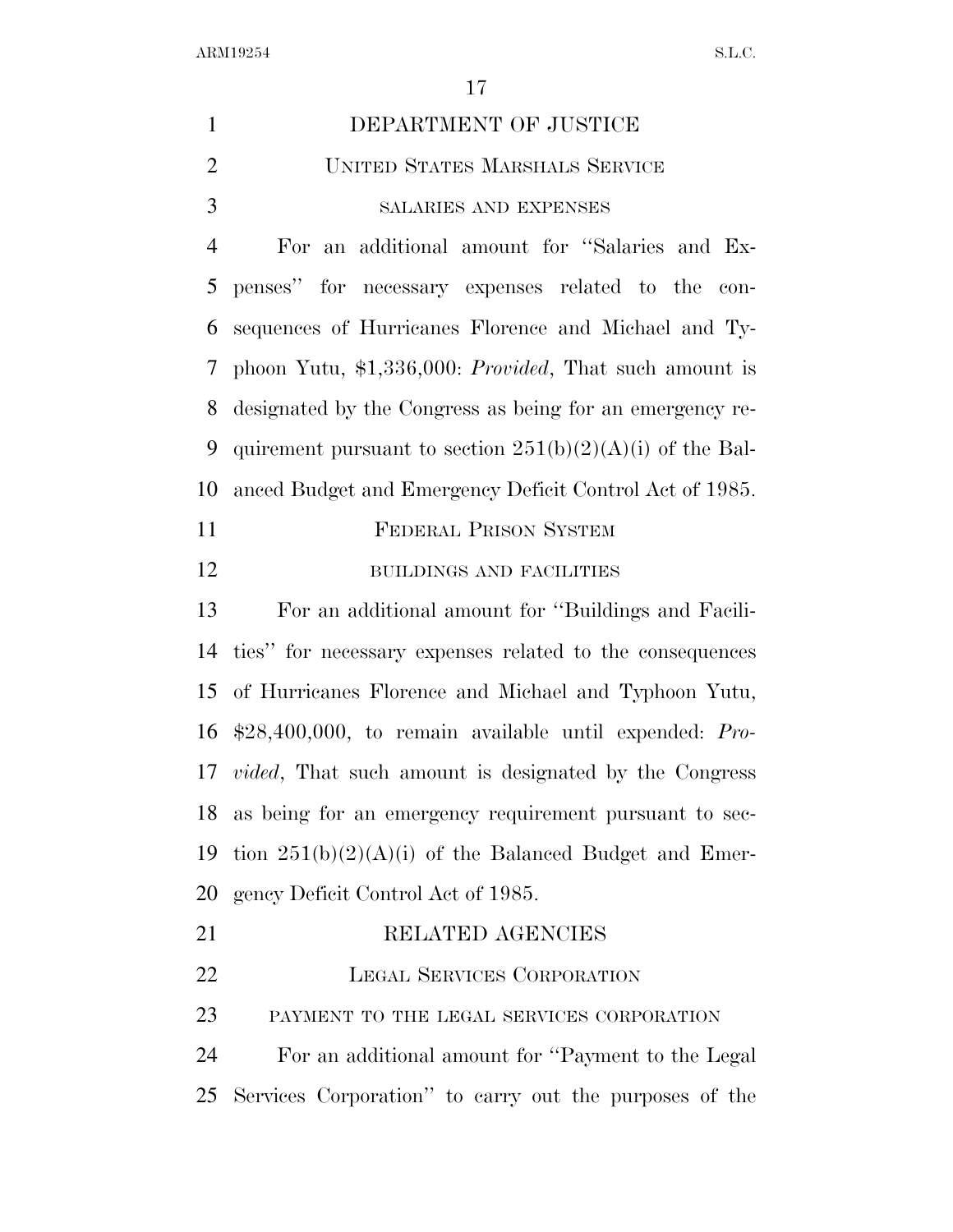Legal Services Corporation Act by providing for necessary expenses related to the consequences of Hurricanes Flor- ence, Michael, and Lane, Typhoons Yutu and Mangkhut, and calendar year 2018 wildfires, volcanic eruptions, and earthquakes, \$15,000,000: *Provided*, That such amount is designated by the Congress as being for an emergency re-7 quirement pursuant to section  $251(b)(2)(A)(i)$  of the Bal- anced Budget and Emergency Deficit Control Act of 1985: *Provided further*, That none of the funds appropriated in this Act to the Legal Services Corporation shall be ex- pended for any purpose prohibited or limited by, or con- trary to any of the provisions of, sections 501, 502, 503, 504, 505, and 506 of Public Law 105–119, and all funds appropriated in this Act to the Legal Services Corporation shall be subject to the same terms and conditions set forth in such sections, except that all references in sections 502 and 503 to 1997 and 1998 shall be deemed to refer in- stead to 2018 and 2019, respectively, and except that sec- tions 501 and 503 of Public Law 104–134 (referenced by Public Law 105–119) shall not apply to the amount made available under this heading: *Provided further*, That, for the purposes of this Act, the Legal Services Corporation shall be considered an agency of the United States Gov-ernment.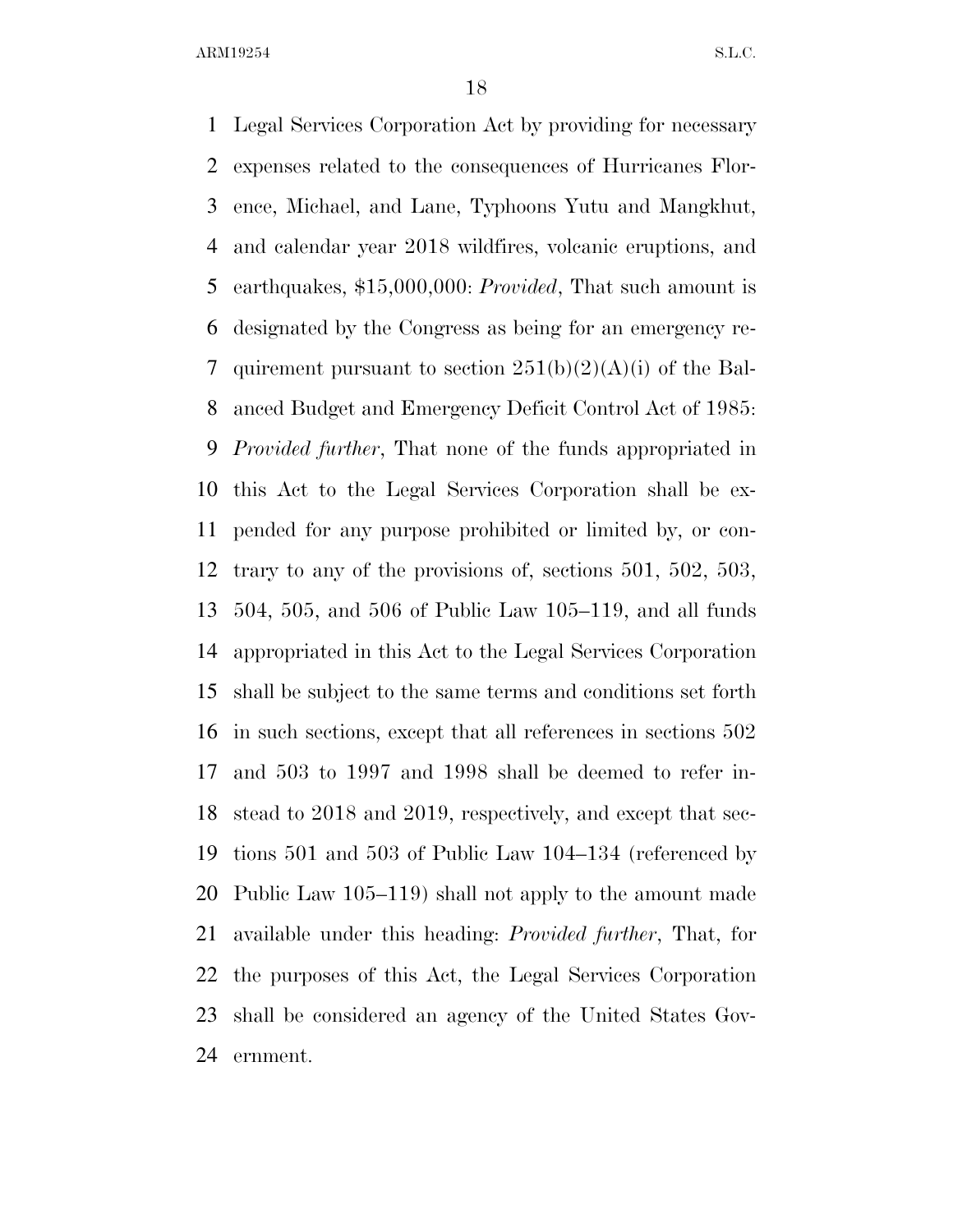$\begin{minipage}{0.9\linewidth} \textbf{ARM19254} & \textbf{S.L.C.} \end{minipage}$ 

| $\mathbf{1}$   | <b>TITLE IV</b>                                                  |
|----------------|------------------------------------------------------------------|
| $\overline{2}$ | DEPARTMENT OF DEFENSE                                            |
| 3              | MILITARY PERSONNEL                                               |
| $\overline{4}$ | MILITARY PERSONNEL, AIR FORCE                                    |
| 5              | For an additional amount for "Military Personnel,                |
| 6              | Air Force", \$59,629,000, for necessary expenses related         |
| 7              | to the consequences of Hurricanes Michael and Florence:          |
| 8              | <i>Provided</i> , That such amount is designated by the Congress |
| 9              | as being for an emergency requirement pursuant to sec-           |
| 10             | tion $251(b)(2)(A)(i)$ of the Balanced Budget and Emer-          |
| 11             | gency Deficit Control Act of 1985.                               |
| 12             | RESERVE PERSONNEL, AIR FORCE                                     |
| 13             | For an additional amount for "Reserve Personnel,                 |
| 14             | Air Force", \$7,323,000, for necessary expenses related to       |
| 15             | the consequences of Hurricanes Michael and Florence:             |
| 16             | <i>Provided</i> , That such amount is designated by the Congress |
| 17             | as being for an emergency requirement pursuant to sec-           |
| 18             | tion $251(b)(2)(A)(i)$ of the Balanced Budget and Emer-          |
| 19             | gency Deficit Control Act of 1985.                               |
| 20             | OPERATION AND MAINTENANCE                                        |
| 21             | OPERATION AND MAINTENANCE, MARINE CORPS                          |
| 22             | For an additional amount for "Operation and Main-                |
| 23             | tenance, Marine Corps", $$200,000,000$ , for necessary ex-       |
| 24             | penses related to the consequences of Hurricanes Michael         |
| 25             | and Florence: <i>Provided</i> , That such amount is designated   |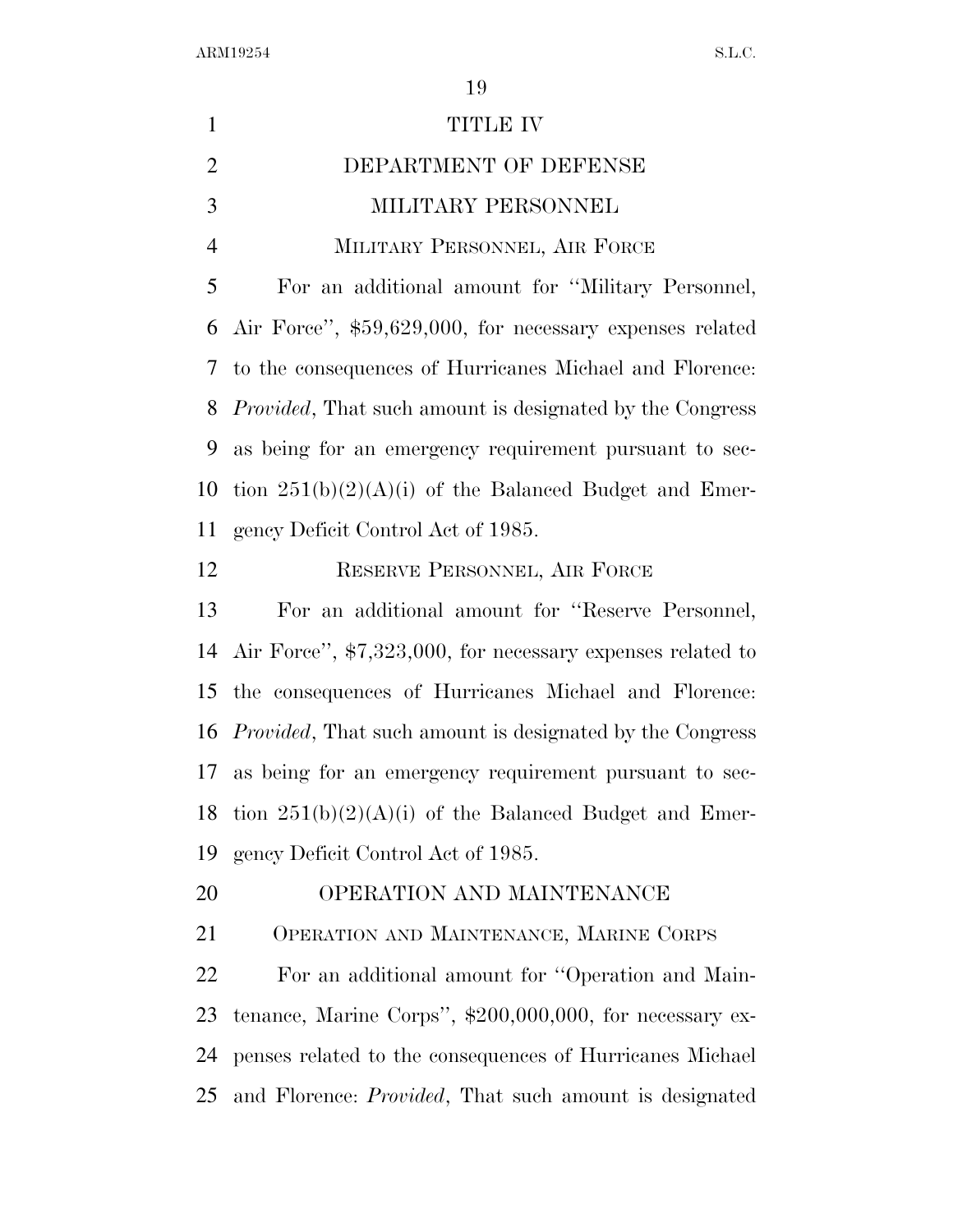by the Congress as being for an emergency requirement 2 pursuant to section  $251(b)(2)(A)(i)$  of the Balanced Budg-et and Emergency Deficit Control Act of 1985.

#### OPERATION AND MAINTENANCE, AIR FORCE

 For an additional amount for ''Operation and Main- tenance, Air Force'', \$400,000,000, for necessary ex- penses related to the consequences of Hurricanes Michael and Florence: *Provided*, That such amount is designated by the Congress as being for an emergency requirement 10 pursuant to section  $251(b)(2)(A)(i)$  of the Balanced Budg-et and Emergency Deficit Control Act of 1985.

OPERATION AND MAINTENANCE, AIR FORCE

 For an additional amount for ''Operation and Main- tenance, Air Force'', \$342,012,000, to remain available for obligation until September 30, 2020, for necessary ex- penses related to the consequences of Hurricanes Michael and Florence: *Provided*, That such amount is designated by the Congress as being for an emergency requirement 19 pursuant to section  $251(b)(2)(A)(i)$  of the Balanced Budg-et and Emergency Deficit Control Act of 1985.

OPERATION AND MAINTENANCE, AIR FORCE

 For an additional amount for ''Operation and Main- tenance, Air Force'', \$738,290,000, to remain available for obligation until September 30, 2020, for necessary ex-penses for Facilities Sustainment, Restoration and Mod-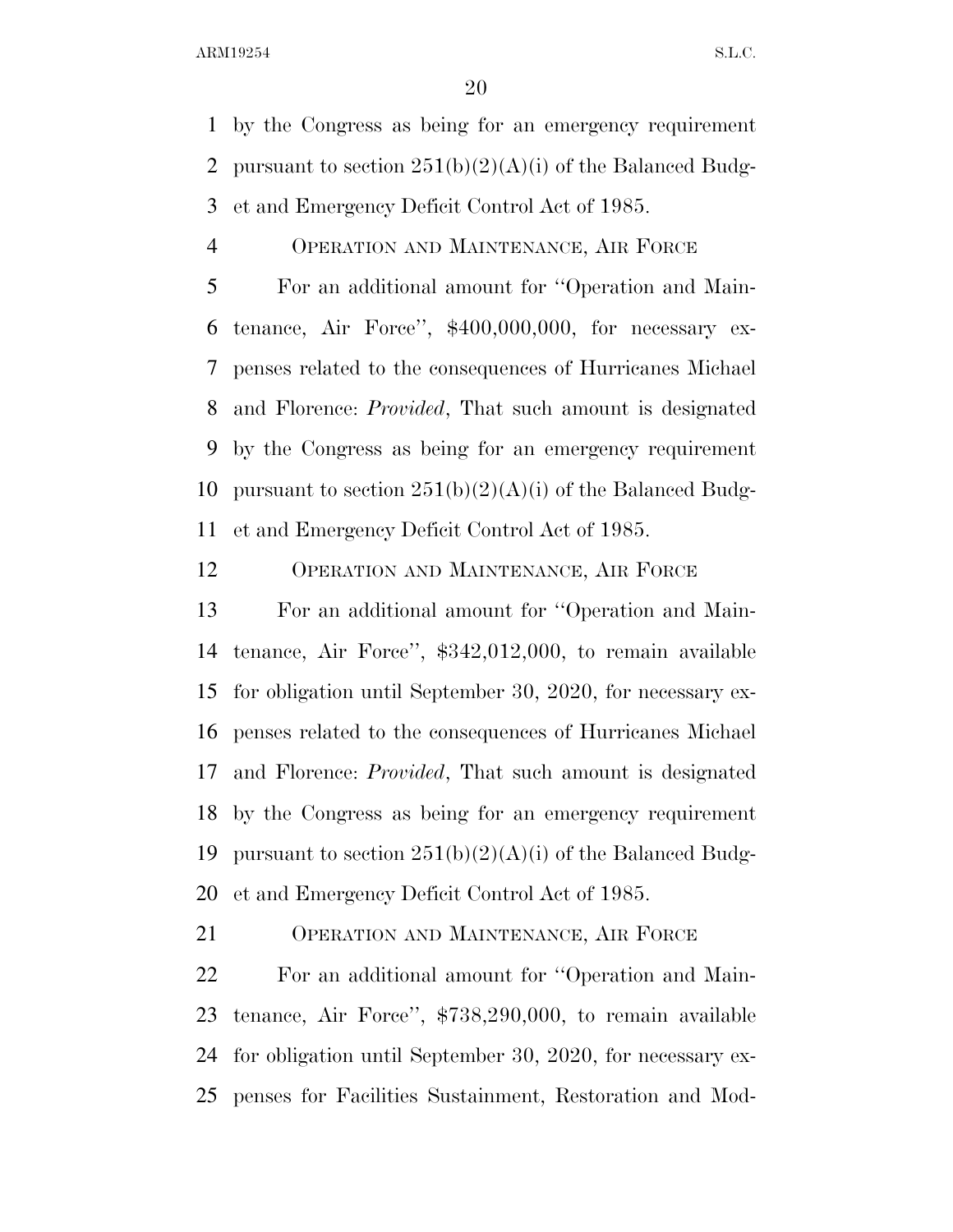ernization (FSRM) related to the consequences of Hurri- canes Michael and Florence: *Provided*, That such amount is designated by the Congress as being for an emergency 4 requirement pursuant to section  $251(b)(2)(A)(i)$  of the Balanced Budget and Emergency Deficit Control Act of 1985.

OPERATION AND MAINTENANCE, AIR FORCE RESERVE

 For an additional amount for ''Operation and Main- tenance, Air Force Reserve'', \$3,505,000, to remain avail- able for obligation until September 30, 2020, for necessary expenses related to the consequences of Hurricanes Mi- chael and Florence: *Provided*, That such amount is des- ignated by the Congress as being for an emergency re-14 quirement pursuant to section  $251(b)(2)(A)(i)$  of the Bal-anced Budget and Emergency Deficit Control Act of 1985.

#### PROCUREMENT

AIRCRAFT PROCUREMENT, AIR FORCE

 For an additional amount for ''Aircraft Procurement, Air Force'', \$46,000,000, for necessary expenses related to the consequences of Hurricanes Michael and Florence: *Provided*, That such amount is designated by the Congress as being for an emergency requirement pursuant to sec-23 tion  $251(b)(2)(A)(i)$  of the Balanced Budget and Emer-gency Deficit Control Act of 1985.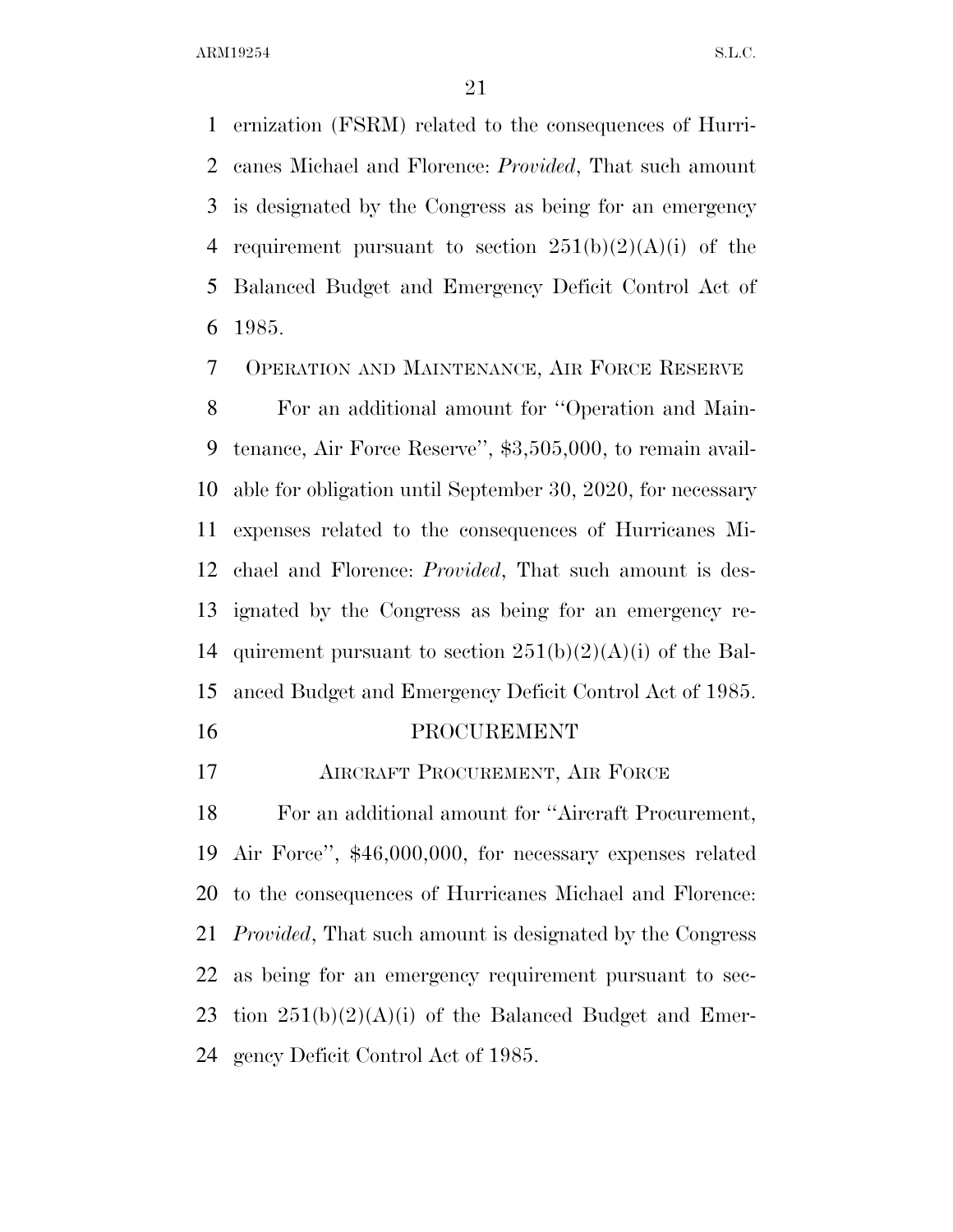| $\mathbf{1}$   | OTHER PROCUREMENT, AIR FORCE                                     |
|----------------|------------------------------------------------------------------|
| $\overline{2}$ | For an additional amount for "Other Procurement,                 |
| 3              | Air Force", \$84,587,000, for necessary expenses related         |
| 4              | to the consequences of Hurricanes Michael and Florence:          |
| 5              | <i>Provided</i> , That such amount is designated by the Congress |
| 6              | as being for an emergency requirement pursuant to sec-           |
| 7              | tion $251(b)(2)(A)(i)$ of the Balanced Budget and Emer-          |
| 8              | gency Deficit Control Act of 1985.                               |
| 9              | RESEARCH, DEVELOPMENT, TEST AND                                  |
| 10             | <b>EVALUATION</b>                                                |
| 11             | RESEARCH, DEVELOPMENT, TEST AND EVALUATION,                      |
| 12             | AIR FORCE                                                        |
| 13             | For an additional amount for "Research, Develop-                 |
| 14             | ment, Test and Evaluation, Air Force", \$66,656,000, for         |
| 15             | necessary expenses related to the consequences of Hurri-         |
| 16             | canes Michael and Florence: <i>Provided</i> , That such amount   |
|                | 17 is designated by the Congress as being for an emergency       |
| 18             | requirement pursuant to section $251(b)(2)(A)(i)$ of the         |
| 19             | Balanced Budget and Emergency Deficit Control Act of             |
| 20             | 1985.                                                            |
| 21             | RESEARCH, DEVELOPMENT, TEST AND EVALUATION,                      |
| 22             | AIR FORCE                                                        |
| 23             | For an additional amount for "Research, Develop-                 |
| 24             | ment, Test and Evaluation, Air Force", \$1,072,000, for          |
| 25             | necessary expenses for Facilities Sustainment, Restoration       |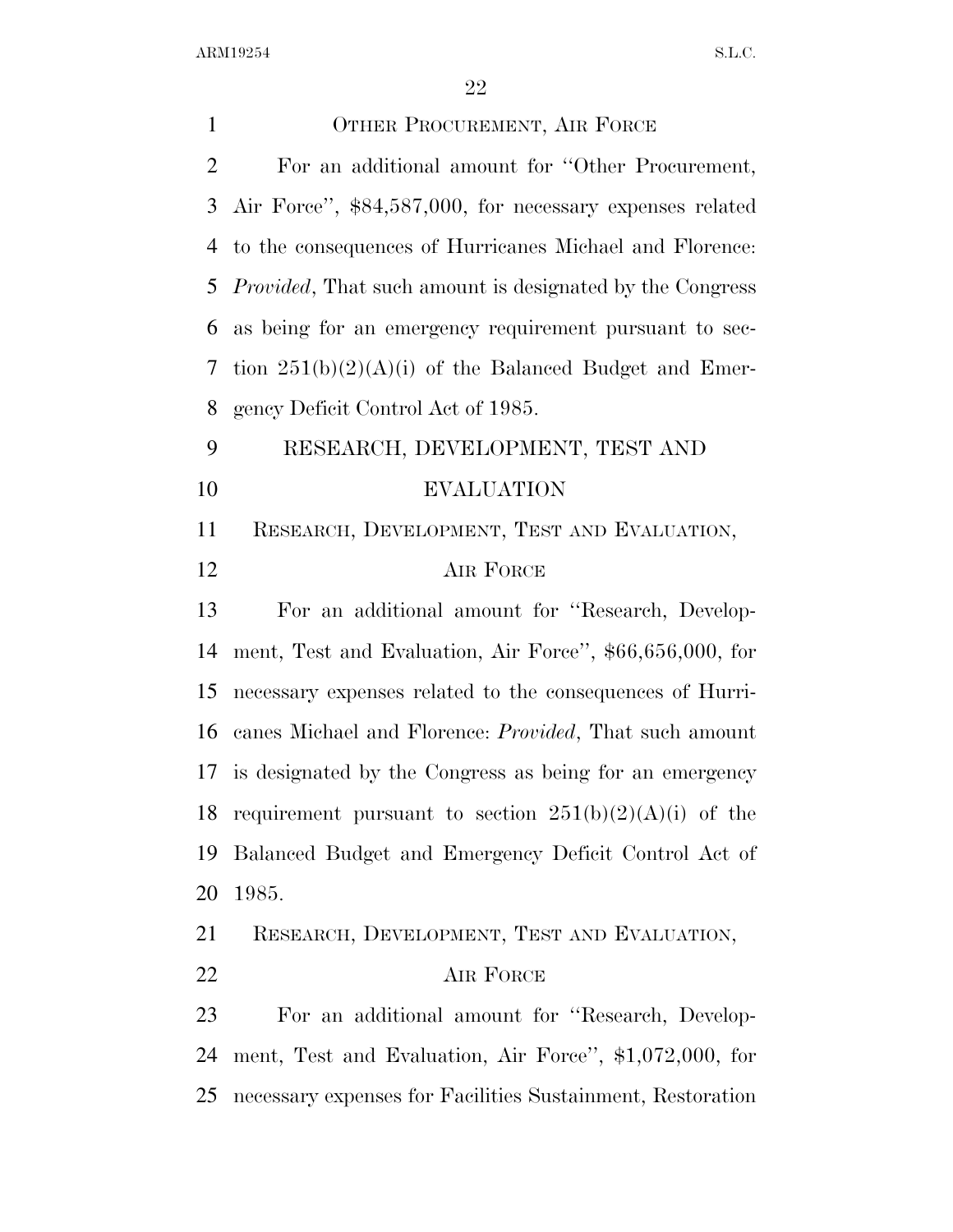and Modernization (FSRM) related to the consequences of Hurricanes Michael and Florence: *Provided*, That such amount is designated by the Congress as being for an emergency requirement pursuant to section 251(b)(2)(A)(i) of the Balanced Budget and Emergency Deficit Control Act of 1985.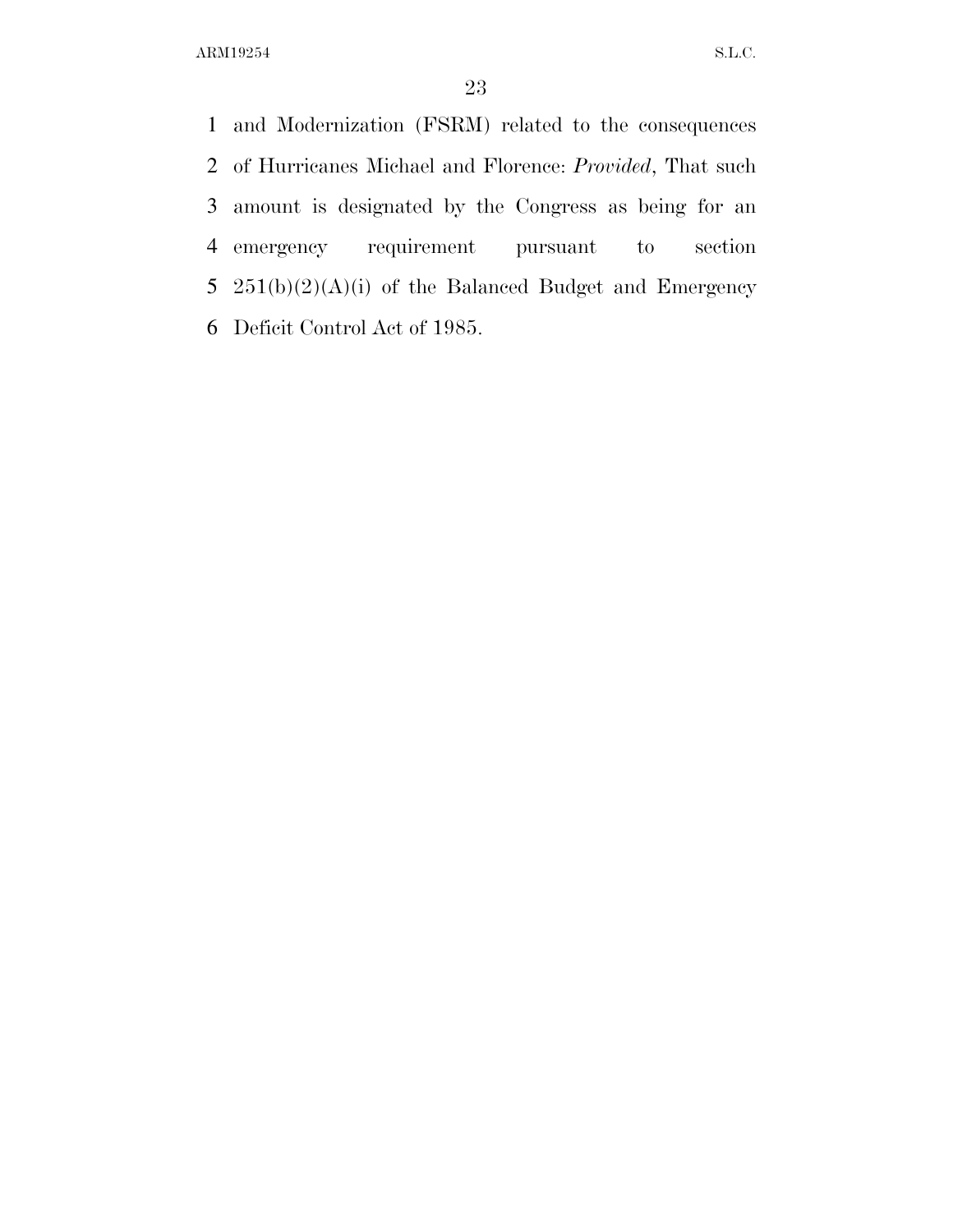#### 1 TITLE V

CORPS OF ENGINEERS—CIVIL

 The following sums in this title are appropriated, out of any money in the Treasury not otherwise appropriated, for the fiscal year ending September 30, 2019, and for other purposes, namely:

 DEPARTMENT OF THE ARMY INVESTIGATIONS

 For an additional amount for ''Investigations'' for necessary expenses related to the completion, or initiation and completion, of flood and storm damage reduction, in- cluding shore protection, studies which are currently au- thorized or which are authorized after the date of enact- ment of this Act, to reduce risk from future floods and hurricanes, at full Federal expense, \$35,000,000, to re- main available until expended, for high priority studies of projects in States and insular areas that were impacted by Hurricanes Florence and Michael, Typhoon Mangkhut, Super Typhoon Yutu, and Tropical Storm Gita: *Provided*, That such amount is designated by the Congress as being for an emergency requirement pursuant to section  $251(b)(2)(A)(i)$  of the Balanced Budget and Emergency Deficit Control Act of 1985: *Provided further*, That the Assistant Secretary of the Army for Civil Works shall pro-vide a monthly report directly to the Committees on Ap-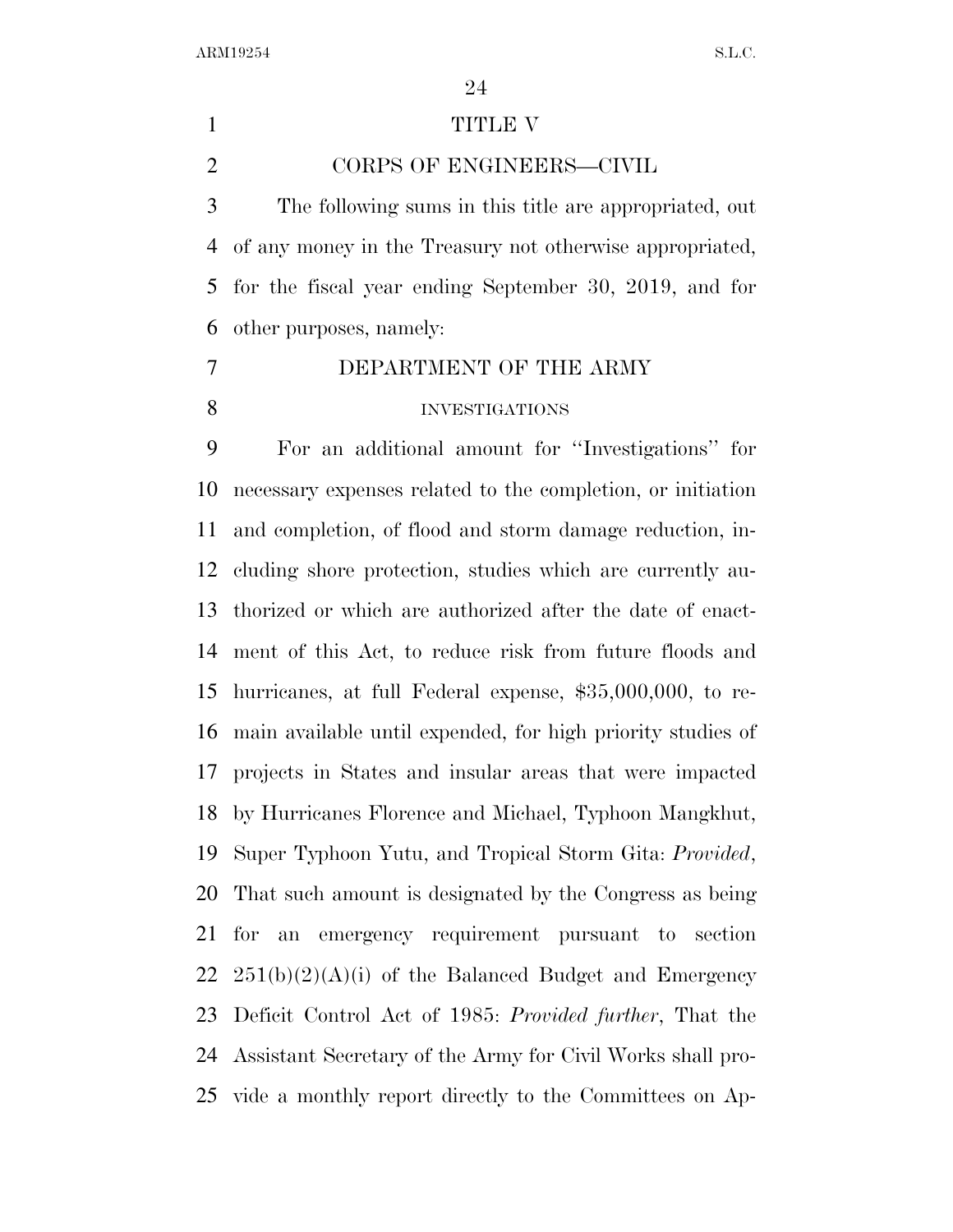propriations of the House and the Senate detailing the al- location and obligation of these funds, including new stud- ies selected to be initiated using funds provided under this heading, beginning not later than 60 days after the date of enactment of this Act.

## CONSTRUCTION

 For an additional amount for ''Construction'' for nec- essary expenses, \$740,000,000, to remain available until expended, to construct flood and storm damage reduction, including shore protection, projects which are currently authorized or which are authorized after the date of enact- ment of this Act, and flood and storm damage reduction, including shore protection, projects which have signed Chief's Reports as of the date of enactment of this Act or which are studied using funds provided under the head- ing ''Investigations'' if the Secretary determines such projects to be technically feasible, economically justified, and environmentally acceptable, in States and insular areas that were impacted by Hurricanes Florence and Mi- chael, Typhoon Mangkhut, Super Typhoon Yutu, and Tropical Storm Gita: *Provided*, That projects receiving funds provided under the first proviso in ''Title IV—Corps of Engineers—Civil—Department of the Army—Con- struction'' in Public Law 115–123 shall not be eligible for funding provided under this heading: *Provided further*,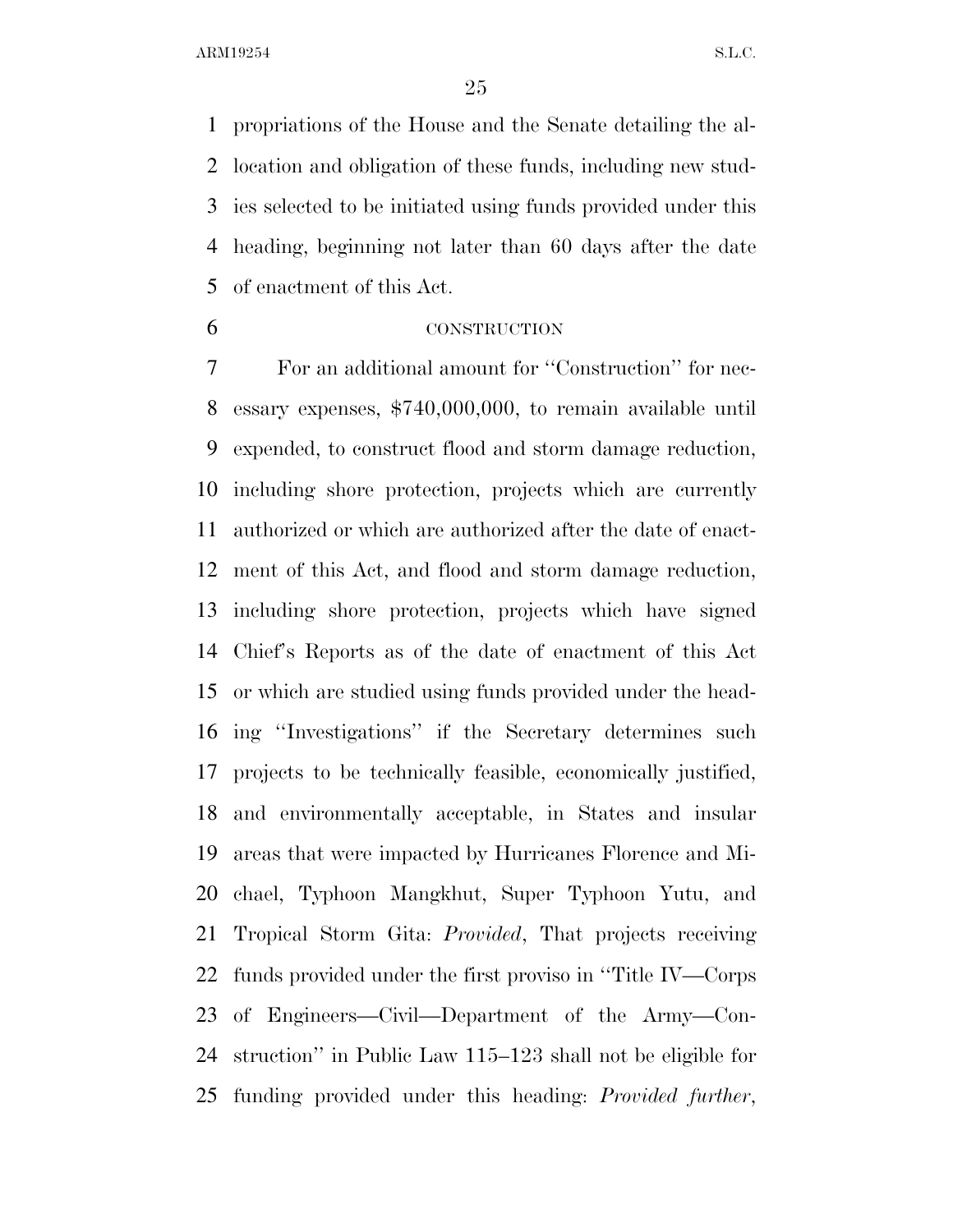That for projects receiving funds provided under this heading, the provisions of Section 902 of the Water Re- sources Act of 1986 shall not apply to these funds: *Pro- vided further*, That the completion of ongoing construction projects receiving funds provided under this heading shall be at full Federal expense with respect to such funds: *Pro- vided further*, That using funds provided under this head- ing, the non-Federal cash contribution for projects other than ongoing construction projects shall be financed in ac- cordance with the provisions of section 103(k) of Public Law 99–662 over a period of 30 years from the date of completion of the project or separable element: *Provided further*, That up to \$25,000,000 of the funds made avail- able under this heading shall be used for continuing au- thorities projects to reduce the risk of flooding and storm damage: *Provided further*, That any projects using funds appropriated under this heading shall be initiated only after non-Federal interests have entered into binding agreements with the Secretary requiring, where applicable, the non-Federal interests to pay 100 percent of the oper- ation, maintenance, repair, replacement, and rehabilita- tion costs of the project and to hold and save the United States free from damages due to the construction or oper- ation and maintenance of the project, except for damages due to the fault or negligence of the United States or its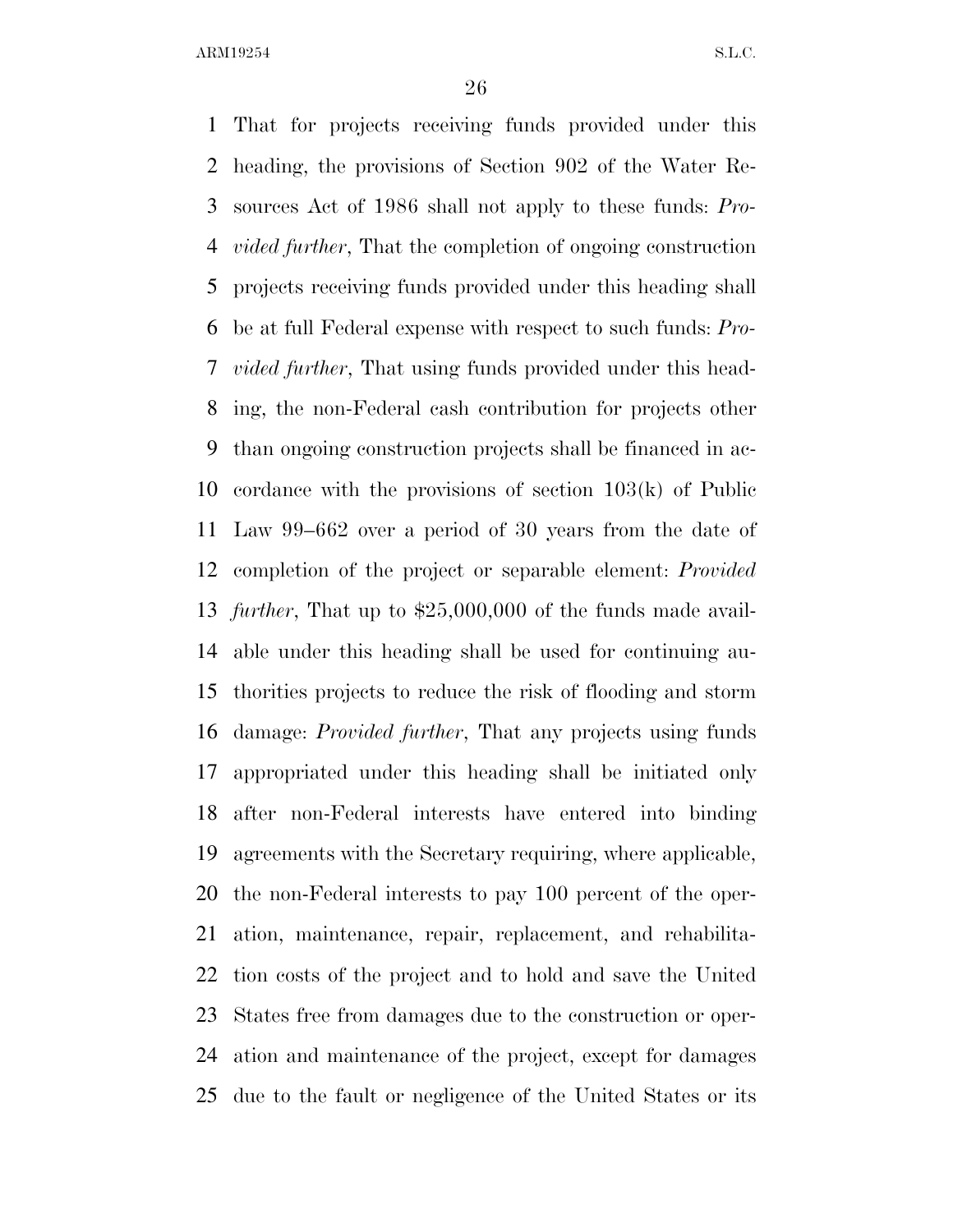contractors: *Provided further*, That such amount is des- ignated by the Congress as being for an emergency re-3 quirement pursuant to section  $251(b)(2)(A)(i)$  of the Bal- anced Budget and Emergency Deficit Control Act of 1985: *Provided further*, That the Assistant Secretary of the Army for Civil Works shall provide a monthly report di- rectly to the Committees on Appropriations of the House of Representatives and the Senate detailing the allocation and obligation of these funds, beginning not later than 60 days after the date of enactment of this Act.

#### MISSISSIPPI RIVER AND TRIBUTARIES

 For an additional amount for ''Mississippi River and Tributaries'' for necessary expenses to address emergency situations at Corps of Engineers projects and rehabilitate and repair damages to Corps of Engineers projects, caused by natural disasters, \$225,000,000, to remain available until expended: *Provided*, That such amount is designated by the Congress as being for an emergency re-19 quirement pursuant to section  $251(b)(2)(A)(i)$  of the Bal- anced Budget and Emergency Deficit Control Act of 1985: *Provided further*, That the Assistant Secretary of the Army for Civil Works shall provide a monthly report di- rectly to the Committees on Appropriations of the House of Representatives and the Senate detailing the allocation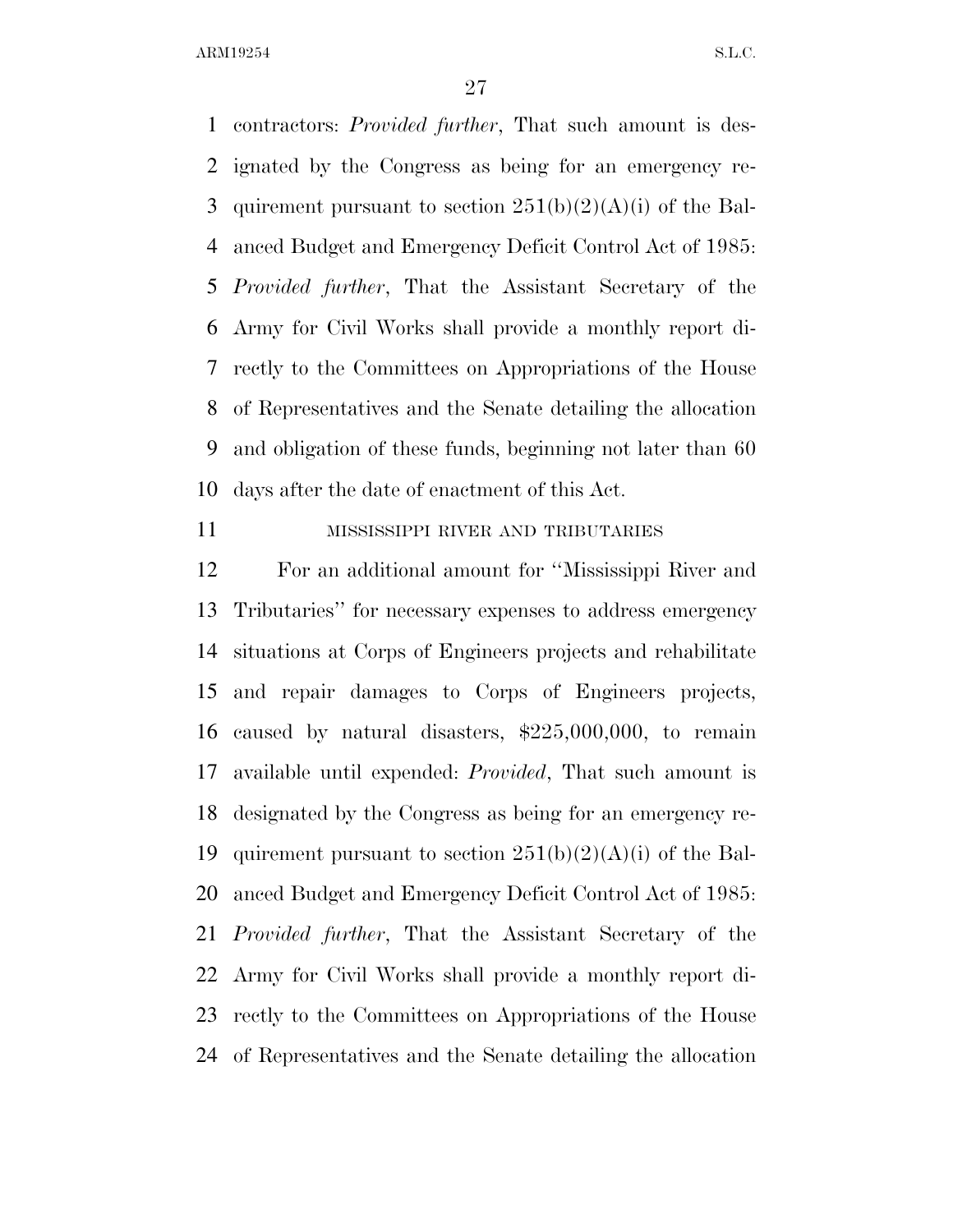and obligation of these funds, beginning not later than 60 days after the date of enactment of this Act.

OPERATION AND MAINTENANCE

 For an additional amount for ''Operation and Main- tenance'' for necessary expenses to dredge Federal naviga- tion projects in response to, and repair damages to Corps of Engineers Federal projects caused by, natural disasters, \$245,000,000, to remain available until expended, of which such sums as are necessary to cover the Federal share of eligible operation and maintenance costs for coastal harbors and channels, and for inland harbors shall be derived from the Harbor Maintenance Trust Fund: *Provided*, That such amount is designated by the Congress as being for an emergency requirement pursuant to sec-15 tion  $251(b)(2)(A)(i)$  of the Balanced Budget and Emer- gency Deficit Control Act of 1985: *Provided further*, That the Assistant Secretary of the Army for Civil Works shall provide a monthly report directly to the Committees on Appropriations of the House of Representatives and the Senate detailing the allocation and obligation of these funds, beginning not later than 60 days after the date of enactment of this Act.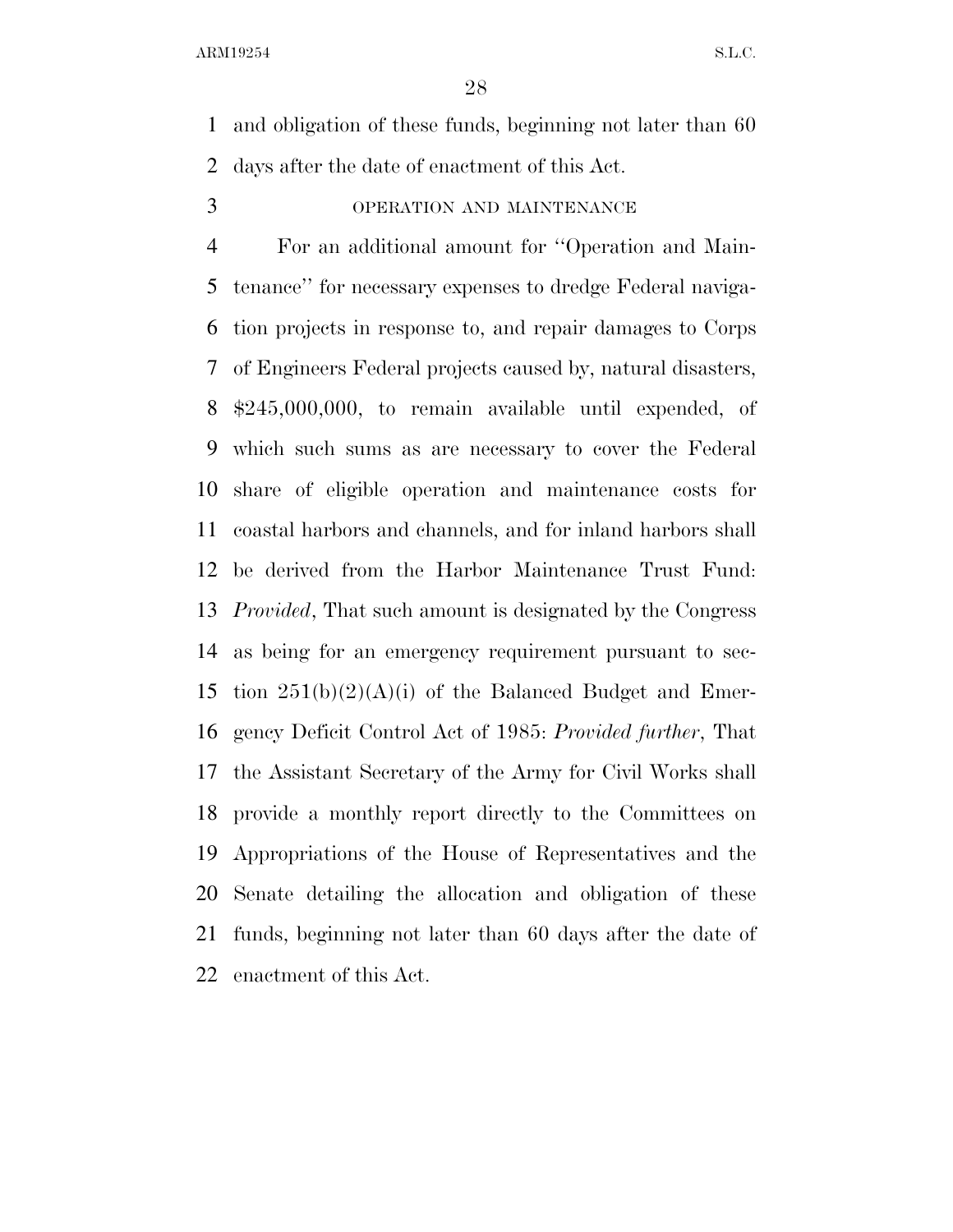| $\mathbf{1}$   | DEPARTMENT OF THE INTERIOR                                  |
|----------------|-------------------------------------------------------------|
| $\overline{2}$ | CENTRAL UTAH PROJECT                                        |
| 3              | CENTRAL UTAH PROJECT COMPLETION ACCOUNT                     |
| $\overline{4}$ | For an additional amount for "Central Utah Project"         |
| 5              | Completion Account", \$350,000, to be deposited into the    |
| 6              | Utah Reclamation Mitigation and Conservation Account        |
| 7              | for use by the Utah Reclamation Mitigation and Conserva-    |
| 8              | tion Commission, to remain available until expended, for    |
| 9              | expenses necessary in carrying out fire remediation activi- |
| 10             | ties related to wildfires in 2018: Provided, That such      |
| 11             | amount is designated by the Congress as being for an        |
| 12             | emergency requirement pursuant<br>to<br>section             |
| 13             | $251(b)(2)(A)(i)$ of the Balanced Budget and Emergency      |
| 14             | Deficit Control Act of 1985.                                |
| 15             | <b>BUREAU OF RECLAMATION</b>                                |
| 16             | WATER AND RELATED RESOURCES                                 |
| 17             | For an additional amount for "Water and Related"            |
|                | 18 Resources", \$15,500,000, to remain available until ex-  |
| 19             | pended, for fire remediation and suppression emergency      |
| 20             | assistance related to wildfires in 2017 and 2018: Provided, |
| 21             | That such amount is designated by the Congress as being     |
| 22             | for an emergency requirement pursuant to section            |
| 23             | $251(b)(2)(A)(i)$ of the Balanced Budget and Emergency      |
| 24             | Deficit Control Act of 1985.                                |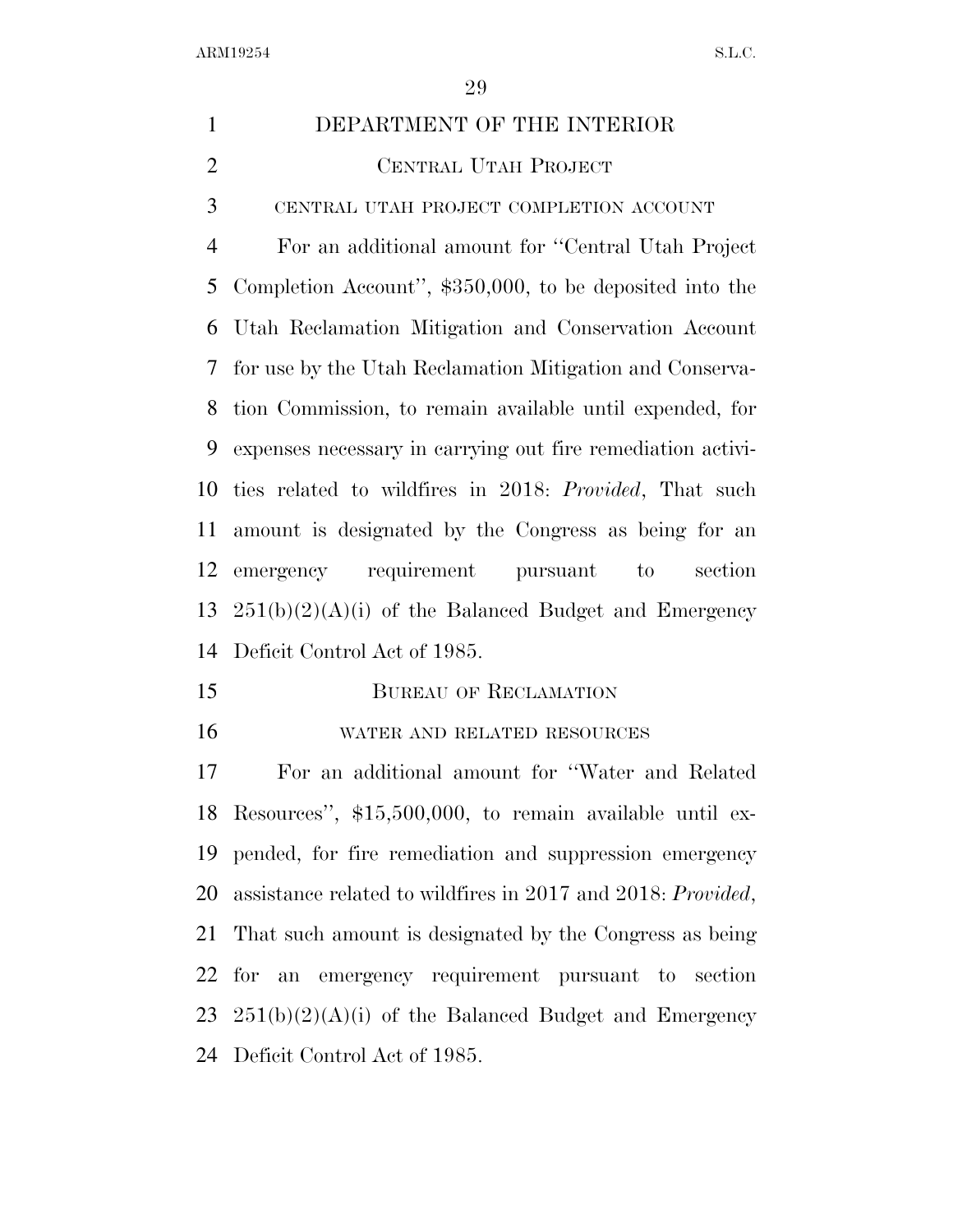| $\mathbf{1}$   | TITLE VI                                                 |
|----------------|----------------------------------------------------------|
| $\overline{2}$ | DEPARTMENT OF HOMELAND SECURITY                          |
| 3              | The following sums in this title are appropriated, out   |
| 4              | of any money in the Treasury not otherwise appropriated, |
| 5              | for the fiscal year ending September 30, 2019, and for   |
| 6              | other purposes, namely:                                  |
| 7              | SECURITY, ENFORCEMENT, AND                               |
| 8              | <b>INVESTIGATIONS</b>                                    |
| 9              | <b>COAST GUARD</b>                                       |
| 10             | OPERATIONS AND SUPPORT                                   |
| 11             | For an additional amount for "Operations and Sup-        |
| 12             | port" for necessary expenses related to the consequences |
| 13             | of Hurricanes Michael, Florence, and Lane, Tropical      |
| 14             | Storm Gordon, and Typhoon Mangkhut, \$46,977,000, to     |
| 15             | remain available until September 30, 2020: Provided,     |
| 16             | That such amount is designated by the Congress as being  |
|                | an emergency requirement pursuant to section<br>$17$ for |
| 18             | $251(b)(2)(A)(i)$ of the Balanced Budget and Emergency   |
| 19             | Deficit Control Act of 1985.                             |
| 20             | PROCUREMENT, CONSTRUCTION, AND IMPROVEMENTS              |
| 21             | For an additional amount for "Procurement, Con-          |
| 22             | struction, and Improvements" for necessary expenses re-  |
| 23             | lated to the consequences of Hurricanes Michael, Flor-   |
| 24             | ence, and Lane, Tropical Storm Gordon, and Typhoon       |
| 25             | Mangkhut, \$476,755,000, to remain available until Sep-  |
|                |                                                          |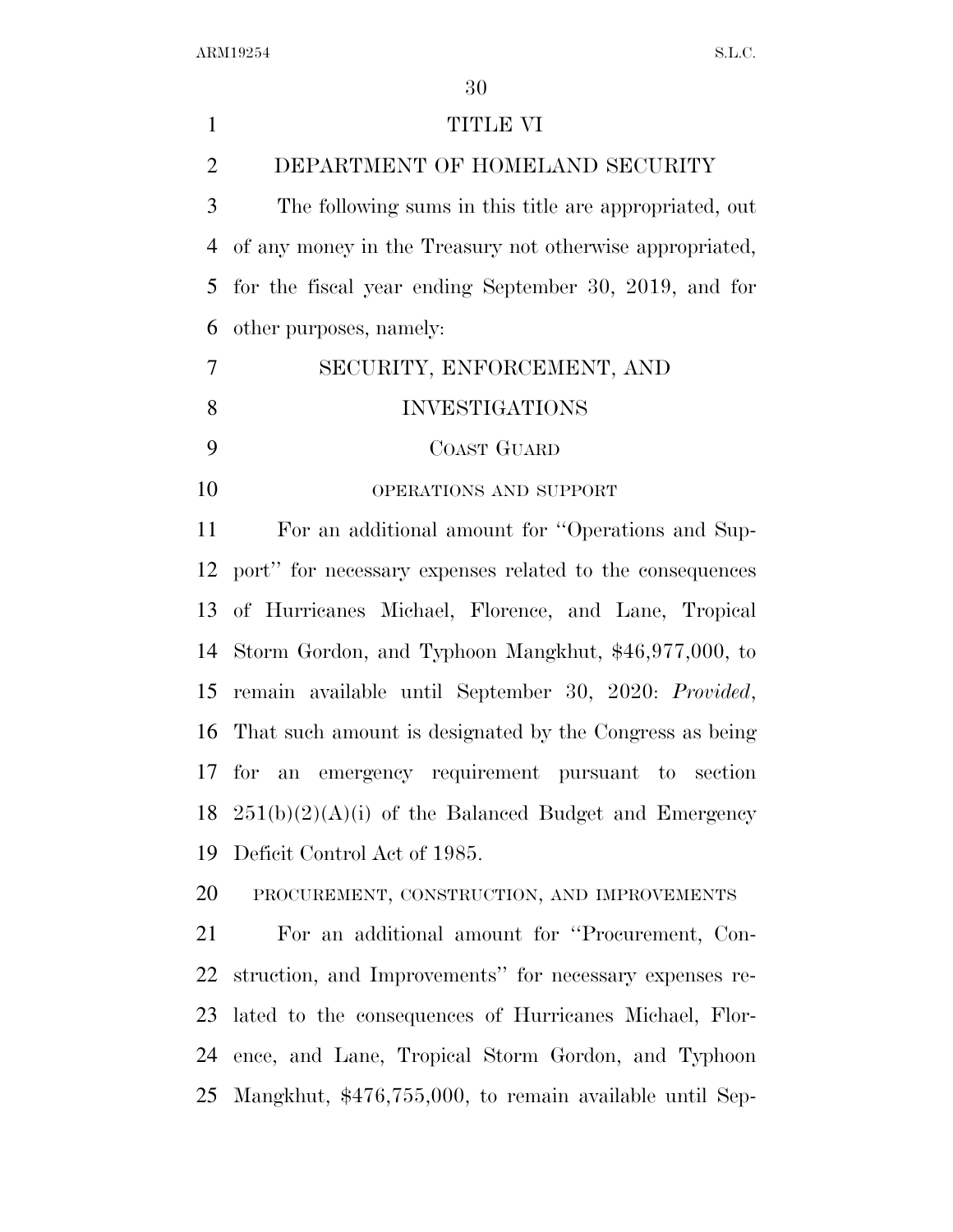tember 30, 2023: *Provided*, That such amount is des- ignated by the Congress as being for an emergency re-3 quirement pursuant to section  $251(b)(2)(A)(i)$  of the Bal-anced Budget and Emergency Deficit Control Act of 1985.

# ENVIRONMENTAL COMPLIANCE AND RESTORATION

 For an additional amount for ''Environmental Com- pliance and Restoration'' for necessary expenses related to the consequences of Hurricanes Michael and Florence, \$2,000,000, to remain available until September 30, 2023: *Provided*, That such amount is designated by the Congress as being for an emergency requirement pursuant to sec-12 tion  $251(b)(2)(A)(i)$  of the Balanced Budget and Emer-gency Deficit Control Act of 1985.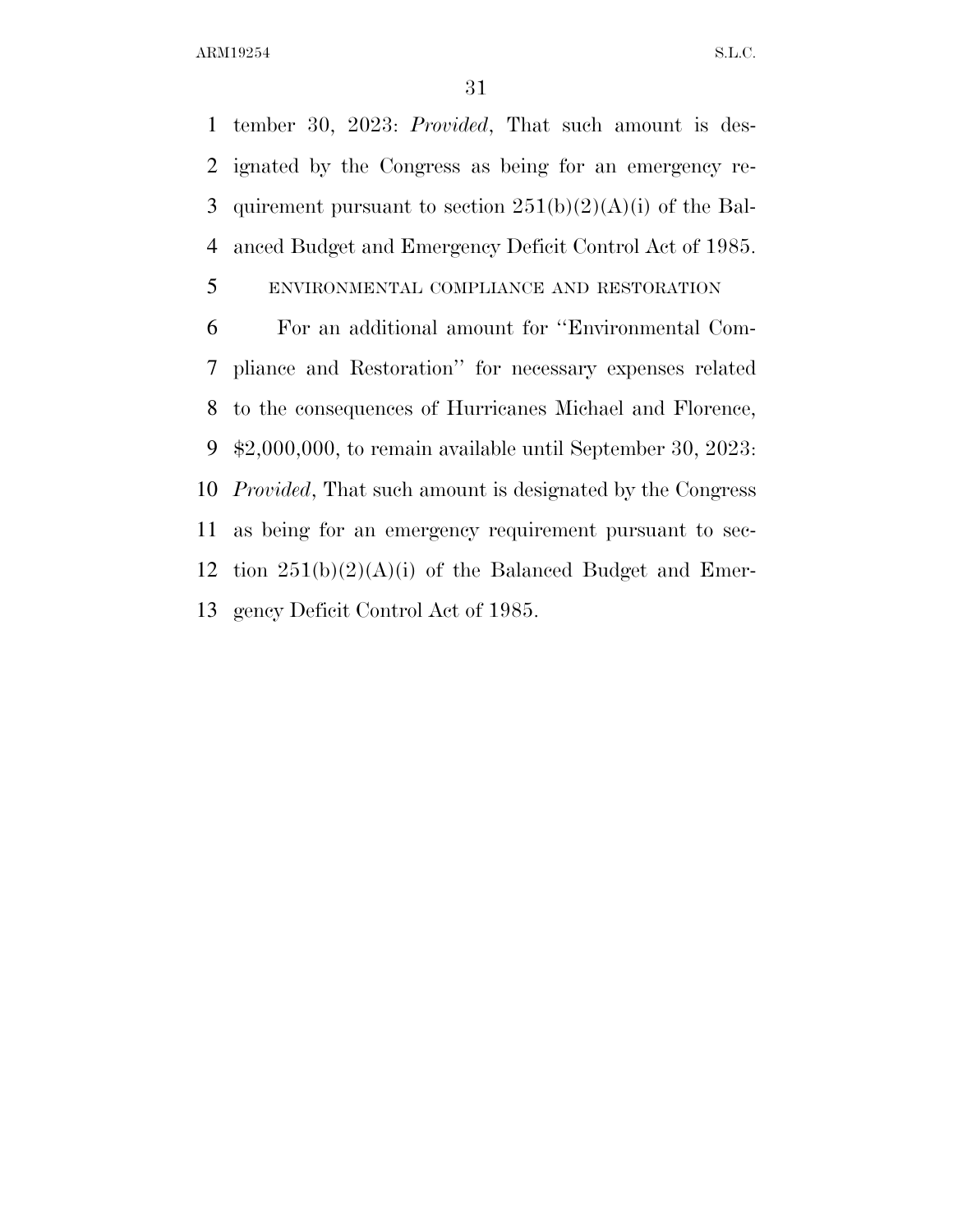#### 1 TITLE VII

DEPARTMENT OF THE INTERIOR

 The following sums in this title are appropriated, out of any money in the Treasury not otherwise appropriated, for the fiscal year ending September 30, 2019, and for other purposes, namely:

 UNITED STATES FISH AND WILDLIFE SERVICE CONSTRUCTION

 For an additional amount for ''Construction'' for nec- essary expenses related to the consequences of Hurricanes Florence, Lane, and Michael, flooding associated with major declared disaster DR–4365, and calendar year 2018 earthquakes, \$82,400,000, to remain available until ex- pended: *Provided*, That of the amount provided under this heading \$50,000,000 shall be used to restore and rebuild national wildlife refuges and increase the resiliency and capacity of coastal habitat and infrastructure to withstand storms and reduce the amount of damage caused by storms: *Provided further*, That such amount is designated by Congress as being for an emergency requirement pur-21 suant to section  $251(b)(2)(A)(i)$  of the Balanced Budget and Emergency Deficit Control Act of 1985 (2 U.S.C.  $901(b)(2)(A)(i)$ .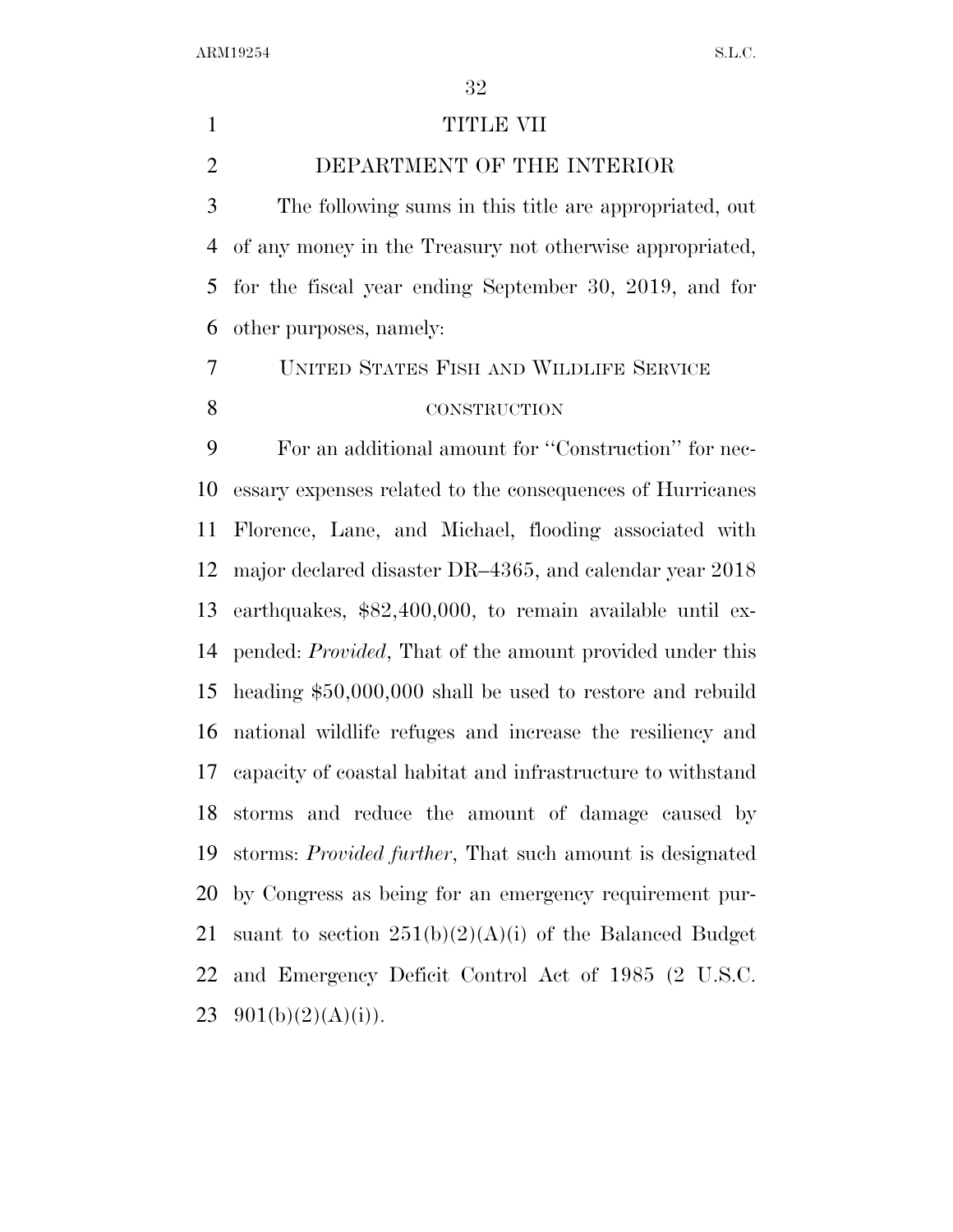#### NATIONAL PARK SERVICE

**HISTORIC PRESERVATION FUND** 

 For an additional amount for the ''Historic Preserva- tion Fund'' for necessary expenses related to the con- sequences of Hurricanes Florence and Michael and Ty- phoon Yutu, \$50,000,000, to remain available until Sep- tember 30, 2022, including costs to States and territories necessary to complete compliance activities required by section 306108 of title 54, United States Code, and costs to administer the historic preservation program: *Provided*, That grants shall only be available for areas that have re- ceived a major disaster declaration pursuant to the Robert T. Stafford Disaster Relief and Emergency Assistance Act (42 U.S.C. 5121 et seq.): *Provided further*, That individual grants shall not be subject to a non-Federal matching re- quirement: *Provided further*, That such amount is des- ignated by Congress as being for an emergency require-18 ment pursuant to section  $251(b)(2)(A)(i)$  of the Balanced Budget and Emergency Deficit Control Act of 1985 (2 20 U.S.C.  $901(b)(2)(A)(i)$ .

### 21 CONSTRUCTION

 For an additional amount for ''Construction'' for nec- essary expenses related to the consequences of Hurricanes Florence and Michael, Typhoons Yutu and Mangkhut, and calendar year 2018 wildfires, earthquakes, and volcanic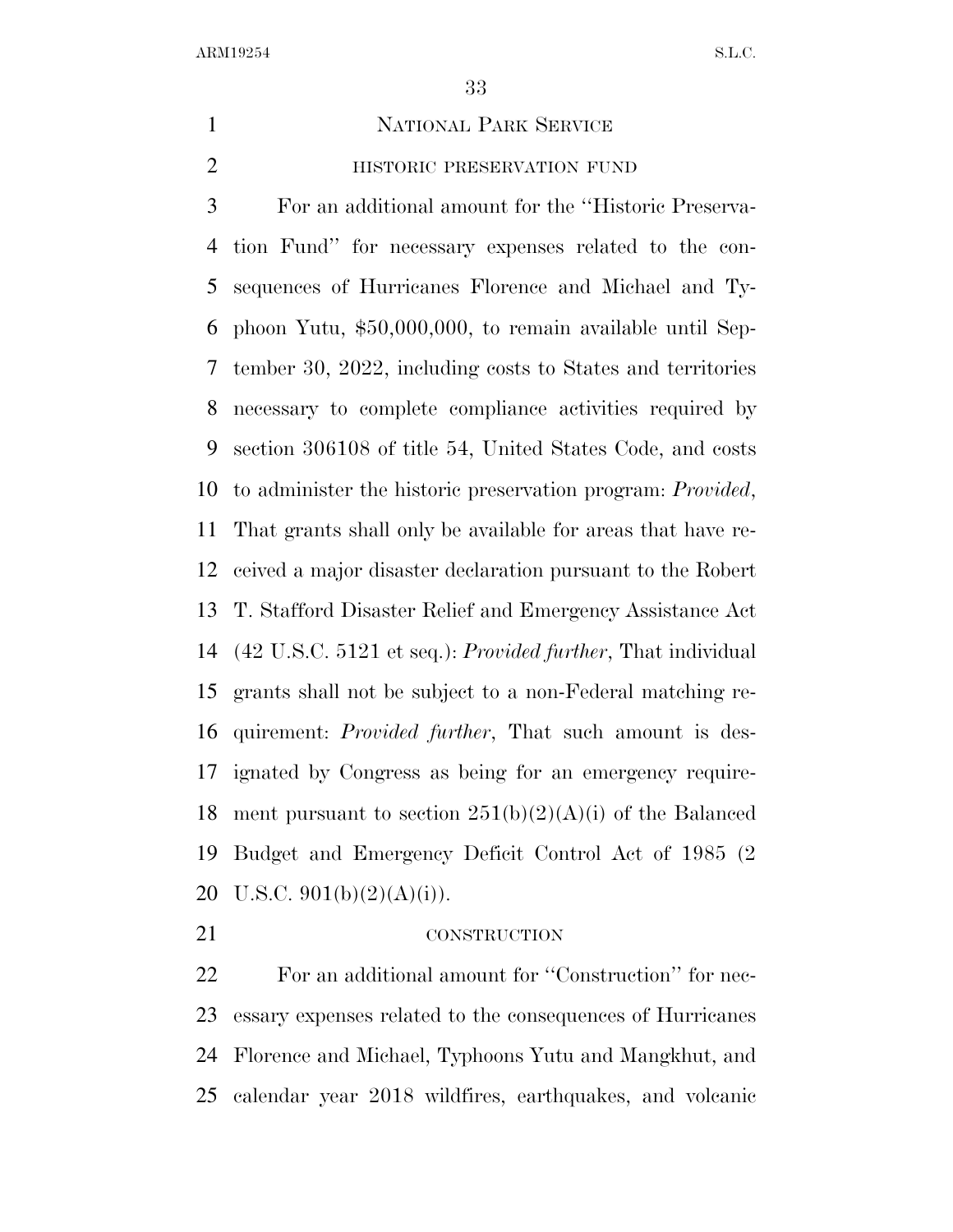eruptions, \$78,000,000, to remain available until ex- pended: *Provided*, That such amount is designated by Congress as being for an emergency requirement pursuant 4 to section  $251(b)(2)(A)(i)$  of the Balanced Budget and Emergency Deficit Control Act of 1985 (2 U.S.C.  $901(b)(2)(A(i))$ .

UNITED STATES GEOLOGICAL SURVEY

SURVEYS, INVESTIGATIONS, AND RESEARCH

 For an additional amount for ''Surveys, Investiga- tions, and Research'' for necessary expenses related to the consequences of Hurricanes Florence and Michael and cal- endar year 2018 wildfires, earthquake damage associated with emergency declaration EM–3410 and in those areas impacted by a major disaster declared pursuant to the Robert T. Stafford Disaster Relief and Emergency Assist- ance Act (42 U.S.C. 5121 et seq.) with respect to calendar year 2018 wildfires or volcanic eruptions, \$98,500,000, to remain available until expended: *Provided*, That of the amount provided under this heading, \$72,310,000 shall be used for costs related to the repair and replacement of equipment and facilities damaged by disasters in 2018: *Provided further*, That, not later than 90 days after the date of enactment of this Act, the Director of the United States Geological Survey shall submit to the Committees on Appropriations of the House of Representatives and the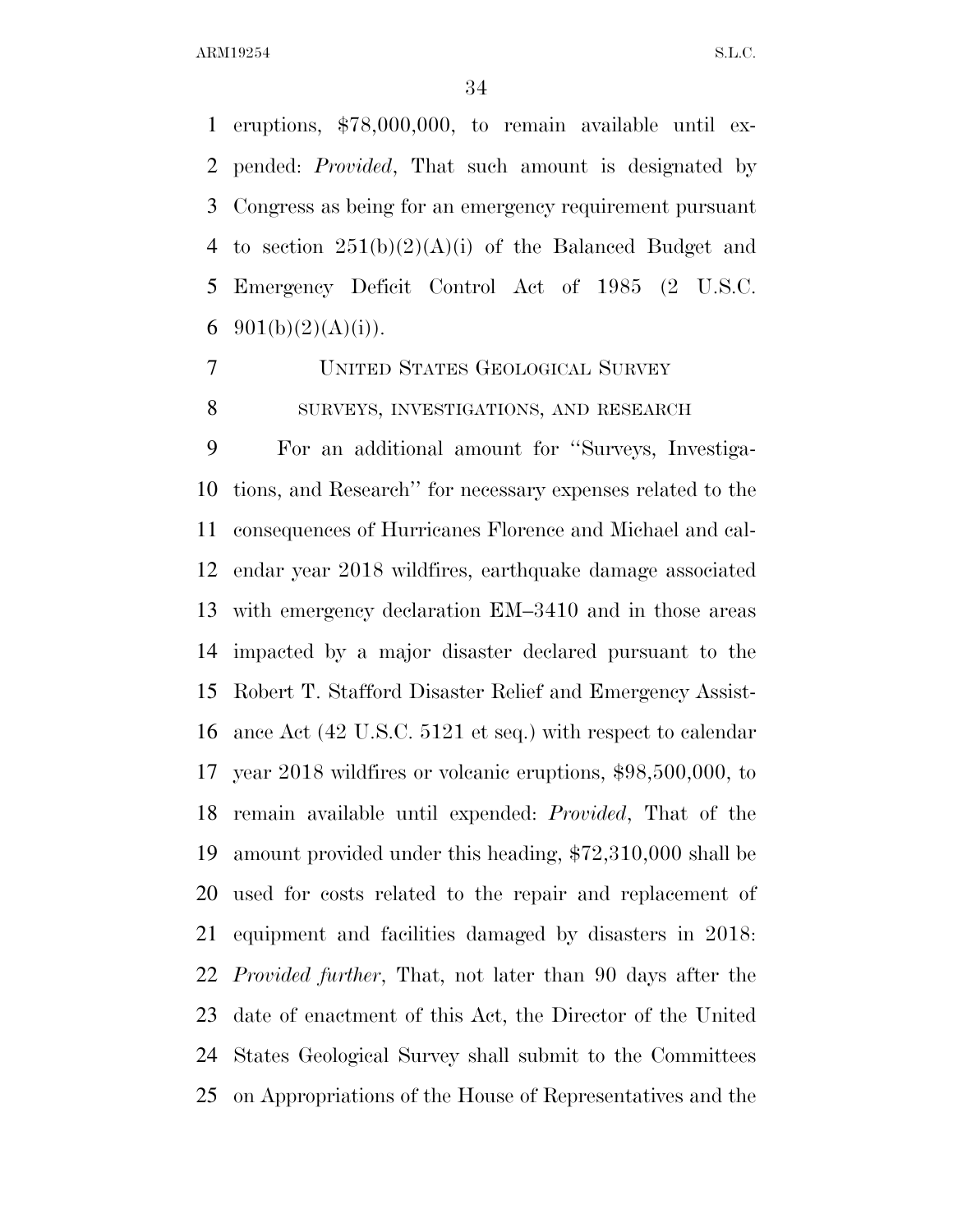Senate a report that describes the potential options to re- place the facilities damaged by the 2018 volcano disaster and provide cost estimates and a description of how the United States Geological Survey will provide direct access for monitoring volcanic activity and the potential threat to at-risk communities: *Provided further*, That such amount is designated by Congress as being for an emer-8 gency requirement pursuant to section  $251(b)(2)(A)(i)$  of the Balanced Budget and Emergency Deficit Control Act 10 of 1985 (2 U.S.C. 901(b)(2)(A)(i)). DEPARTMENTAL OFFICES **INSULAR AFFAIRS**  ASSISTANCE TO TERRITORIES For an additional amount for ''Technical Assistance'' for financial management expenses related to the con- sequences of Typhoon Yutu, \$2,000,000, to remain avail- able until expended: *Provided*, That such amount is des- ignated by Congress as being for an emergency require-19 ment pursuant to section  $251(b)(2)(A)(i)$  of the Balanced Budget and Emergency Deficit Control Act of 1985 (2 21 U.S.C.  $901(b)(2)(A)(i)$ . 22 OFFICE OF INSPECTOR GENERAL

23 SALARIES AND EXPENSES

 For an additional amount for ''Salaries and Ex-penses'' for necessary expenses related to the con-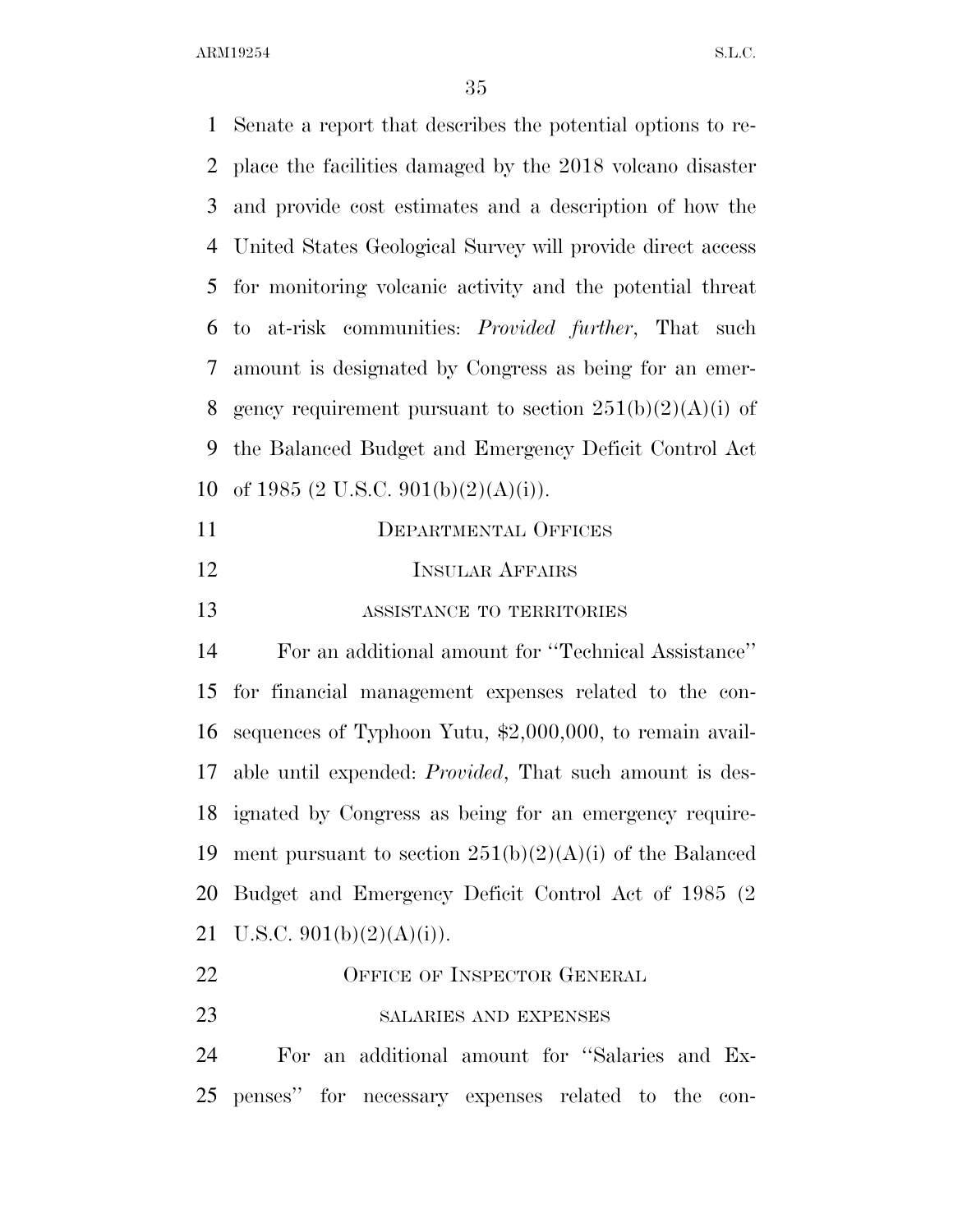sequences of major disasters declared pursuant to the Robert T. Stafford Disaster Relief and Emergency Assist- ance Act (42 U.S.C. 5121 et seq.) in 2018, \$1,000,000, to remain available until expended: *Provided*, That such amount is designated by Congress as being for an emer-6 gency requirement pursuant to section  $251(b)(2)(A)(i)$  of the Balanced Budget and Emergency Deficit Control Act 8 of 1985 (2 U.S.C. 901(b)(2)(A)(i)).

# ENVIRONMENTAL PROTECTION AGENCY 10 SCIENCE AND TECHNOLOGY

 For an additional amount for ''Science and Tech- nology'' for necessary expenses related to improving pre- paredness of the water sector, \$600,000, to remain avail- able until expended: *Provided*, That such amount is des- ignated by Congress as being for an emergency require-16 ment pursuant to section  $251(b)(2)(A)(i)$  of the Balanced Budget and Emergency Deficit Control Act of 1985 (2 18 U.S.C.  $901(b)(2)(A)(i)$ .

LEAKING UNDERGROUND STORAGE TANK TRUST FUND

### PROGRAM

 For an additional amount for ''Leaking Underground Storage Tank Fund'' for necessary expenses related to the consequences of Hurricanes Florence and Michael, cal- endar year 2018 earthquakes, and Typhoon Yutu, \$1,500,000, to remain available until expended: *Provided*,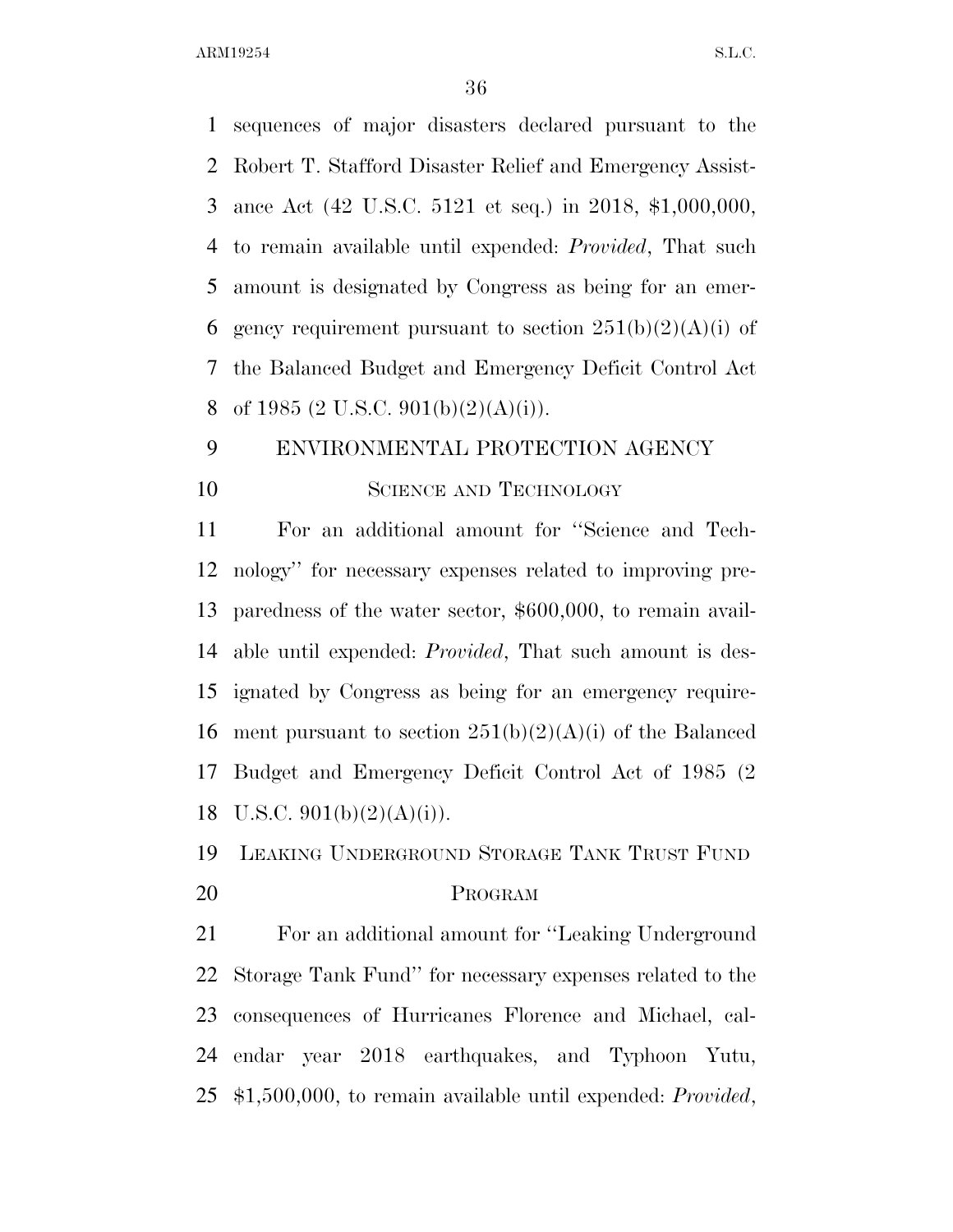That such amount is designated by Congress as being for an emergency requirement pursuant to section  $251(b)(2)(A)(i)$  of the Balanced Budget and Emergency Deficit Control Act of 1985 (2 U.S.C. 901(b)(2)(A)(i)).

STATE AND TRIBAL ASSISTANCE GRANTS

 For additional amounts for ''State and Tribal Assist- ance Grants'' for necessary expenses related to the con- sequences of Hurricanes Florence and Michael and cal- endar year 2018 earthquakes for the hazardous waste fi- nancial assistance grants program, \$1,500,000, to remain available until expended; for necessary expenses related to the consequences of Typhoon Yutu for the hazardous waste financial assistance grants program and for other solid waste management activities, \$56,000,000, to remain available until expended, provided that none of the funds shall be subject to section 3011(b) of the Solid Waste Dis- posal Act (42 U.S.C. 6931(b)); and for grants under sec- tion 106 of the Federal Water Pollution Control Act (33 U.S.C. 1256), \$5,000,000, to remain available until ex- pended, to address impacts of Hurricane Florence, Hurri- cane Michael, Typhoon Yutu, and calendar year 2018 wildfires, notwithstanding subsections (b), (e), and (f), of that section (33 U.S.C. 1256): *Provided*, That such amounts are designated by Congress as being for an emer-25 gency requirement pursuant to section  $251(b)(2)(A)(i)$  of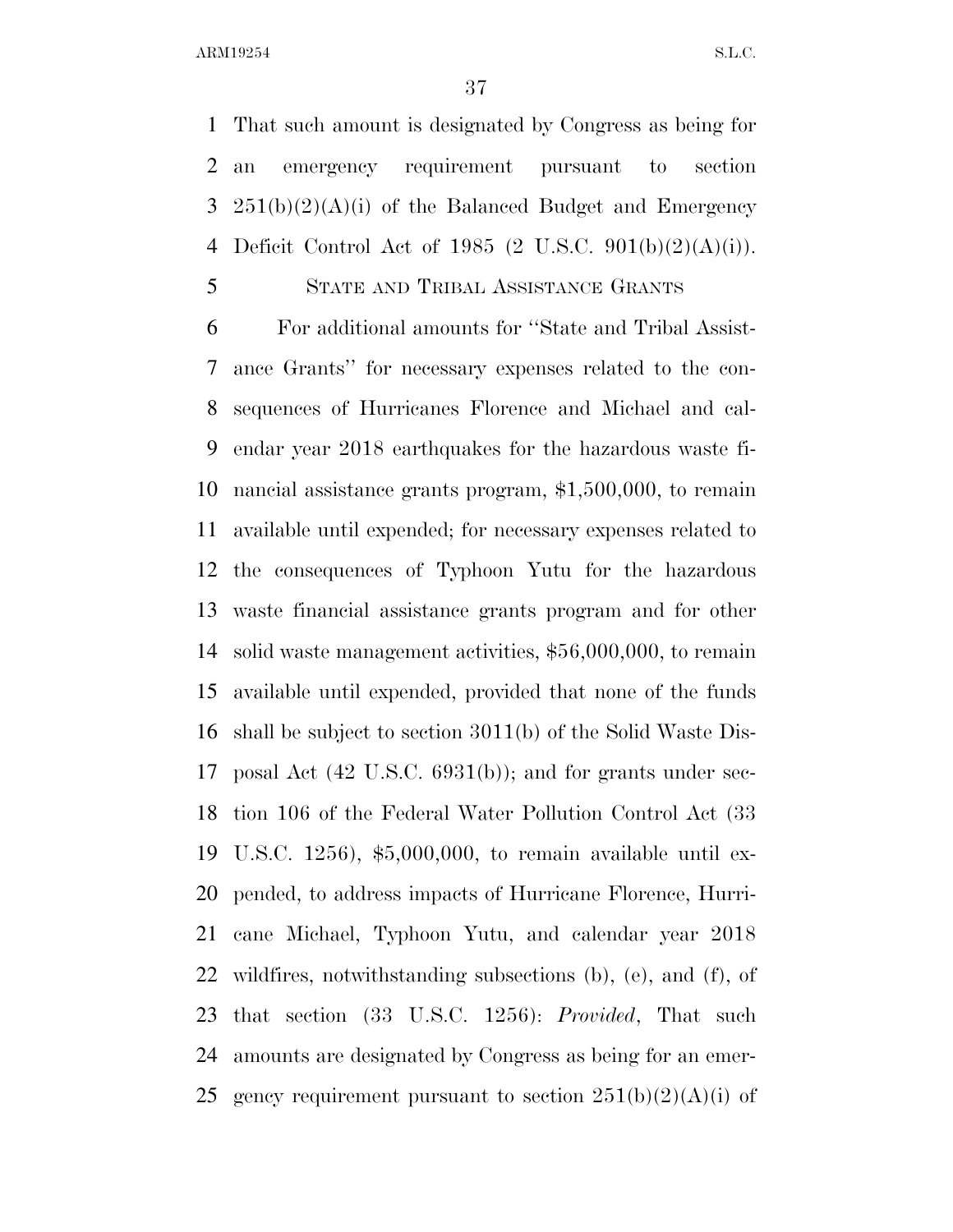the Balanced Budget and Emergency Deficit Control Act 2 of 1985 (2 U.S.C. 901(b)(2)(A)(i)).

 For an additional amount for ''State and Tribal As- sistance Grants'', \$349,400,000, to remain available until expended, of which \$53,300,000 shall be for capitalization grants for State water pollution control revolving funds established under title VI of the Federal Water Pollution Control Act (33 U.S.C. 1381 et seq.), and of which \$296,100,000 shall be for capitalization grants for State drinking water treatment revolving loan funds established under section 1452 of the Safe Drinking Water Act (42 U.S.C. 300j–12): *Provided*, That notwithstanding section 604(a) of the Federal Water Pollution Control Act (33 14 U.S.C. 1384(a)) and section  $1452(a)(1)(D)$  of the Safe 15 Drinking Water Act  $(42 \text{ U.S.C. } 300j-12(a)(1)(D))$ , funds appropriated herein shall be provided to States in Envi- ronmental Protection Agency Regions 4, 9, and 10 in amounts determined by the Administrator of the Environ- mental Protection Agency for wastewater treatment works and drinking water facilities impacted by Hurricanes Flor- ence and Michael, Typhoon Yutu, and calendar year 2018 wildfires and earthquakes: *Provided further*, That notwith- standing the requirements of section 603(i) of the Federal Water Pollution Control Act (33 U.S.C. 1383(i)) and sec-tion 1452(d) of the Safe Drinking Water Act (42 U.S.C.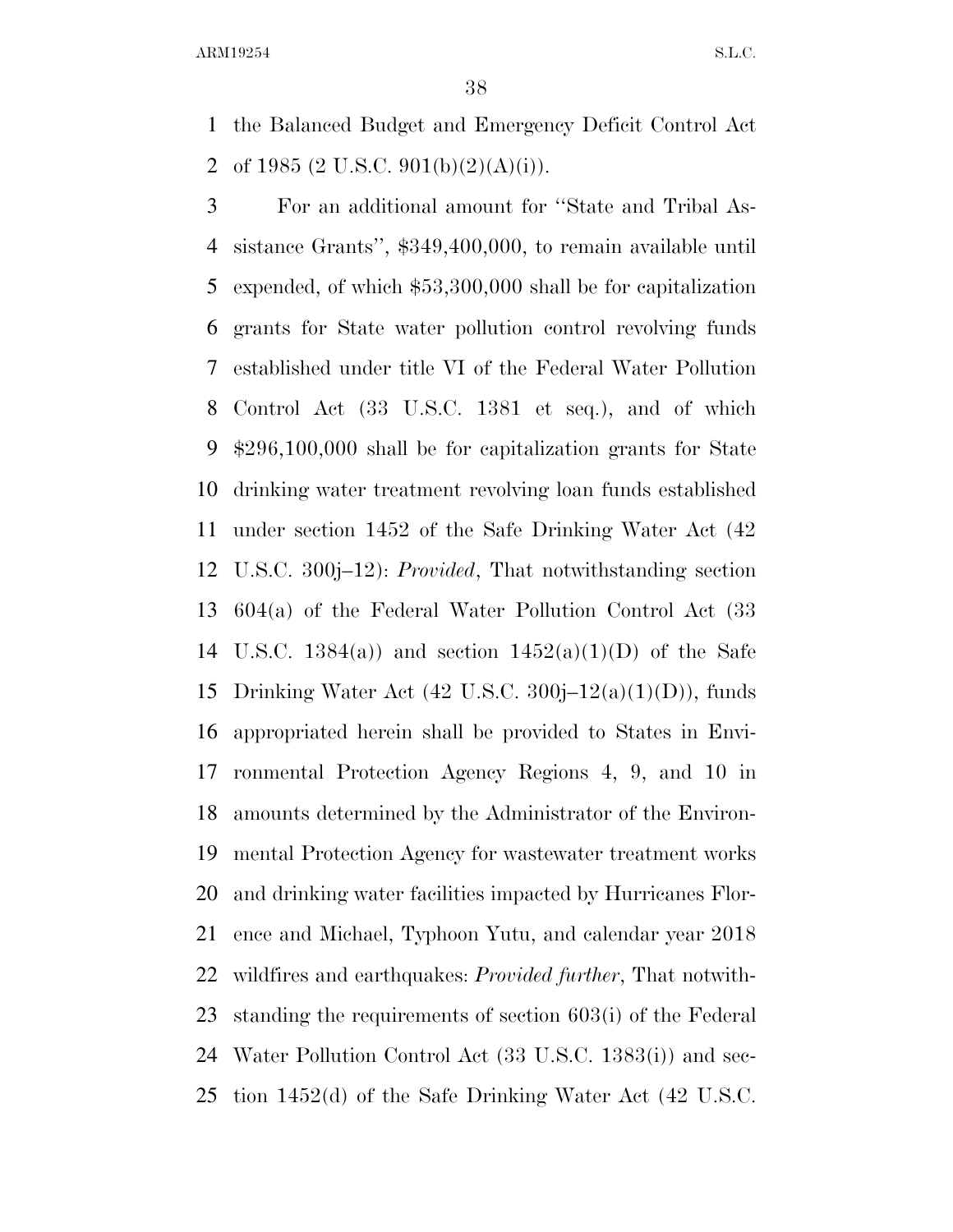300j–12(d)), for the funds appropriated herein, each State shall use not less than 20 percent but not more than 30 percent amount of the capitalization grants to provide ad- ditional subsidization to eligible recipients in the form of forgiveness of principal, negative interest loans or grants, or any combination of the forms: *Provided further*, That the Administrator of the Environmental Protection Agen- cy shall retain \$10,400,000 of the funds appropriated herein for grants for drinking water facilities and waste water treatment plants impacted by Typhoon Yutu: *Pro- vided further*, That the funds appropriated herein shall be used for eligible projects, the purpose of which is to reduce flood or fire damage risk and vulnerability or to enhance resiliency to rapid hydrologic change or natural disaster at treatment works as defined by section 212 of the Fed- eral Water Pollution Control Act (33 U.S.C. 1292) or any eligible facilities under section 1452 of the Safe Drinking Water Act (42 U.S.C. 300j–12), and for other eligible tasks at such treatment works or facilities necessary to further such purposes: *Provided further*, That the Admin- istrator of the Environmental Protection Agency may re- tain up to \$1,000,000 of the funds appropriated herein for management and oversight: *Provided further*, That such amount is designated by Congress as being for an emergency requirement pursuant to section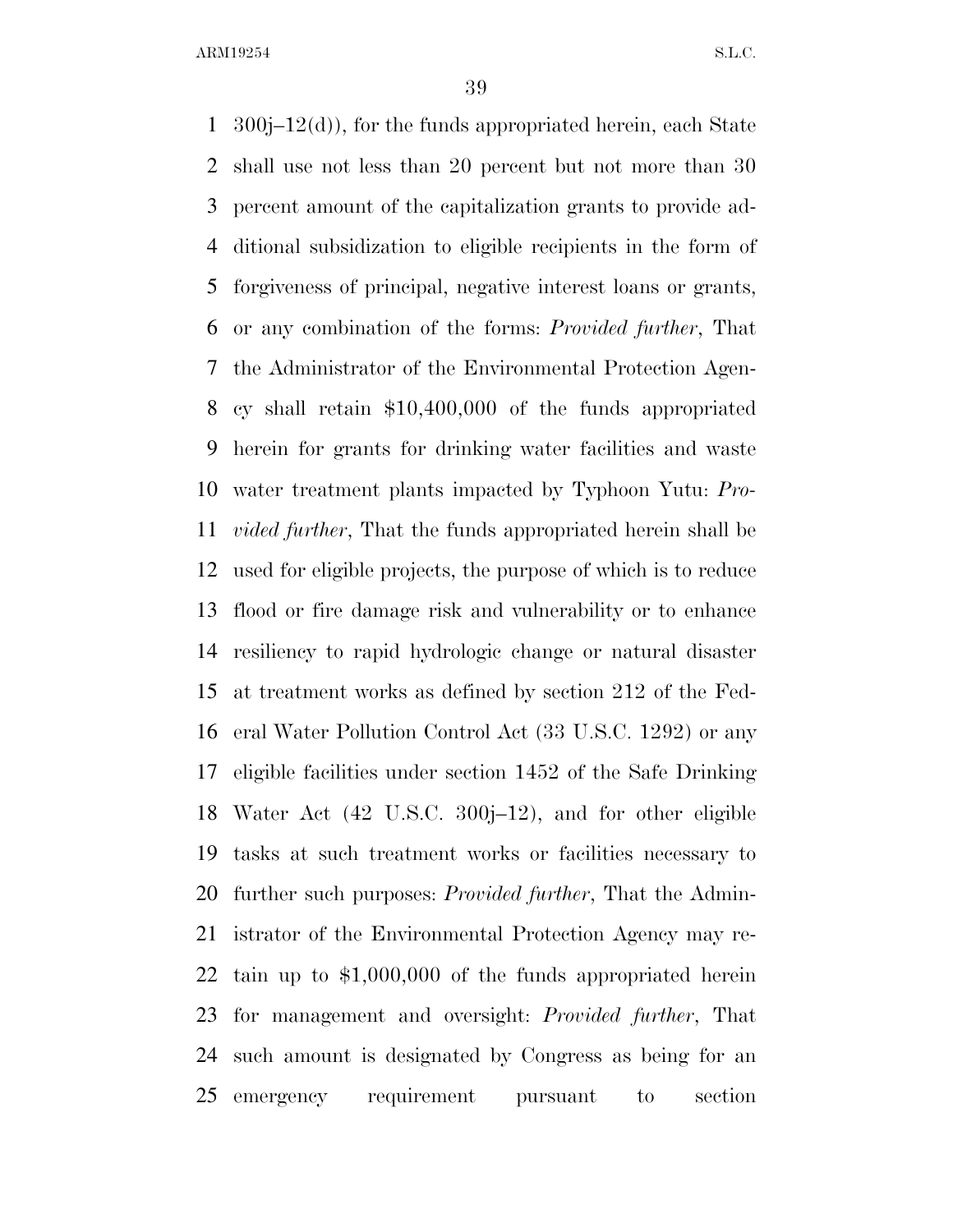$251(b)(2)(A)(i)$  of the Balanced Budget and Emergency 2 Deficit Control Act of 1985 (2 U.S.C.  $901(b)(2)(A)(i)$ ). RELATED AGENCIES DEPARTMENT OF AGRICULTURE FOREST SERVICE FOREST AND RANGELAND RESEARCH For an additional amount for ''Forest and Rangeland Research'' for necessary expenses related to the con- sequences of Hurricanes Florence and Michael and the calendar year 2018 wildfires, \$1,000,000, to remain avail- able until expended for the forest inventory and analysis program: *Provided*, That such amount is designated by Congress as being for an emergency requirement pursuant 14 to section  $251(b)(2)(A)(i)$  of the Balanced Budget and Emergency Deficit Control Act of 1985 (2 U.S.C.  $901(b)(2)(A)(i)$ . STATE AND PRIVATE FORESTRY

 For an additional amount for ''State and Private Forestry'' for necessary expenses related to the con- sequences of Hurricanes Florence and Michael and the calendar year 2018 wildfires, \$12,000,000, to remain available until expended: *Provided*, That such amount is designated by Congress as being for an emergency require-24 ment pursuant to section  $251(b)(2)(A)(i)$  of the Balanced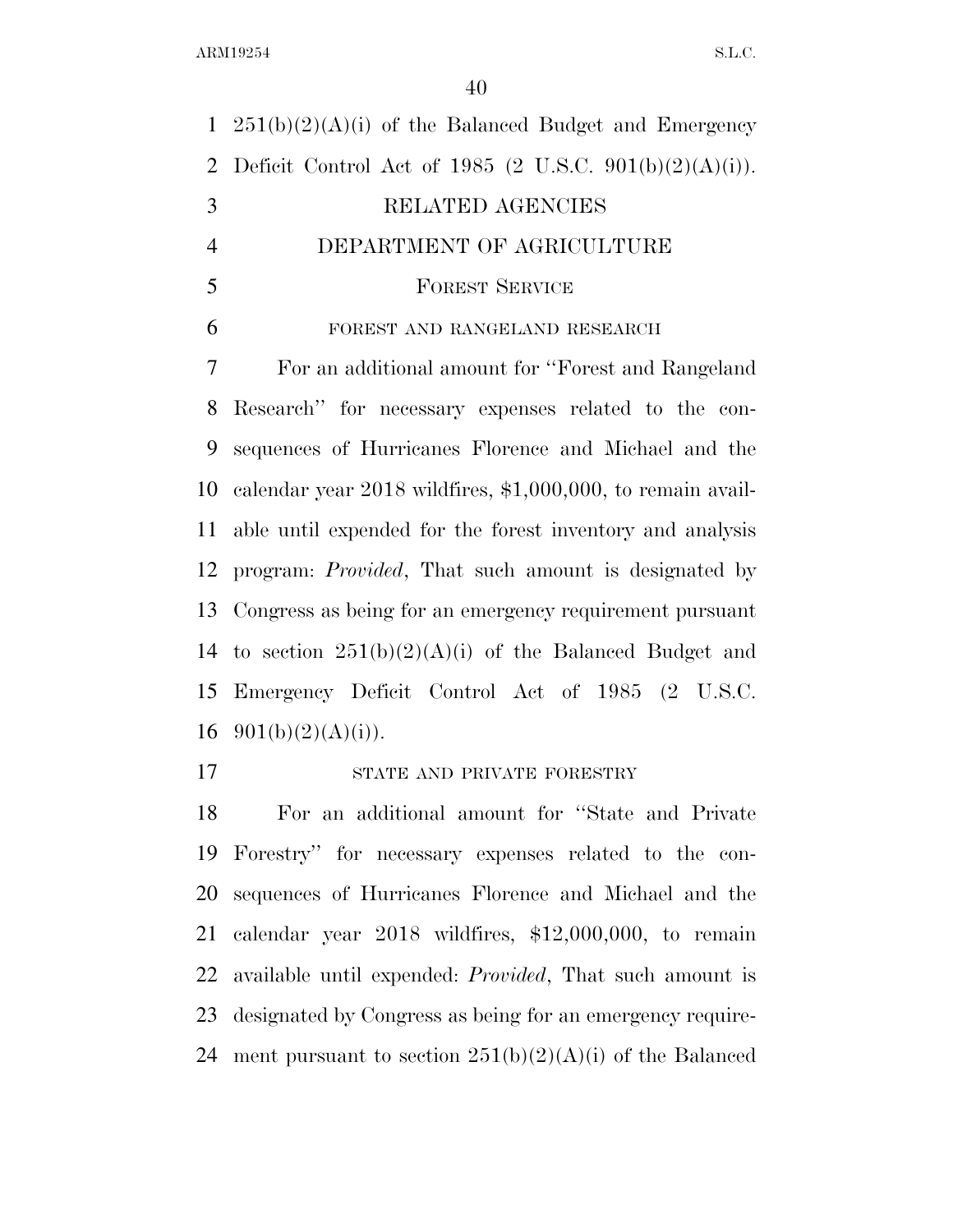Budget and Emergency Deficit Control Act of 1985 (2 2 U.S.C.  $901(b)(2)(A)(i)$ .

#### 3 NATIONAL FOREST SYSTEM

 For an additional amount for ''National Forest Sys- tem'' for necessary expenses related to the consequences of Hurricanes Florence and Michael and the calendar year 2018 wildfires, \$84,960,000, to remain available until ex- pended: *Provided*, That of the amount provided under this heading \$21,000,000 shall be used for hazardous fuels management activities: *Provided further*, That such amount is designated by Congress as being for an emer-12 gency requirement pursuant to section  $251(b)(2)(A)(i)$  of the Balanced Budget and Emergency Deficit Control Act 14 of 1985 (2 U.S.C. 901(b)(2)(A)(i)).

#### CAPITAL IMPROVEMENT AND MAINTENANCE

 For an additional amount for ''Capital Improvement and Maintenance'' for necessary expenses related to the consequences of Hurricanes Florence and Michael and the calendar year 2018 wildfires, \$36,040,000, to remain available until expended: *Provided*, That such amount is designated by Congress as being for an emergency require-22 ment pursuant to section  $251(b)(2)(A)(i)$  of the Balanced Budget and Emergency Deficit Control Act of 1985 (2 24 U.S.C.  $901(b)(2)(A)(i)$ .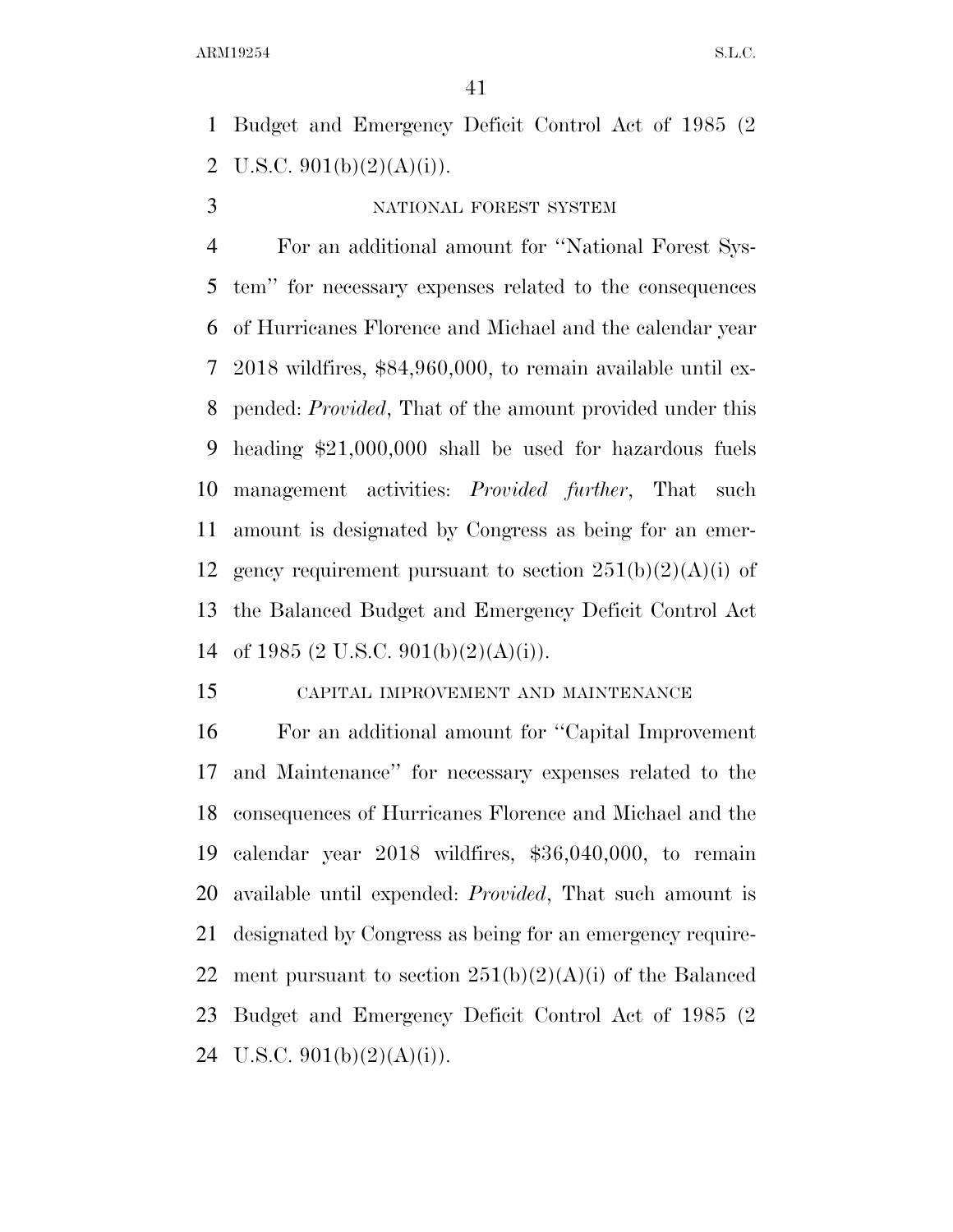WILDLAND FIRE MANAGEMENT (INCLUDING TRANSFER OF FUNDS)

 For an additional amount for ''Wildland Fire Man- agement'', \$720,271,000, to remain available through September 30, 2022, for urgent wildland fire suppression operations: *Provided*, That the amounts provided under this heading shall be solely available to be transferred to and merged with other appropriations accounts from which funds were previously transferred for wildland fire suppression in fiscal year 2018 to fully repay those amounts: *Provided further*, That such amount is des- ignated by Congress as an emergency requirement pursu-13 ant to section  $251(b)(2)(A)(i)$  of the Balanced Budget and Emergency Deficit Control Act of 1985 (2 U.S.C.  $901(b)(2)(A)(i)$ .

| 16 | DEPARTMENT OF HEALTH AND HUMAN                                |
|----|---------------------------------------------------------------|
| 17 | <b>SERVICES</b>                                               |
| 18 | NATIONAL INSTITUTES OF HEALTH                                 |
| 19 | NATIONAL INSTITUTE OF ENVIRONMENTAL HEALTH                    |
| 20 | <b>SCIENCES</b>                                               |
| 21 | For an additional amount for "National Institute of           |
|    | 22 Environmental Health Sciences" for necessary expenses in   |
|    | 23 carrying out activities under section $311(a)$ of the Com- |
|    | 24 prehensive Environmental Response, Compensation, and       |
|    | 25 Liability Act of 1980 (42 U.S.C. 9660(a)) and section      |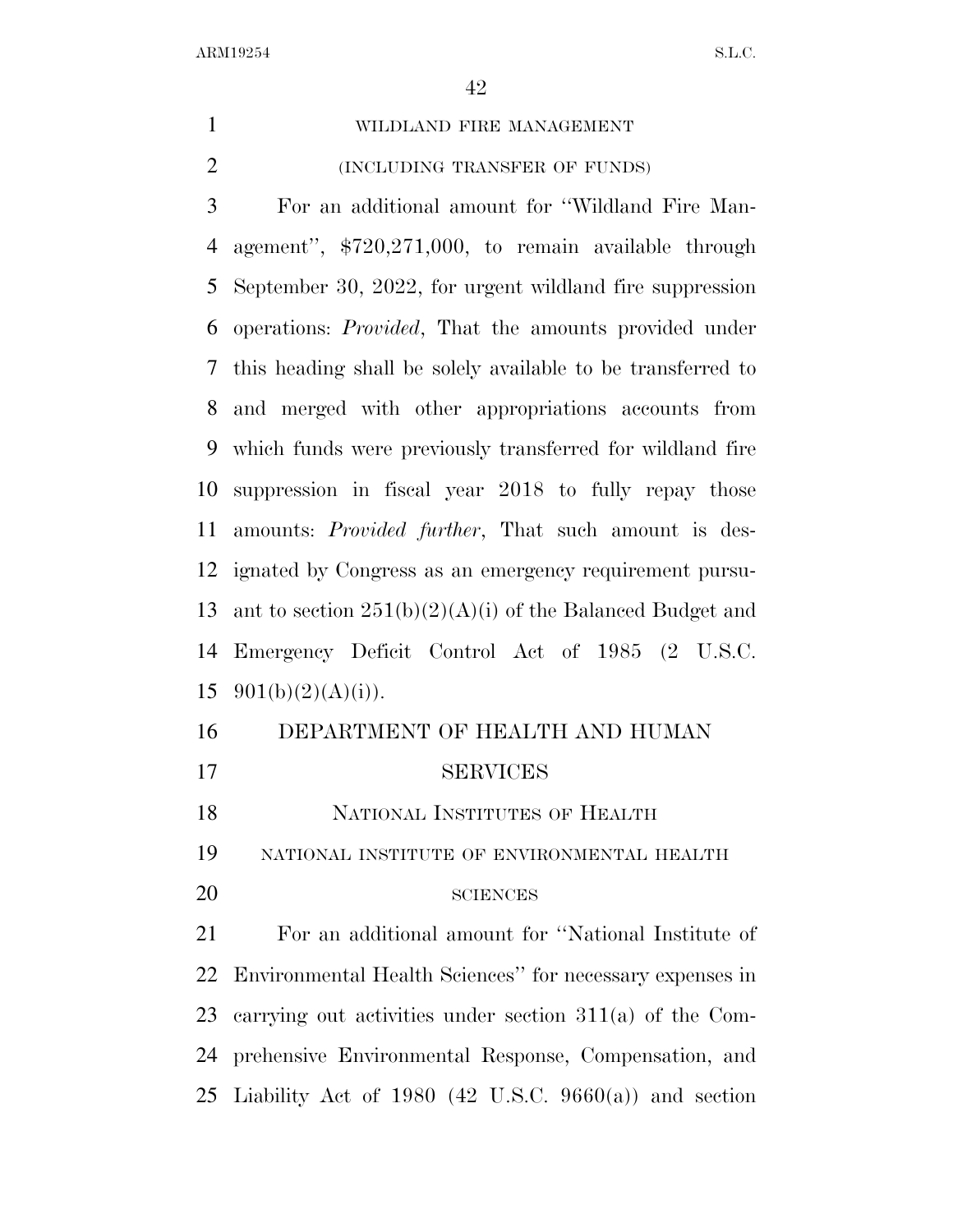126(g) of the Superfund Amendments and Reauthoriza- tion Act of 1986 (42 U.S.C. 9660a) related to the con- sequences of major disasters declared pursuant to the Robert T. Stafford Disaster Relief and Emergency Assist- ance Act (42 U.S.C. 5121 et seq.) in 2018, \$1,000,000, to remain available until expended: *Provided*, That such amount is designated by Congress as being for an emer-8 gency requirement pursuant to section  $251(b)(2)(A)(i)$  of the Balanced Budget and Emergency Deficit Control Act 10 of 1985 (2 U.S.C. 901(b)(2)(A)(i)).

#### GENERAL PROVISION—THIS TITLE

 SEC. 701. Not later than 45 days after the date of enactment of this Act, the agencies receiving funds appro- priated by this title shall provide a detailed operating plan of anticipated uses of funds made available in this title by State and territory and by program, project, and activ- ity, to the Committees on Appropriations of the House of Representatives and the Senate: *Provided*, That no such funds shall be obligated before the operating plans are provided to the Committees on Appropriations of the House of Representatives and the Senate: *Provided fur- ther*, That the operating plans shall be updated, including obligations to date, and submitted to the Committees on Appropriations of the House of Representatives and the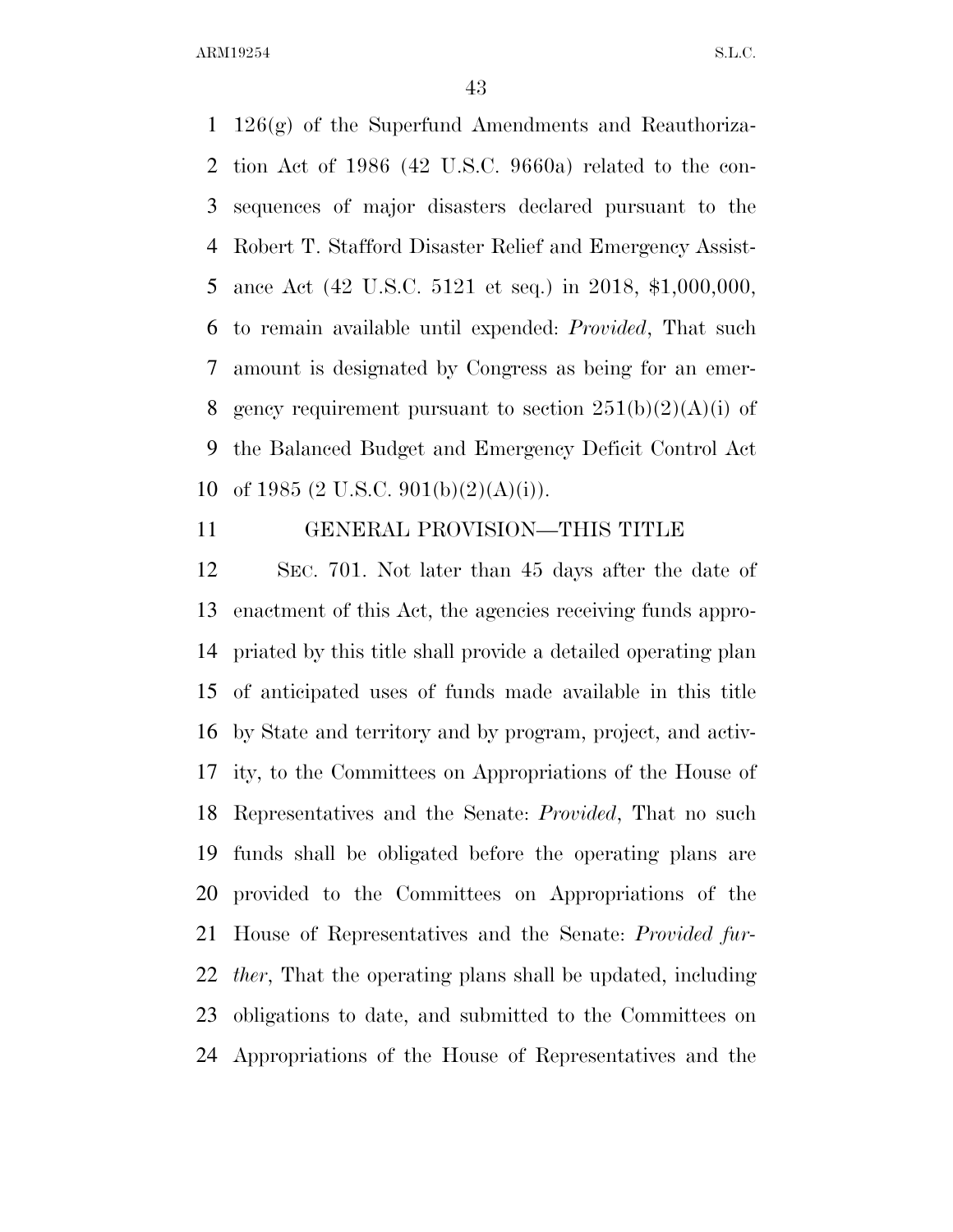- Senate every 60 days thereafter until all such funds are
- expended by the applicable agency.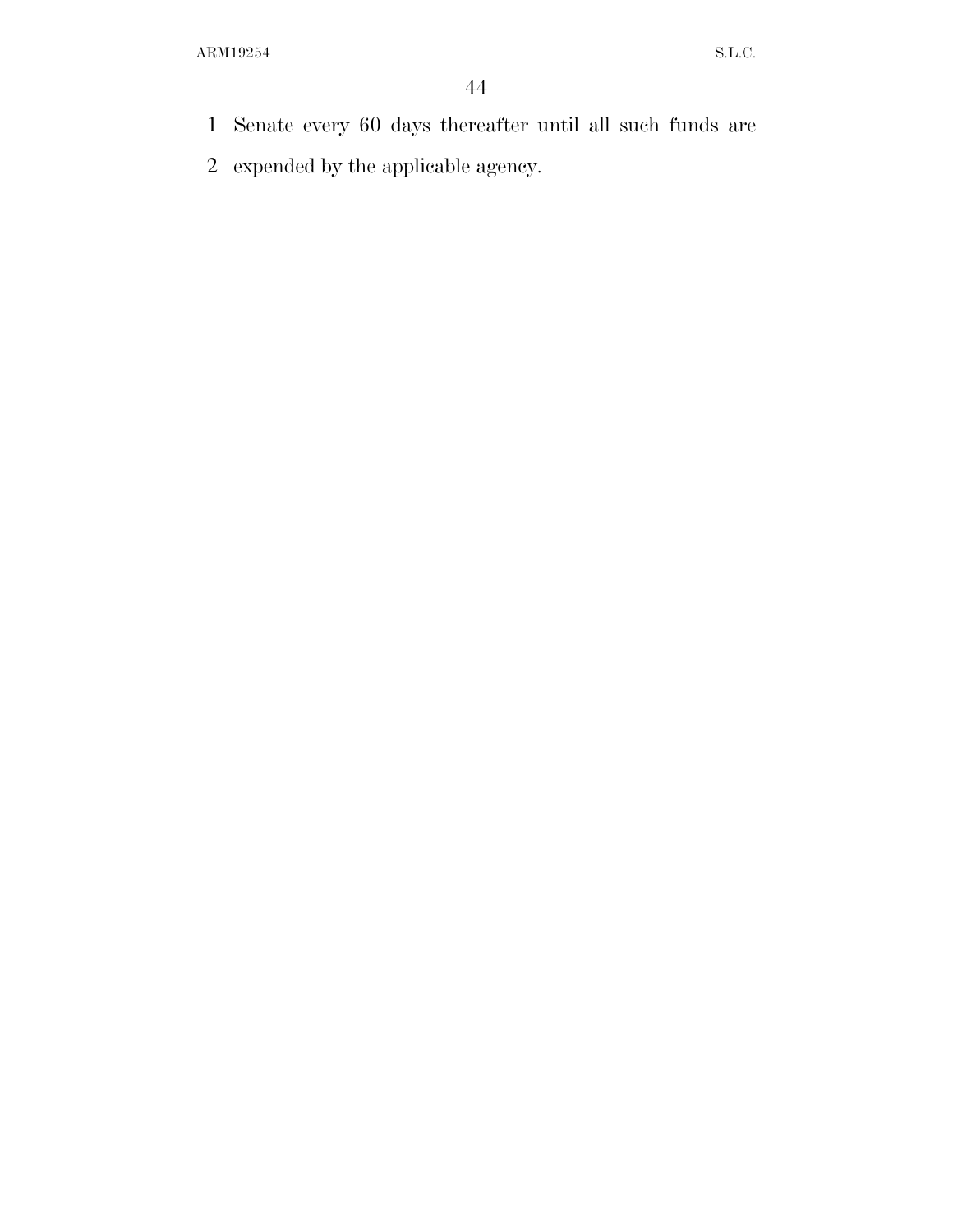| $\mathbf{1}$   | TITLE VIII                                                           |
|----------------|----------------------------------------------------------------------|
| $\overline{2}$ | DEPARTMENT OF LABOR                                                  |
| 3              | The following sums in this title are appropriated, out               |
| 4              | of any money in the Treasury not otherwise appropriated,             |
| 5              | for the fiscal year ending September 30, 2019, and for               |
| 6              | other purposes, namely:                                              |
| $\overline{7}$ | EMPLOYMENT AND TRAINING ADMINISTRATION                               |
| $8\,$          | TRAINING AND EMPLOYMENT SERVICES                                     |
| 9              | (INCLUDING TRANSFER OF FUNDS)                                        |
| 10             | For an additional amount for "Training and Employ-                   |
| 11             | ment Services", \$50,000,000, for the dislocated workers             |
| 12             | assistance national reserve for necessary expenses directly          |
| 13             | related to the consequences of Hurricanes Florence and               |
| 14             | Michael, Typhoon Mangkhut, Super Typhoon Yutu,                       |
| 15             | wildfires, and earthquakes occurring in 2018 (referred to            |
| 16             | under this heading as "covered disaster or emergency"),              |
|                | 17 to remain available through September 30, 2020: Pro-              |
|                | 18 <i>vided</i> , That the Secretary of Labor may transfer up to     |
| 19             | $$1,000,000$ of such funds to any other Department of                |
| 20             | Labor account for reconstruction and recovery needs, in-             |
| 21             | cluding worker protection activities: <i>Provided further</i> , That |
| 22             | these sums may be used to replace grant funds previously             |
| 23             | obligated to the impacted areas: <i>Provided further</i> , That of   |
| 24             | the amount provided, up to $$500,000$ , to remain available          |
| 25             | until expended, shall be transferred to "Office of Inspector"        |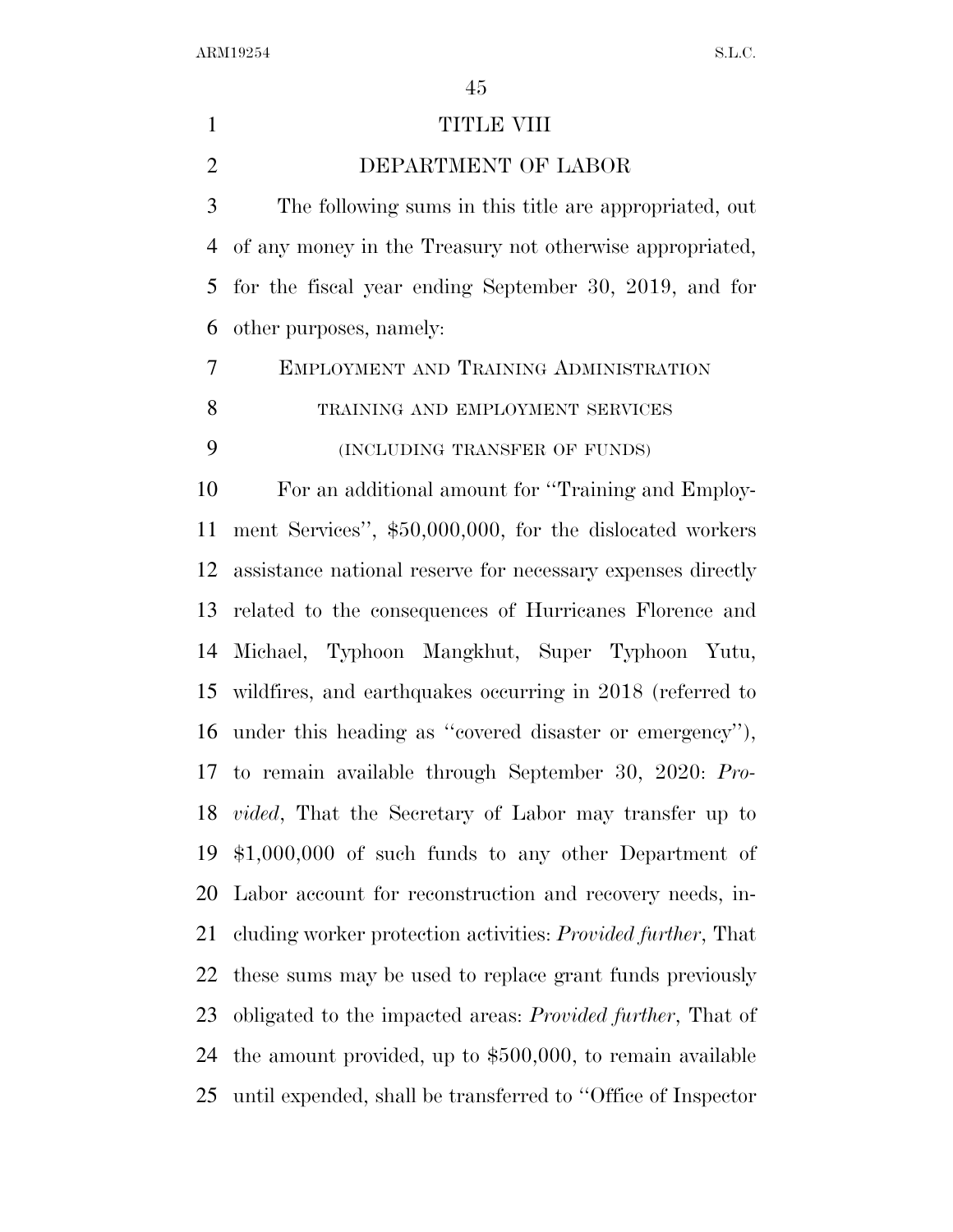General'' for oversight of activities responding to such cov- ered disaster or emergency: *Provided further*, That such amount is designated by the Congress as being for an emergency requirement pursuant to section  $251(b)(2)(A)(i)$  of the Balanced Budget and Emergency Deficit Control Act of 1985.

## DEPARTMENT OF HEALTH AND HUMAN 8 SERVICES

 ADMINISTRATION FOR CHILDREN AND FAMILIES PAYMENTS TO STATES FOR THE CHILD CARE AND

#### 11 DEVELOPMENT BLOCK GRANT

 For an additional amount for ''Payments to States for the Child Care and Development Block Grant'', \$30,000,000, to remain available through September 30, 2021, for necessary expenses directly related to the con- sequences of Hurricanes Florence and Michael, Typhoon Mangkhut, Super Typhoon Yutu, wildfires, and earth- quakes occurring in 2018 in those areas for which a major disaster or emergency has been declared under section 401 or 501 of the Robert T. Stafford Disaster Relief and Emergency Assistance Act (42 U.S.C. 5170 and 5191): *Provided*, That the Secretary shall allocate such funds based on assessed need notwithstanding sections 658J and 658O of the Child Care and Development Block Grant Act of 1990: *Provided further*, That such funds may be used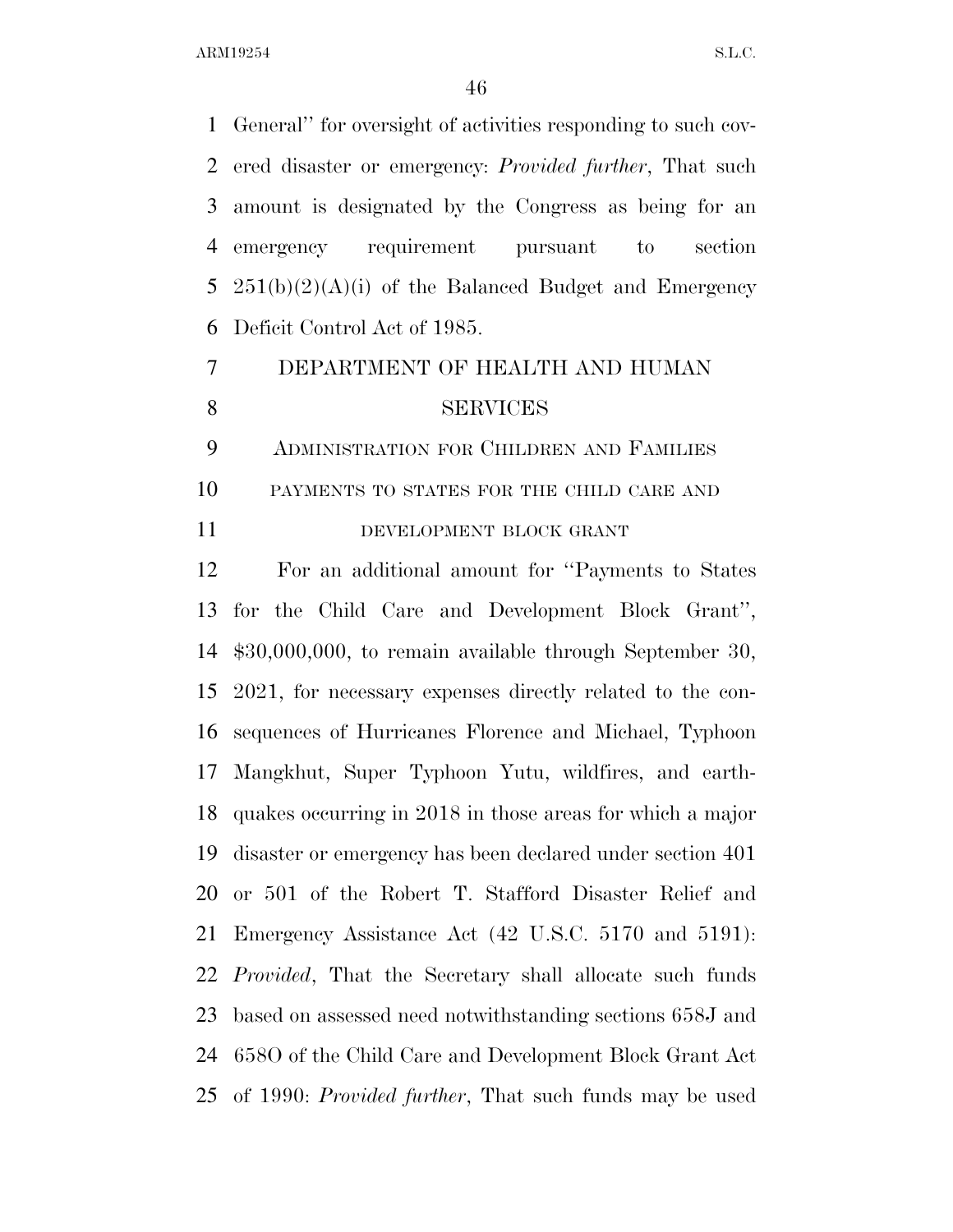for costs of renovating, repairing, or rebuilding child care facilities without regard to section 658F(b) or 658G of such Act and with amounts allocated for such purposes excluded from the calculation of percentages under sub- section 658E(c)(3) of such Act: *Provided further*, That 6 notwithstanding section  $658J(c)$  of such Act, funds allot- ted to a State and used for renovating, repairing, or re- building child care facilities may be obligated by the State in that fiscal year or the succeeding three fiscal years: *Pro- vided further*, That Federal interest provisions will not apply to the renovation or rebuilding of privately-owned family child care homes, and the Secretary shall develop parameters on the use of funds for family child care homes: *Provided further*, That the Secretary shall not re- tain Federal interest after a period of 10 years in any fa- cility renovated, repaired, or rebuilt with funds appro- priated under this paragraph: *Provided further*, That funds appropriated in this paragraph shall not be available for costs that are reimbursed by the Federal Emergency Management Agency, under a contract for insurance, or by self-insurance: *Provided further*, That obligations in- curred for the purposes provided herein prior to the date of enactment of this Act may be charged to funds appro- priated under this heading: *Provided further*, That such amount is designated by the Congress as being for an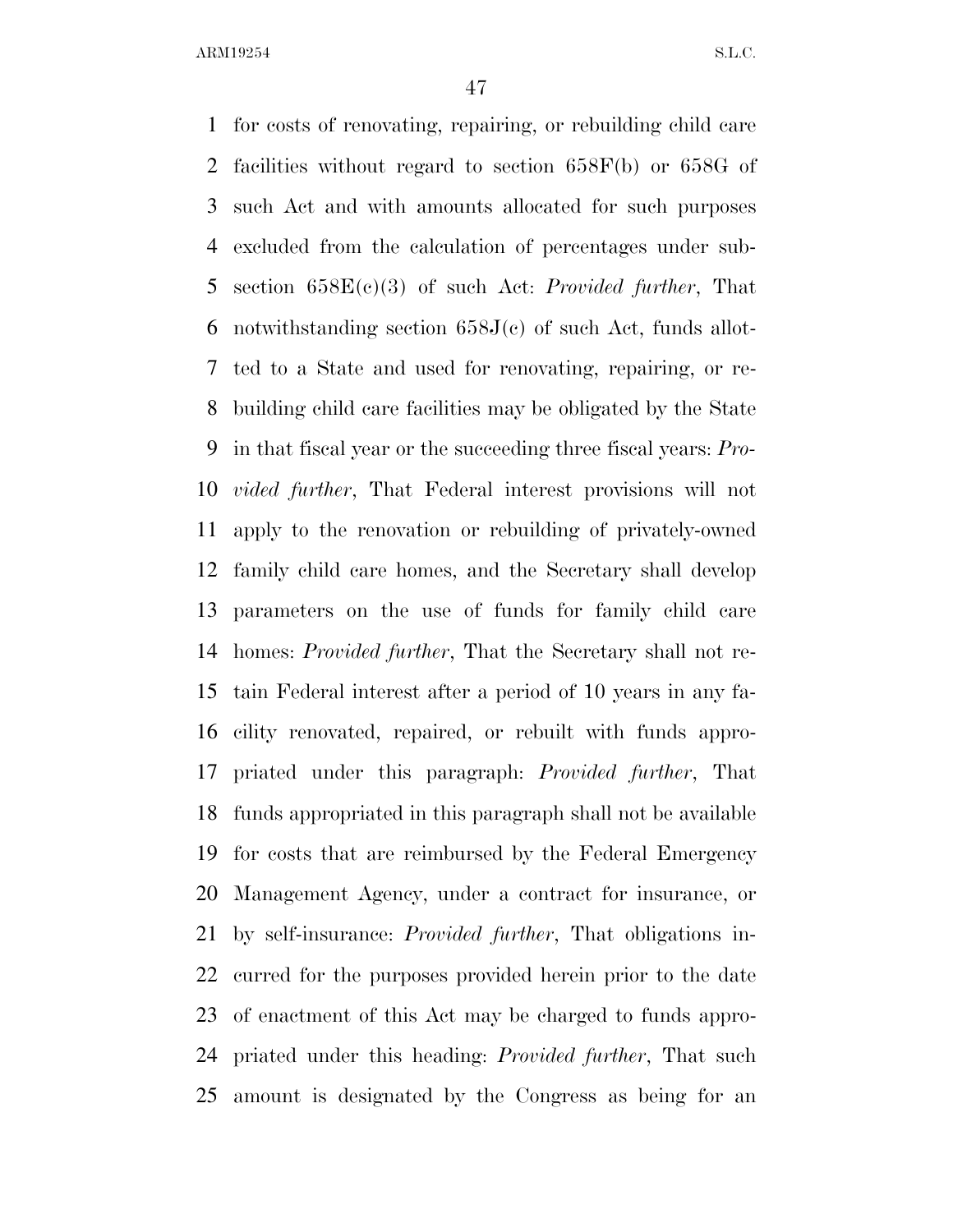emergency requirement pursuant to section 2  $251(b)(2)(A)(i)$  of the Balanced Budget and Emergency Deficit Control Act of 1985.

CHILDREN AND FAMILIES SERVICES PROGRAMS

 For an additional amount for ''Children and Families Services Programs'', \$90,000,000, to remain available through September 30, 2021, for necessary expenses di- rectly related to the consequences of Hurricanes Florence and Michael, Typhoon Mangkhut, Super Typhoon Yutu, wildfires, and earthquakes occurring in 2018 in those areas for which a major disaster or emergency has been declared under section 401 or 501 of the Robert T. Staf- ford Disaster Relief and Emergency Assistance Act (42 U.S.C. 5170 and 5191): *Provided*, That \$55,000,000 shall be for Head Start programs, including making payments under the Head Start Act: *Provided further*, That none of funds provided in the previous proviso shall be included in the calculation of the ''base grant'' in subsequent fiscal 19 years, as such term is defined in sections  $640(a)(7)(A)$ , 641A(h)(1)(B), or 645(d)(3) of the Head Start Act: *Pro- vided further*, That funds provided in the second previous proviso are not subject to the allocation requirements of section 640(a) of the Head Start Act: *Provided further*, That \$5,000,000 shall be for payments to States, terri-tories, and tribes for activities authorized under subpart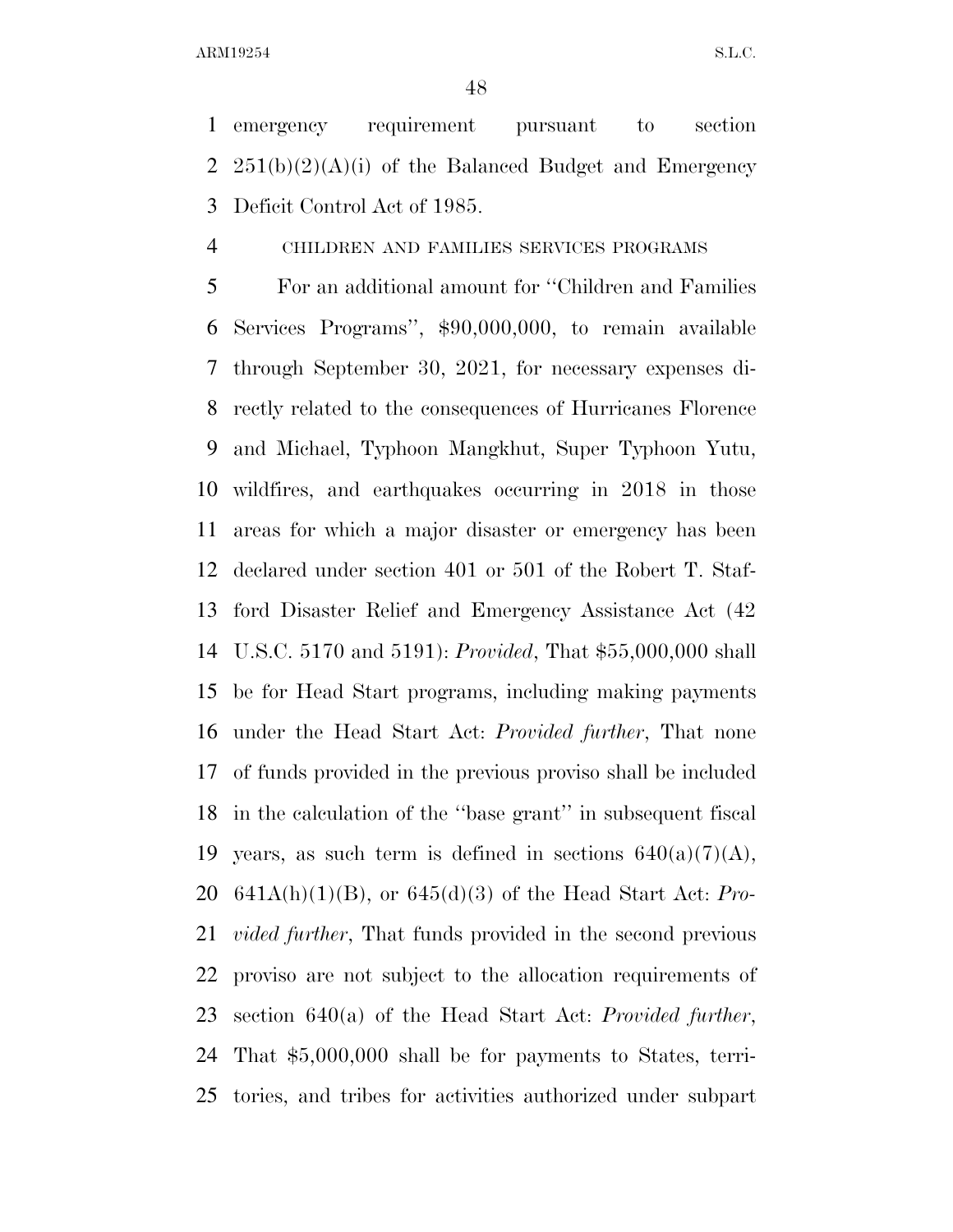1 of part B of title IV of the Social Security Act, with such funds allocated based on assessed need notwith- standing section 423 of such Act and paid without regard to percentage limitations in subsections (a) or (e) in sec- tion 424 of such Act: *Provided further*, That \$25,000,000 shall be for payments to States, territories, and tribes au- thorized under the Community Services Block Grant Act, with such funds allocated based on assessed need notwith- standing sections 674(b), 675A, and 675B of such Act: *Provided further*, That notwithstanding section 676(b)(8) of the Community Services Block Grant Act, each State, territory, or tribe may allocate funds to eligible entities based on assessed need: *Provided further*, That funds ap- propriated in this paragraph shall not be available for costs that are reimbursed by the Federal Emergency Man- agement Agency, under a contract for insurance, or by self-insurance: *Provided further*, That up to \$5,000,000, to remain available until expended, shall be available for Federal administrative expenses: *Provided further*, That obligations incurred for the purposes provided herein prior to the date of enactment of this Act may be charged to funds appropriated under this heading: *Provided further*, That such amount is designated by the Congress as being for an emergency requirement pursuant to section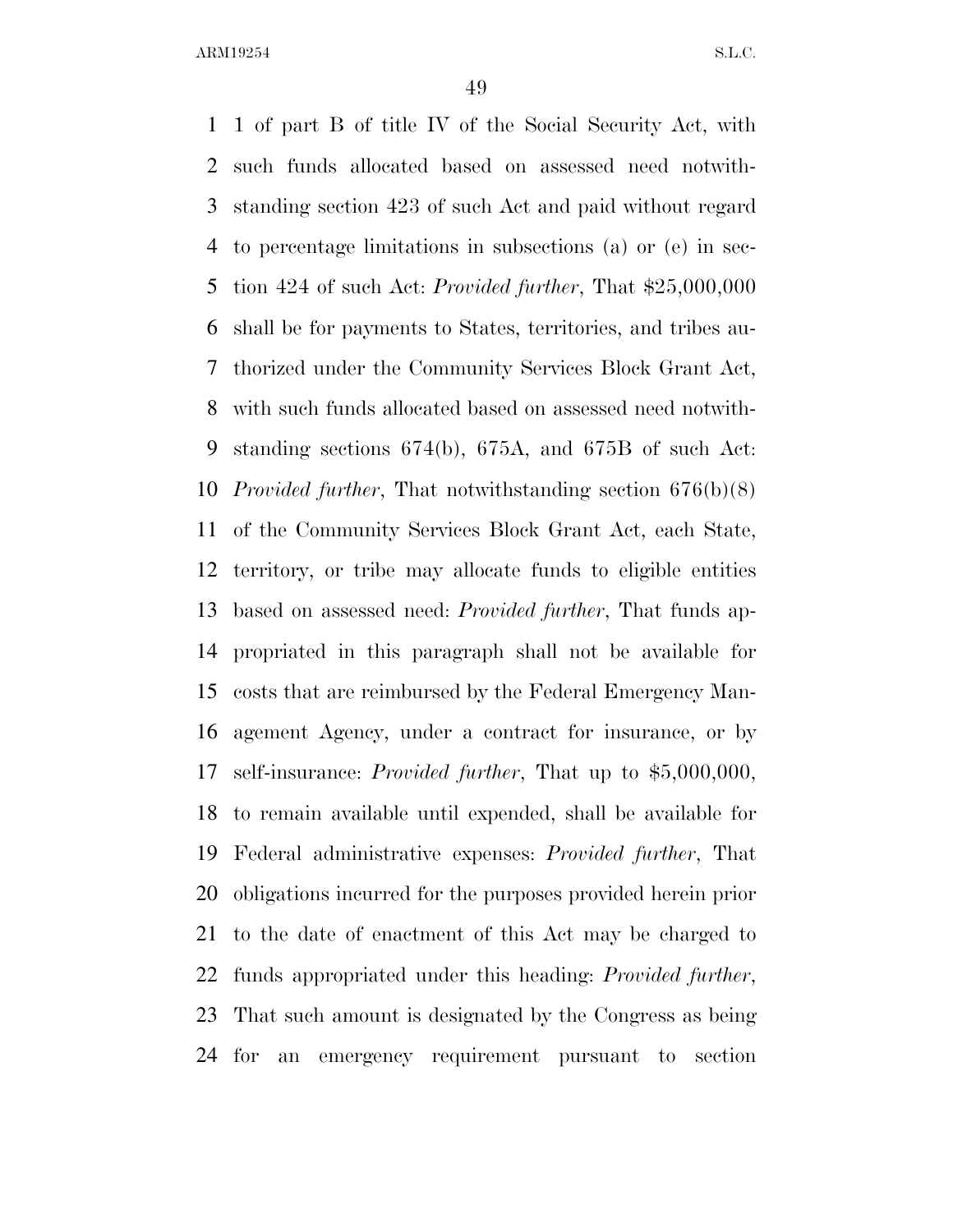1  $251(b)(2)(A)(i)$  of the Balanced Budget and Emergency Deficit Control Act of 1985.

3 OFFICE OF THE SECRETARY

PUBLIC HEALTH AND SOCIAL SERVICES EMERGENCY

#### FUND

(INCLUDING TRANSFERS OF FUNDS)

 For an additional amount for the ''Public Health and Social Services Emergency Fund'', \$201,000,000, to re- main available through September 30, 2020, for necessary expenses directly related to the consequences of Hurri- canes Florence and Michael, Typhoon Mangkhut, Super Typhoon Yutu, wildfires, and earthquakes occurring in 2018 in those areas for which a major disaster or emer- gency has been declared under section 401 or 501 of the Robert T. Stafford Disaster Relief and Emergency Assist- ance Act (42 U.S.C. 5170 and 5191) (referred to under this heading as ''covered disaster or emergency''), includ- ing activities authorized under section 319(a) of the Public Health Service Act (referred to in this Act as the ''PHS Act''): *Provided*, That of the amount provided, \$80,000,000 shall be transferred to ''Health Resources and Services Administration—Primary Health Care'' for expenses directly related to a covered disaster or emer- gency for disaster response and recovery, for the Health Centers Program under section 330 of the PHS Act, in-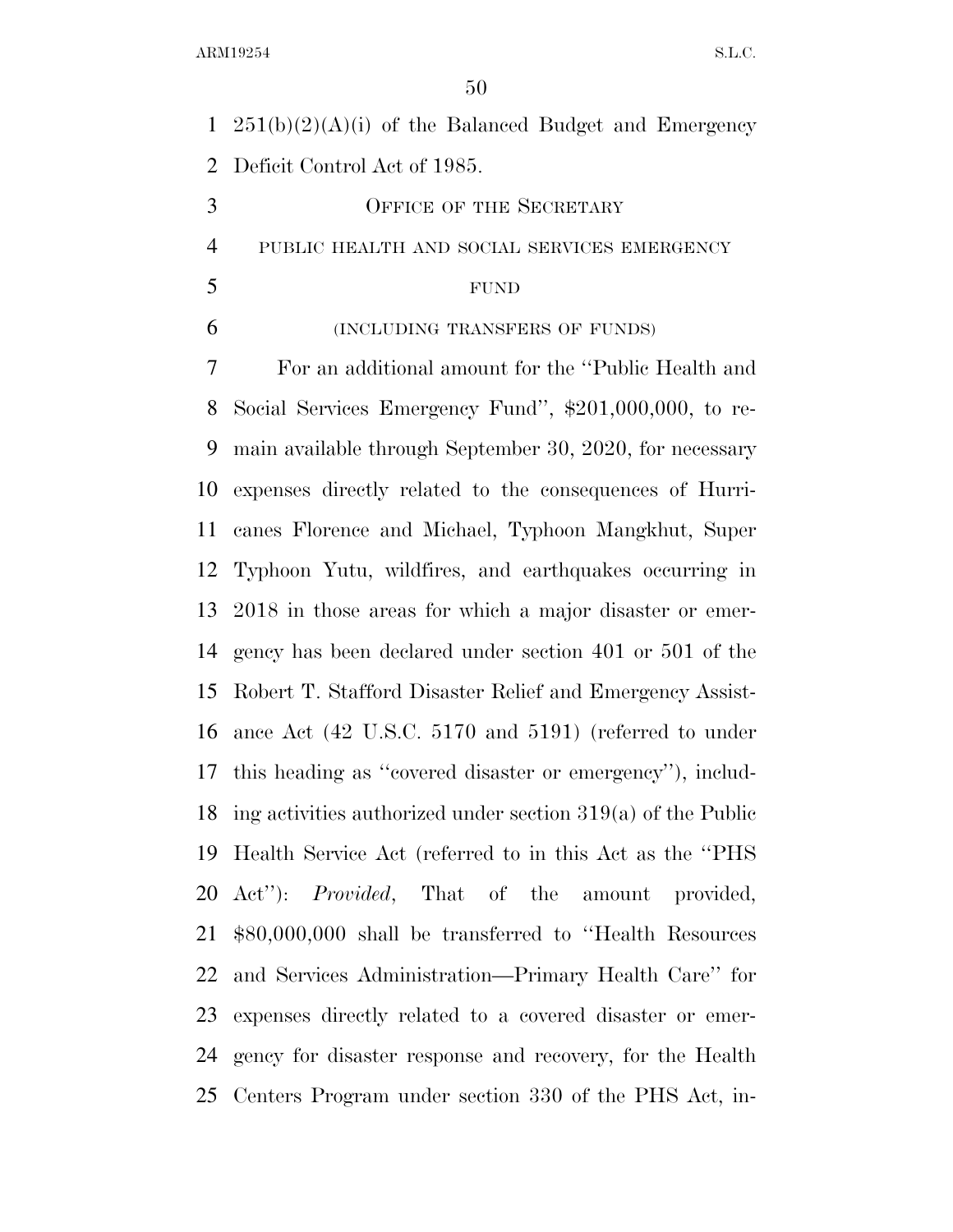cluding alteration, renovation, construction, equipment, and other capital improvement costs as necessary to meet the needs of areas affected by a covered disaster or emer- gency: *Provided further*, That the time limitation in section 330(e)(3) of the PHS Act shall not apply to funds made available under the preceding proviso: *Provided further*, That of the amount provided, not less than \$20,000,000 shall be transferred to ''Centers for Disease Control and Prevention—CDC-Wide Activities and Program Support'' for response, recovery, mitigation, and other expenses di- rectly related to a covered disaster or emergency: *Provided further*, That of the amount provided, not less than \$100,000,000 shall be transferred to ''Substance Abuse and Mental Health Services Administration—Health Sur- veillance and Program Support'' for grants, contracts, and cooperative agreements for behavioral health treatment, treatment of substance use disorders, crisis counseling, and other related helplines, and for other similar programs to provide support to individuals impacted by a covered disaster or emergency: *Provided further*, That of the amount provided, up to \$1,000,000, to remain available until expended, shall be transferred to ''Office of the Sec- retary—Office of Inspector General'' for oversight of ac- tivities responding to such covered disasters or emer-gencies: *Provided further*, That such amount is designated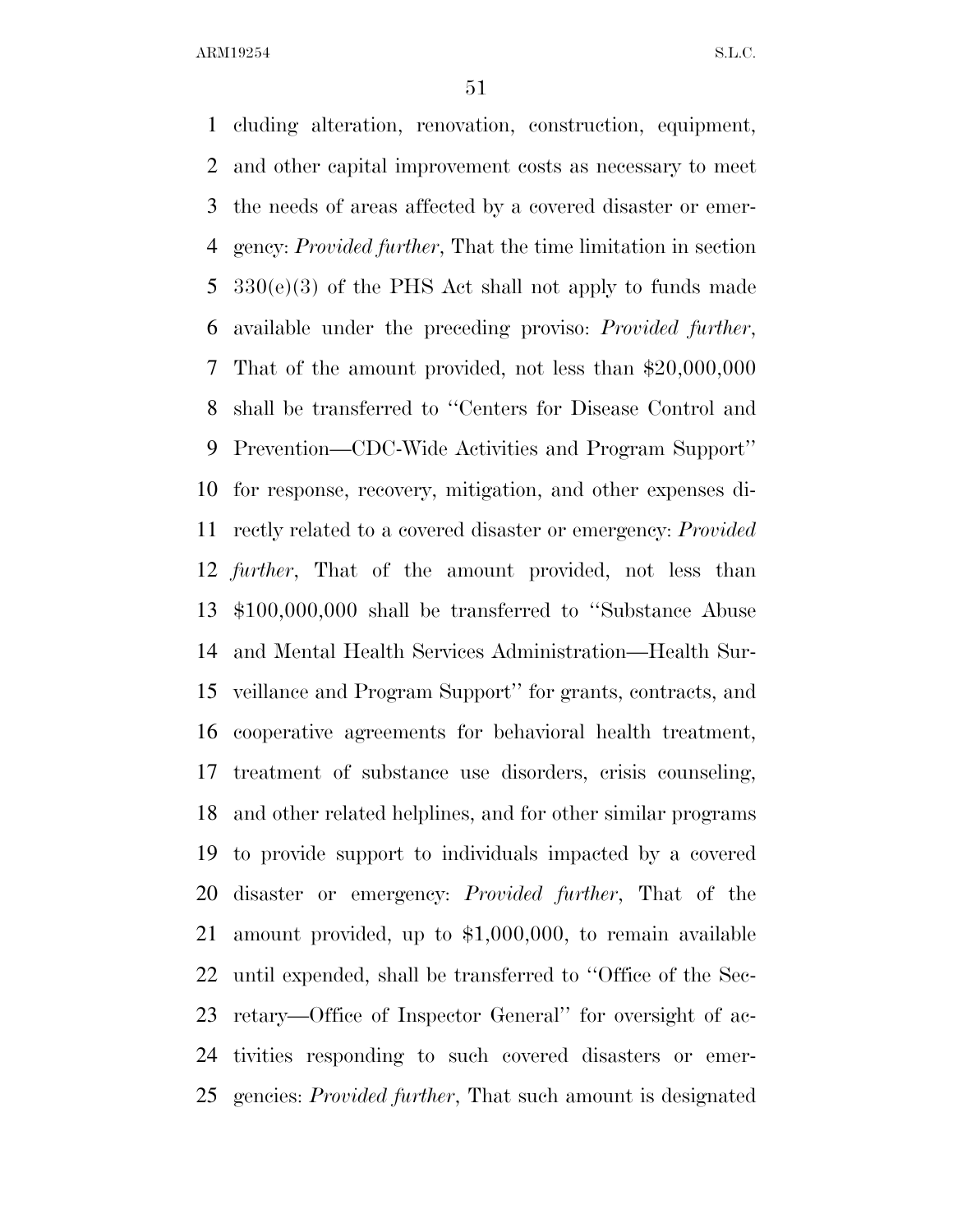by the Congress as being for an emergency requirement 2 pursuant to section  $251(b)(2)(A)(i)$  of the Balanced Budg-et and Emergency Deficit Control Act of 1985.

# DEPARTMENT OF EDUCATION

### **HURRICANE EDUCATION RECOVERY**

(INCLUDING TRANSFER OF FUNDS)

 For an additional amount for ''Hurricane Education Recovery'' for necessary expenses related to the con- sequences of Hurricanes Florence and Michael, Typhoon Mangkhut, Super Typhoon Yutu, wildfires, earthquakes, and volcanic eruptions occurring in 2018 in those areas for which a major disaster or emergency has been declared under section 401 or 501 of the Robert T. Stafford Dis- aster Relief and Emergency Assistance Act (42 U.S.C. 5170 and 5191) (referred to under this heading as ''cov- ered disaster or emergency''), \$165,000,000, to remain available through September 30, 2020, for assisting in meeting the educational needs of individuals affected by a covered disaster or emergency: *Provided*, That such as- sistance may be provided through any of the programs au- thorized under this heading in title VIII of subdivision 1 of division B of Public Law 115–123 (as amended by Pub- lic Law 115–141), as determined by the Secretary of Edu- cation, and subject to the terms and conditions that ap-plied to those programs, except that references to dates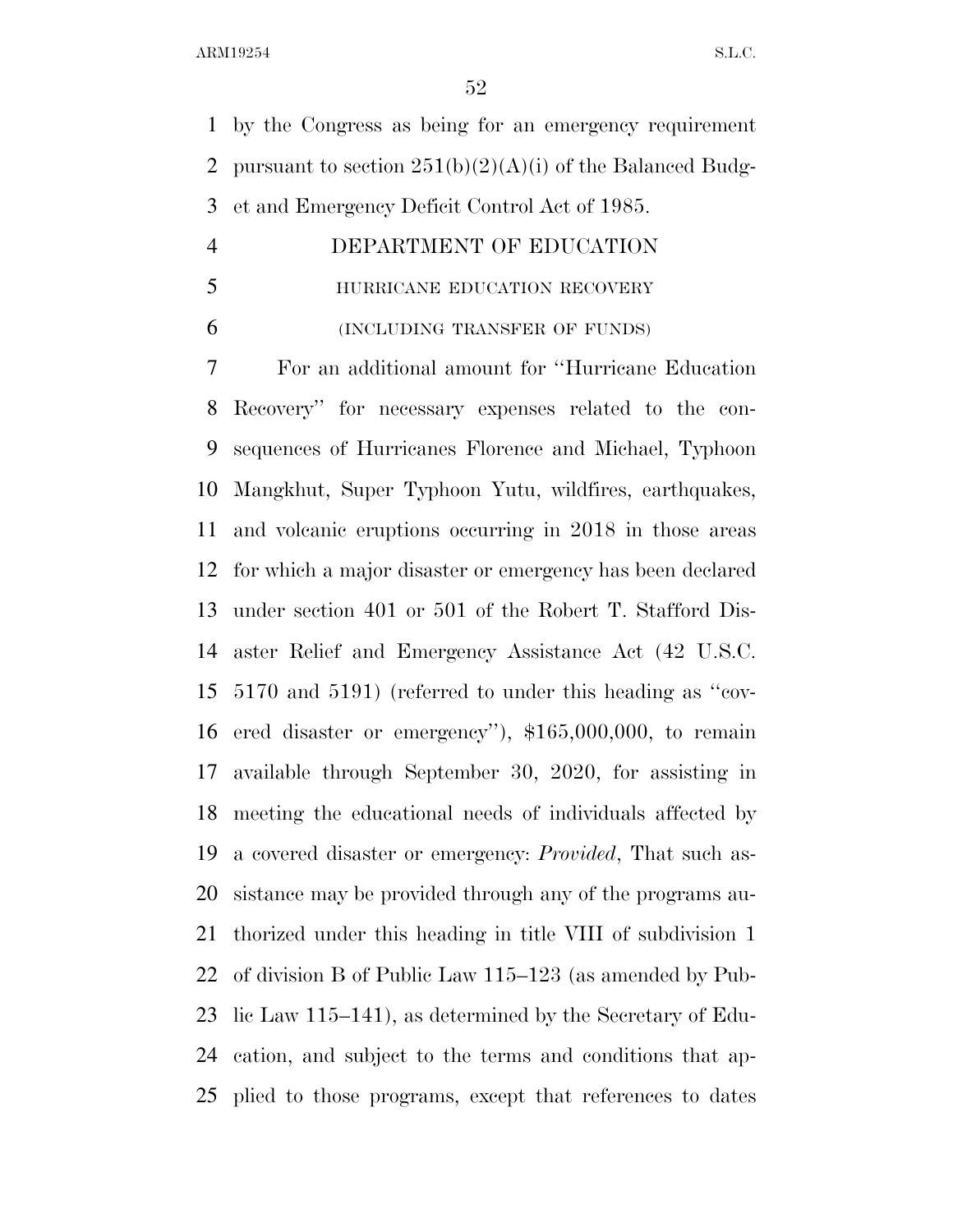and school years in Public Law 115–123 shall be deemed to be the corresponding dates and school years for the cov- ered disaster or emergency: *Provided further*, That the Secretary of Education may determine the amounts to be used for each such program and shall notify the Commit- tees on Appropriations of the House of Representatives and the Senate of these amounts not later than 7 days prior to obligation: *Provided further*, That \$2,000,000 of the funds made available under this heading, to remain available until expended, shall be transferred to the Office of the Inspector General of the Department of Education for oversight of activities supported with funds appro- priated under this heading, and up to \$1,000,000 of the funds made available under this heading shall be for pro- gram administration: *Provided further*, That such amount is designated by the Congress as being for an emergency 17 requirement pursuant to section  $251(b)(2)(A)(i)$  of the Balanced Budget and Emergency Deficit Control Act of 1985.

#### GENERAL PROVISIONS—THIS TITLE

 SEC. 801. Not later than 30 days after enactment of this Act, the Secretaries of Labor, Health and Human Services, and Education shall provide a detailed spend plan of anticipated uses of funds made available in this title, including estimated personnel and administrative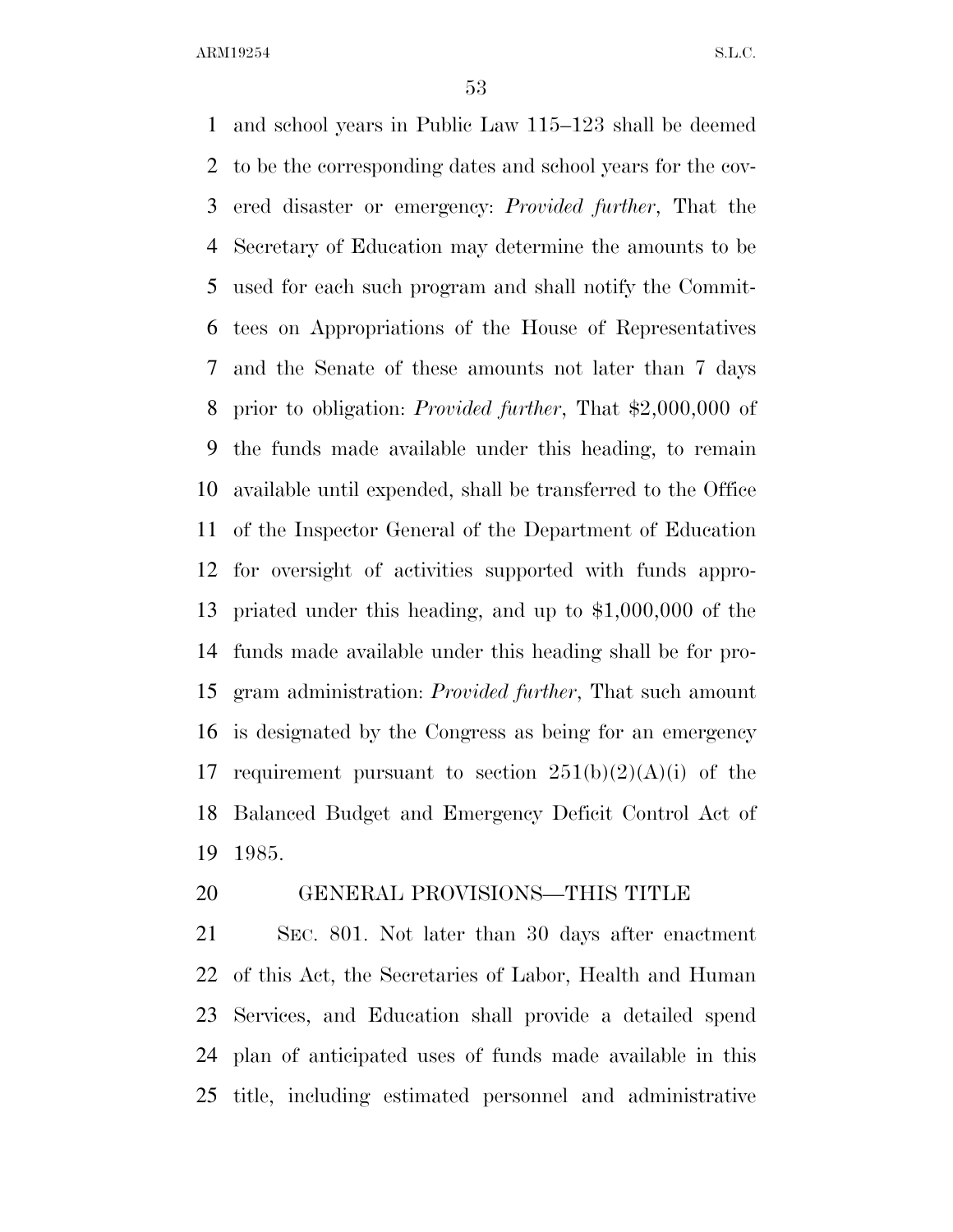costs, to the Committees on Appropriations: *Provided*, That such plans shall be updated and submitted to the Committees on Appropriations every 60 days until all funds are expended or expire.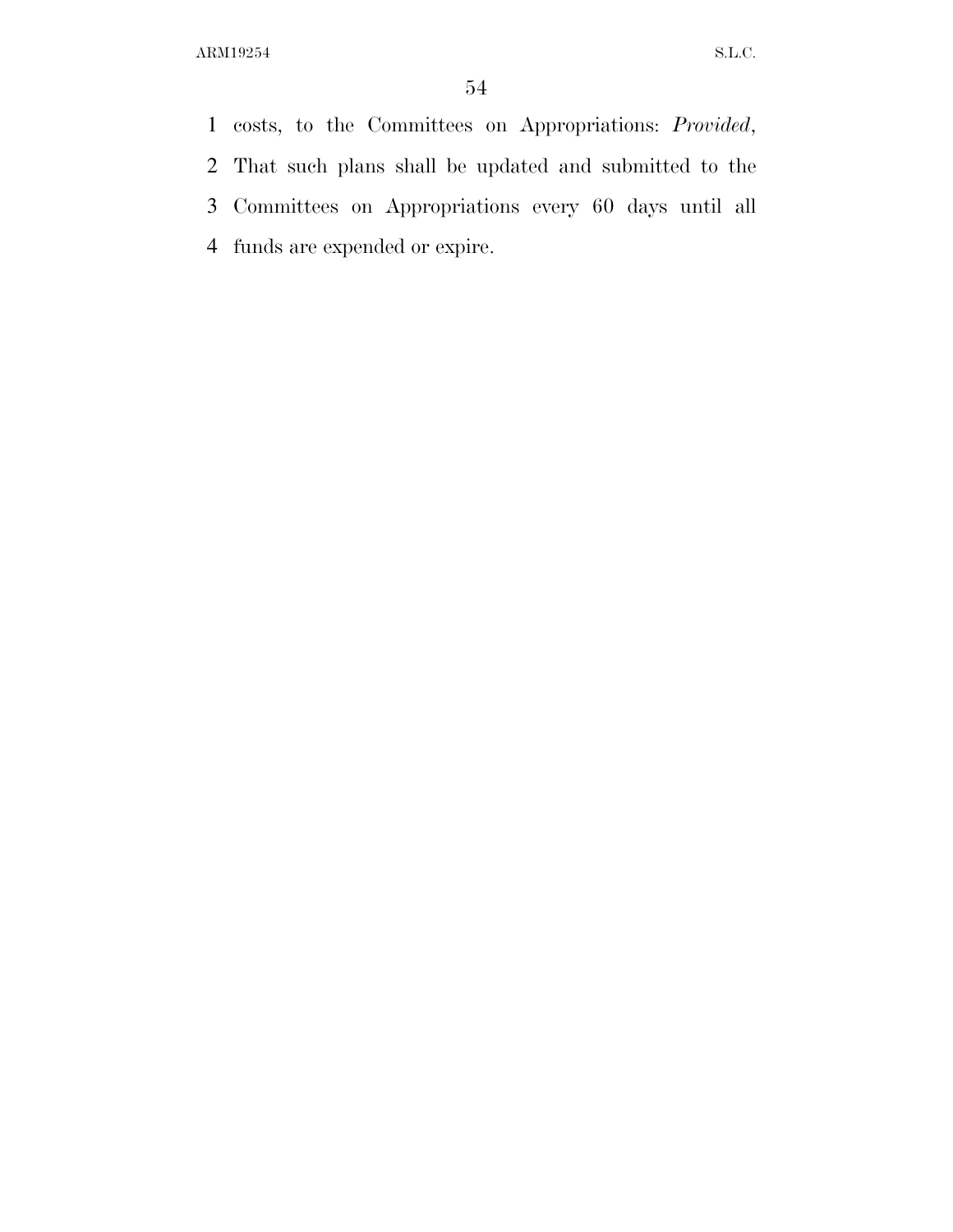#### 1 TITLE IX

LEGISLATIVE BRANCH

 The following sums in this title are appropriated, out of any money in the Treasury not otherwise appropriated, for the fiscal year ending September 30, 2019, and for other purposes, namely:

 GOVERNMENT ACCOUNTABILITY OFFICE 8 SALARIES AND EXPENSES

 For an additional amount for ''Salaries and Ex- penses'', \$10,000,000, to remain available until expended, for audits and investigations related to Hurricanes Flor- ence, Lane, and Michael, Typhoons Yutu and Mangkhut, the calendar year 2018 wildfires, earthquakes, and volcano eruptions, and other disasters declared pursuant to the Robert T. Stafford Disaster Relief and Emergency Assist- ance Act (42 U.S.C. 5121 et seq.): *Provided*, That, not later than 90 days after the date of enactment of this Act, the Government Accountability Office shall submit to the Committees on Appropriations of the House of Represent- atives and the Senate a spend plan specifying funding esti- mates for audits and investigations of any such declared disasters occurring in 2018 and identifying funding esti- mates or carryover balances, if any, that may be available for audits and investigations of any other such declared disasters: *Provided further*, That such amount is des-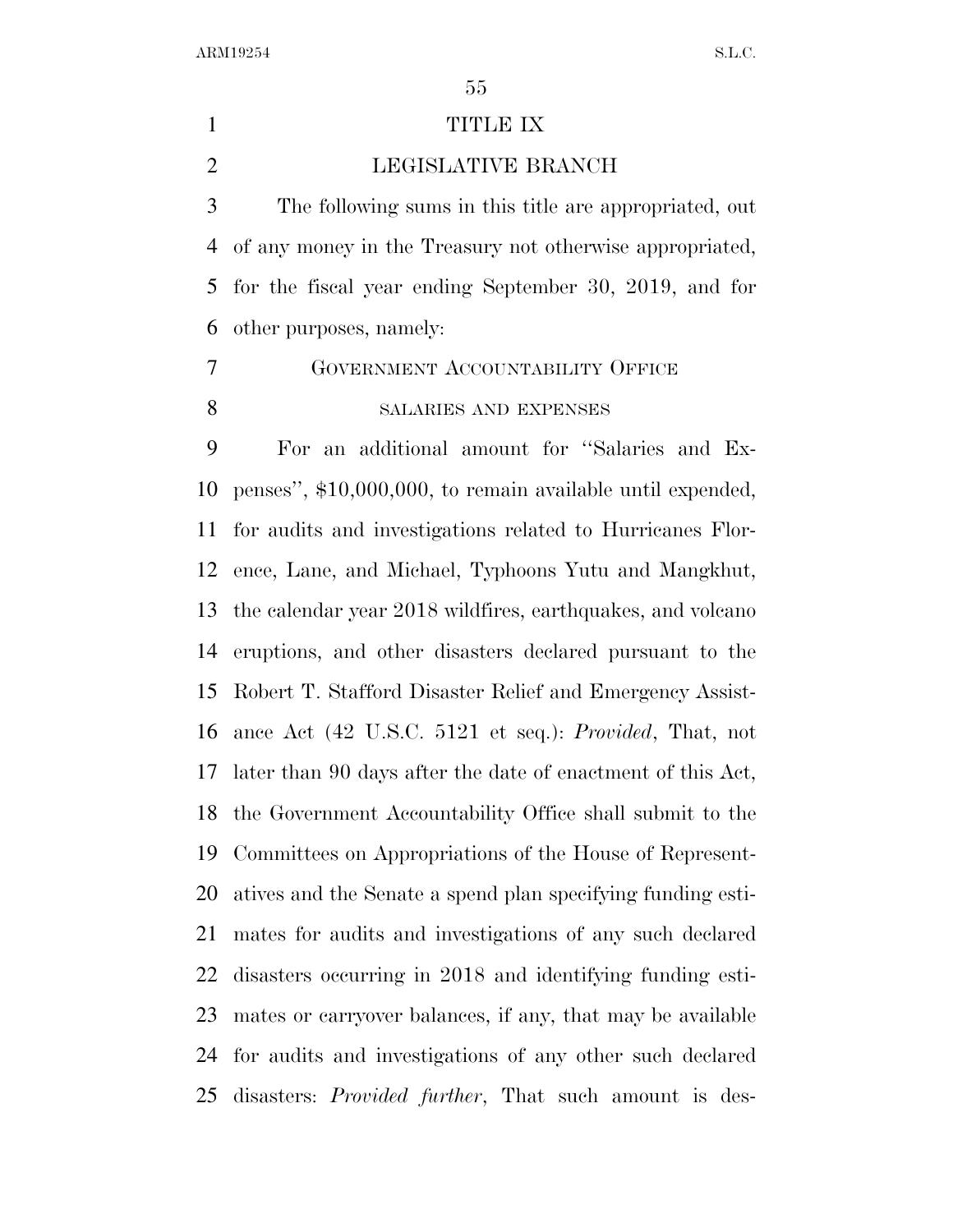- 1 ignated by the Congress as being for an emergency re-
- 2 quirement pursuant to section  $251(b)(2)(A)(i)$  of the Bal-
- 3 anced Budget and Emergency Deficit Control Act of 1985.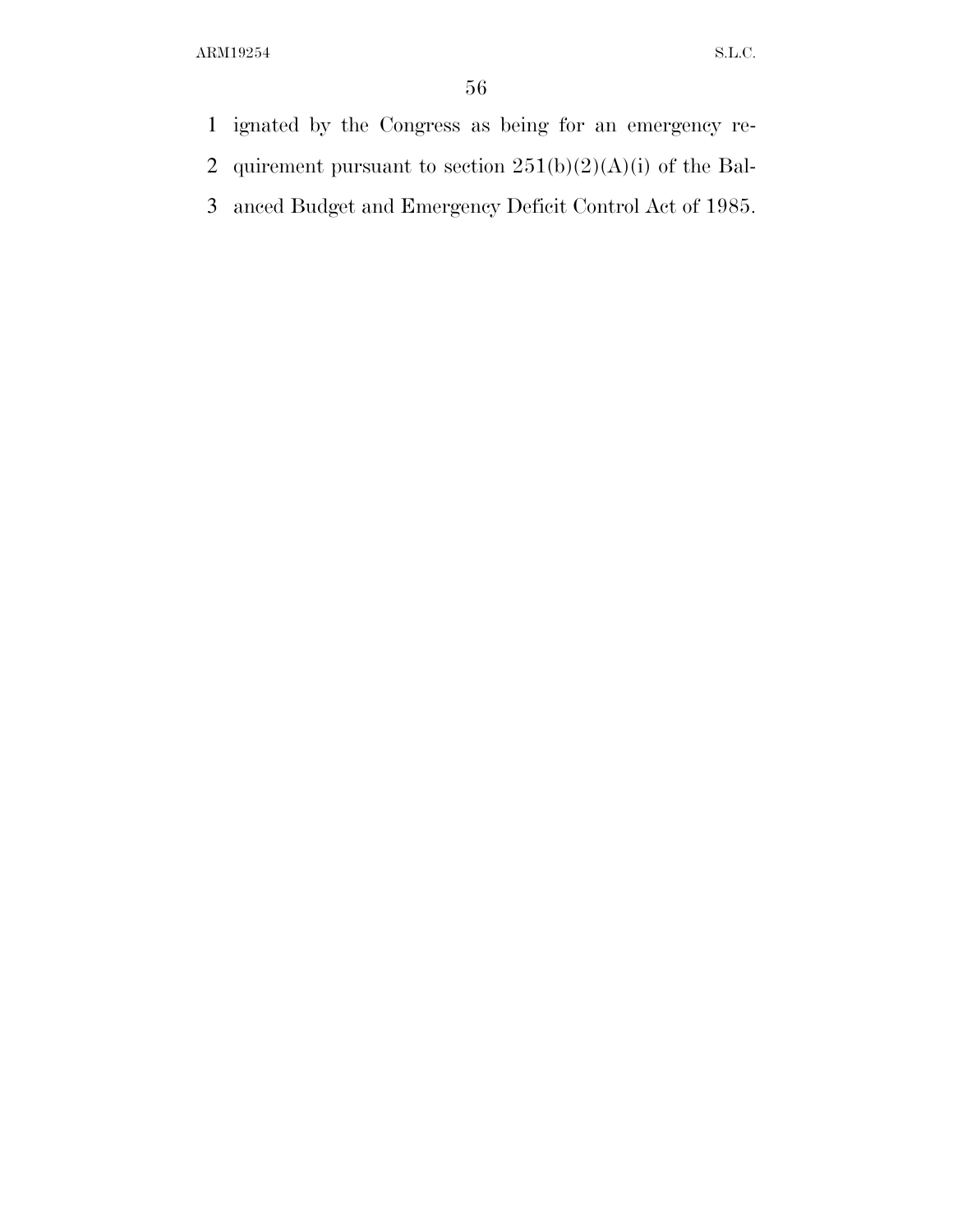#### 1 TITLE X

DEPARTMENT OF DEFENSE

 The following sums in this title are appropriated, out of any money in the Treasury not otherwise appropriated, for the fiscal year ending September 30, 2019, and for other purposes, namely:

MILITARY CONSTRUCTION, NAVY AND MARINE CORPS

 For an additional amount for ''Military Construction, Navy and Marine Corps'', \$115,000,000, to remain avail- able until September 30, 2023, for planning and design related to the consequences of Hurricanes Florence and Michael on Navy and Marine Corps installations: *Pro- vided*, That none of the funds shall be available for obliga- tion until the Committees on Appropriations of the House of Representatives and the Senate receive a master plan for the installations and a form 1391 for each specific project: *Provided further*, That, not later than 60 days after enactment of this Act, the Secretary of the Navy, or his designee, shall submit to the Committees on Appro- priations of the House of Representatives and the Senate a detailed expenditure plan for funds provided under this heading: *Provided further*, That such amount is designated by the Congress as being for an emergency requirement 24 pursuant to section  $251(b)(2)(A)(i)$  of the Balanced Budg-et and Emergency Deficit Control Act of 1985.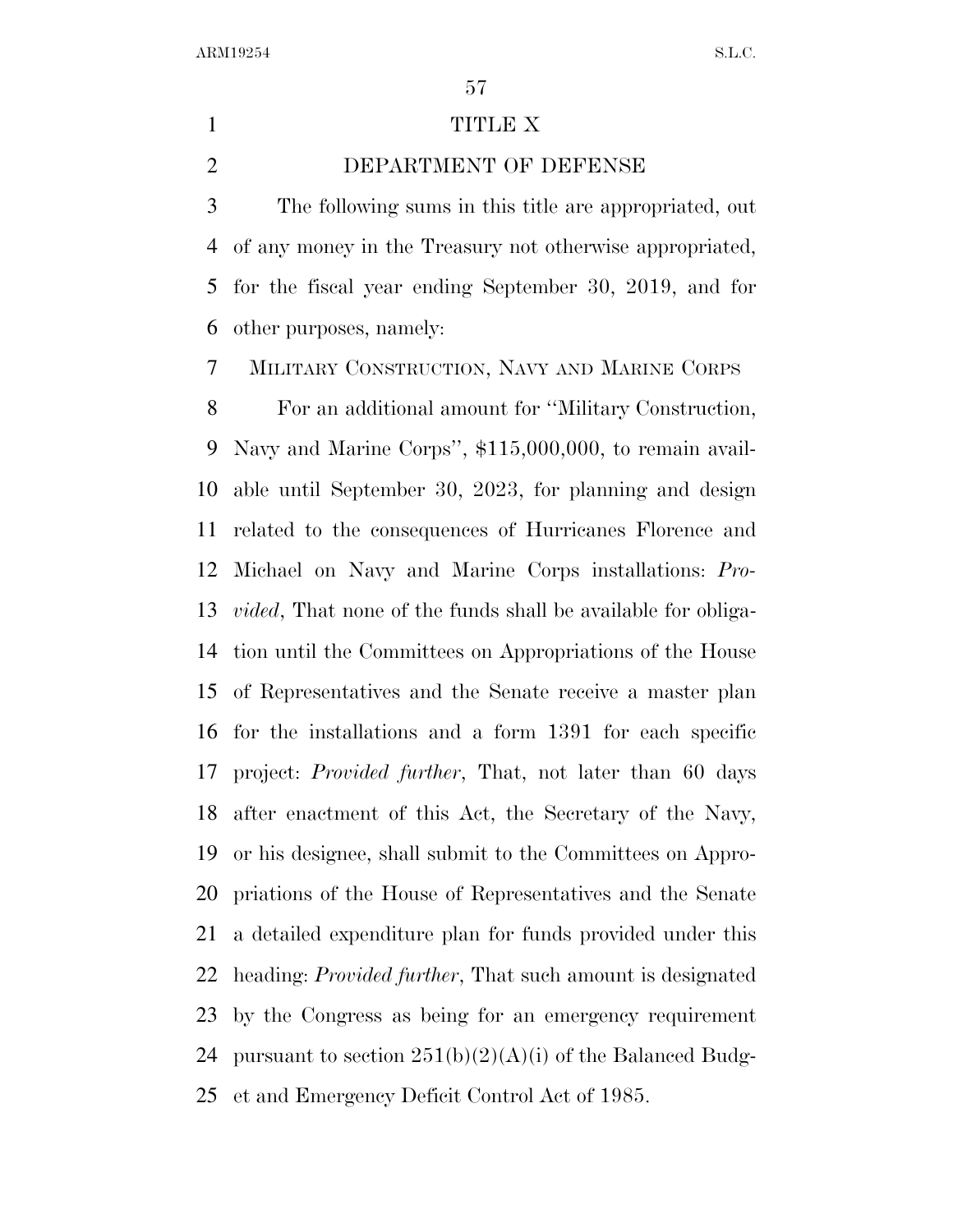MILITARY CONSTRUCTION, AIR FORCE For an additional amount for ''Military Construction, Air Force'', \$700,000,000, to remain available until Sep- tember 30, 2023, for planning and design, and construc- tion expenses related to the consequences of Hurricane Michael: *Provided*, That none of the funds shall be avail- able for obligation until the Committees on Appropriations of the House of Representatives and the Senate receive a basing plan and future mission requirements for instal- lations significantly damaged by Hurricane Michael: *Pro- vided further*, That, not later than 60 days after enact- ment of this Act, the Secretary of the Air Force, or his designee, shall submit to the Committees on Appropria- tions of the House of Representatives and the Senate a detailed expenditure plan for funds provided under this heading: *Provided further*, That such amount is designated by the Congress as being for an emergency requirement 18 pursuant to section  $251(b)(2)(A)(i)$  of the Balanced Budg-et and Emergency Deficit Control Act of 1985.

MILITARY CONSTRUCTION, ARMY NATIONAL GUARD

 For an additional amount for ''Military Construction, Army National Guard'', \$42,400,000, to remain available until September 30, 2023, for necessary expenses related to the consequences of Hurricanes Florence and Michael: *Provided*, That none of the funds shall be available for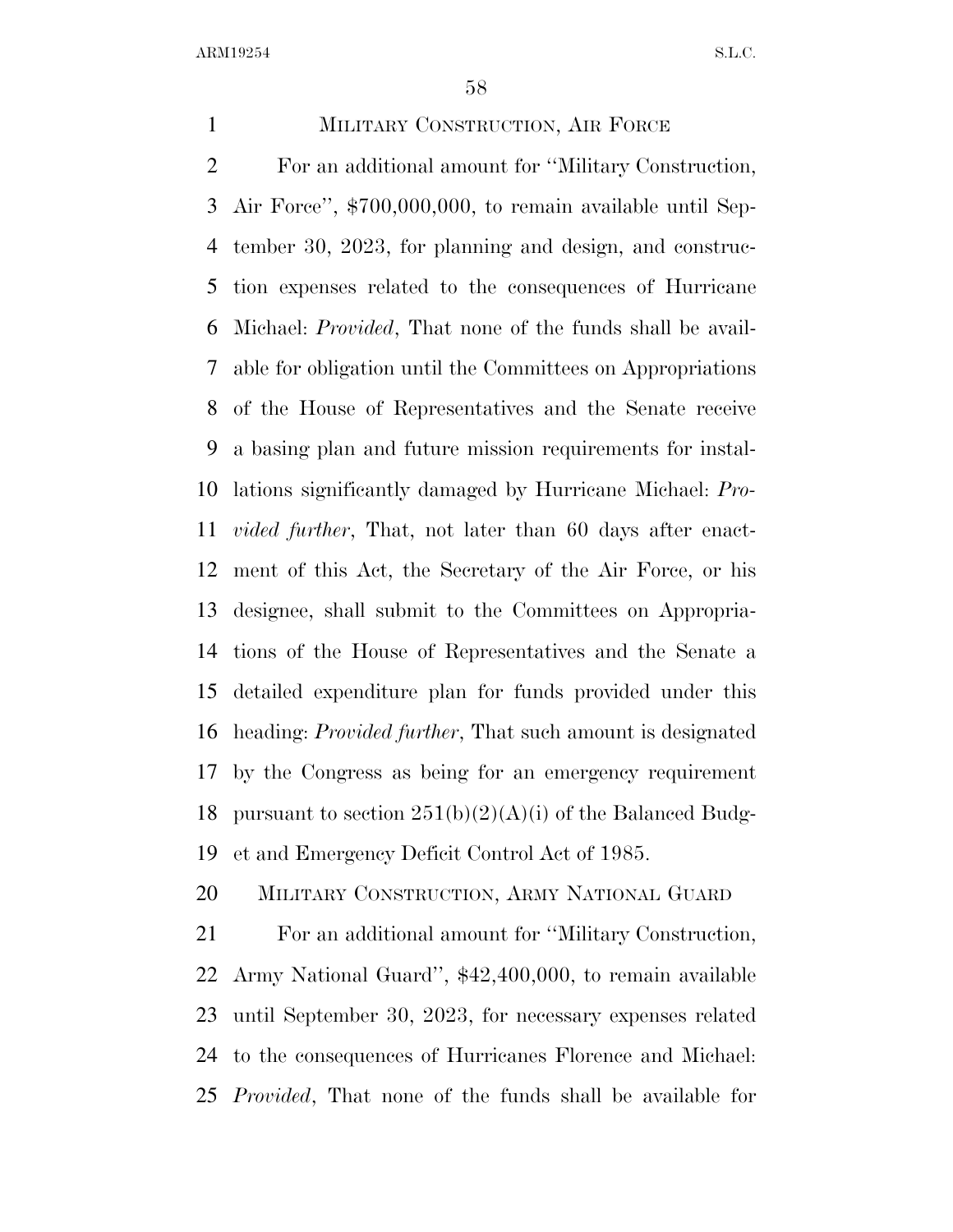obligation until the Committees on Appropriations of the House of Representatives and the Senate receive form 1391 for each specific request: *Provided further*, That, not later than 60 days after enactment of this Act, the Direc- tor of the Army National Guard, or his designee, shall submit to the Committees on Appropriations of the House of Representatives and the Senate a detailed expenditure plan for funds provided under this heading: *Provided fur- ther*, That such funds may be obligated or expended for planning and design and military construction projects not otherwise authorized by law: *Provided further*, That such amount is designated by the Congress as being for an emergency requirement pursuant to section  $251(b)(2)(A)(i)$  of the Balanced Budget and Emergency Deficit Control Act of 1985.

#### DEPARTMENT OF VETERANS AFFAIRS

VETERANS HEALTH ADMINISTRATION

#### 18 MEDICAL FACILITIES

(INCLUDING TRANSFER OF FUNDS)

 For an additional amount for ''Medical Facilities'', \$3,000,000, to remain available until September 30, 2023, for necessary expenses related to the consequences of Hur- ricanes Florence and Michael and Typhoons Mangkhut and Yutu: *Provided*, That the Secretary of Veterans Af-fairs, upon determination that such action is necessary to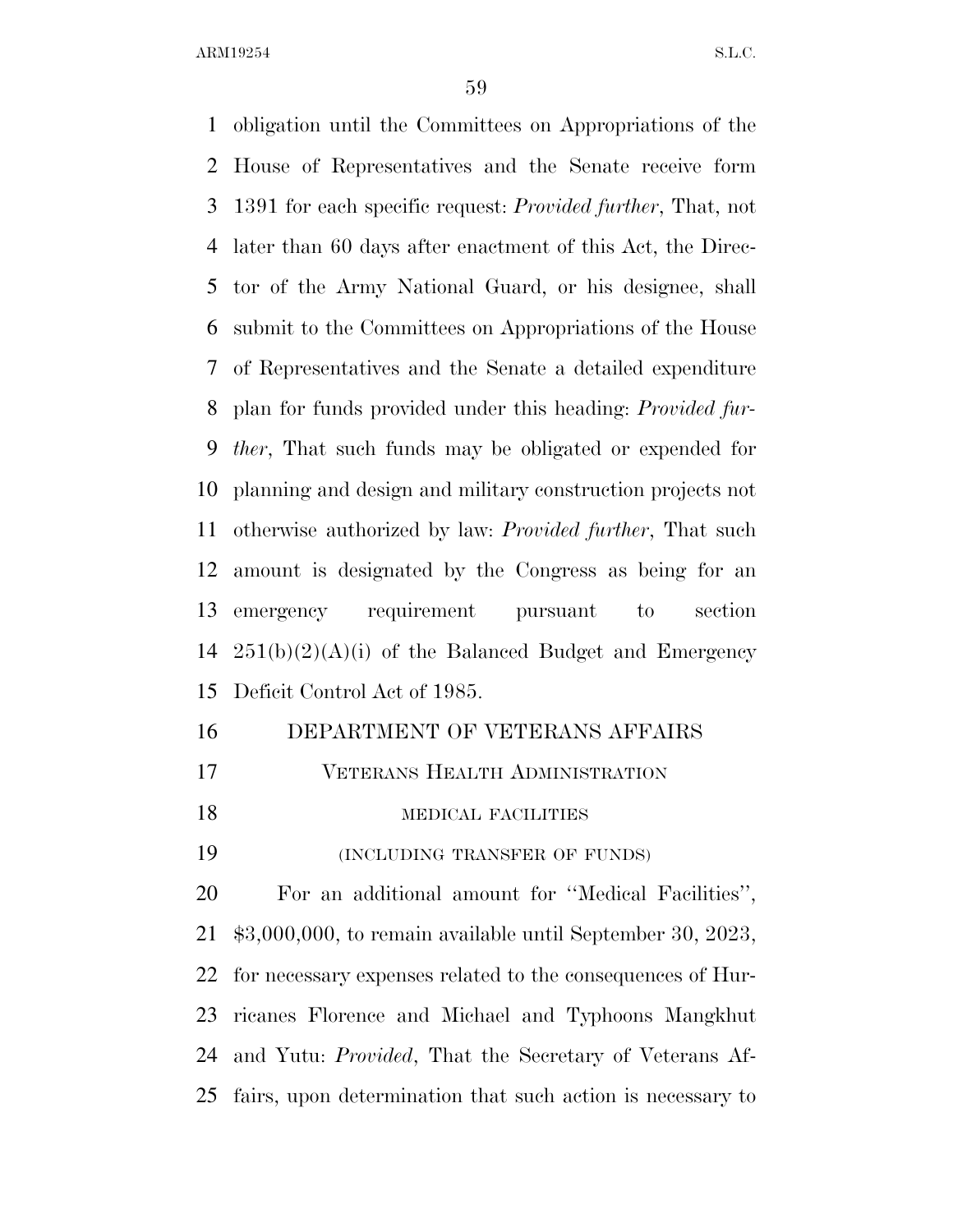address needs as a result of the consequences of Hurri- canes Florence and Michael and Typhoons Mangkhut and Yutu, may transfer such funds to any discretionary ac- count of the Department of Veterans Affairs: *Provided further*, That before a transfer may take place, the Sec- retary of Veterans Affairs shall submit notice thereof to the Committee on Appropriations of the House of Rep- resentatives and the Senate: *Provided further*, That none of these funds shall be available for obligation until the Secretary of Veterans Affairs submits to the Committees on Appropriations of the House of Representatives and the Senate a detailed expenditure plan for funds provided under this heading: *Provided further*, That such amount is designated by the Congress as being for an emergency 15 requirement pursuant to section  $251(b)(2)(A)(i)$  of the Balanced Budget and Emergency Deficit Control Act of 1985.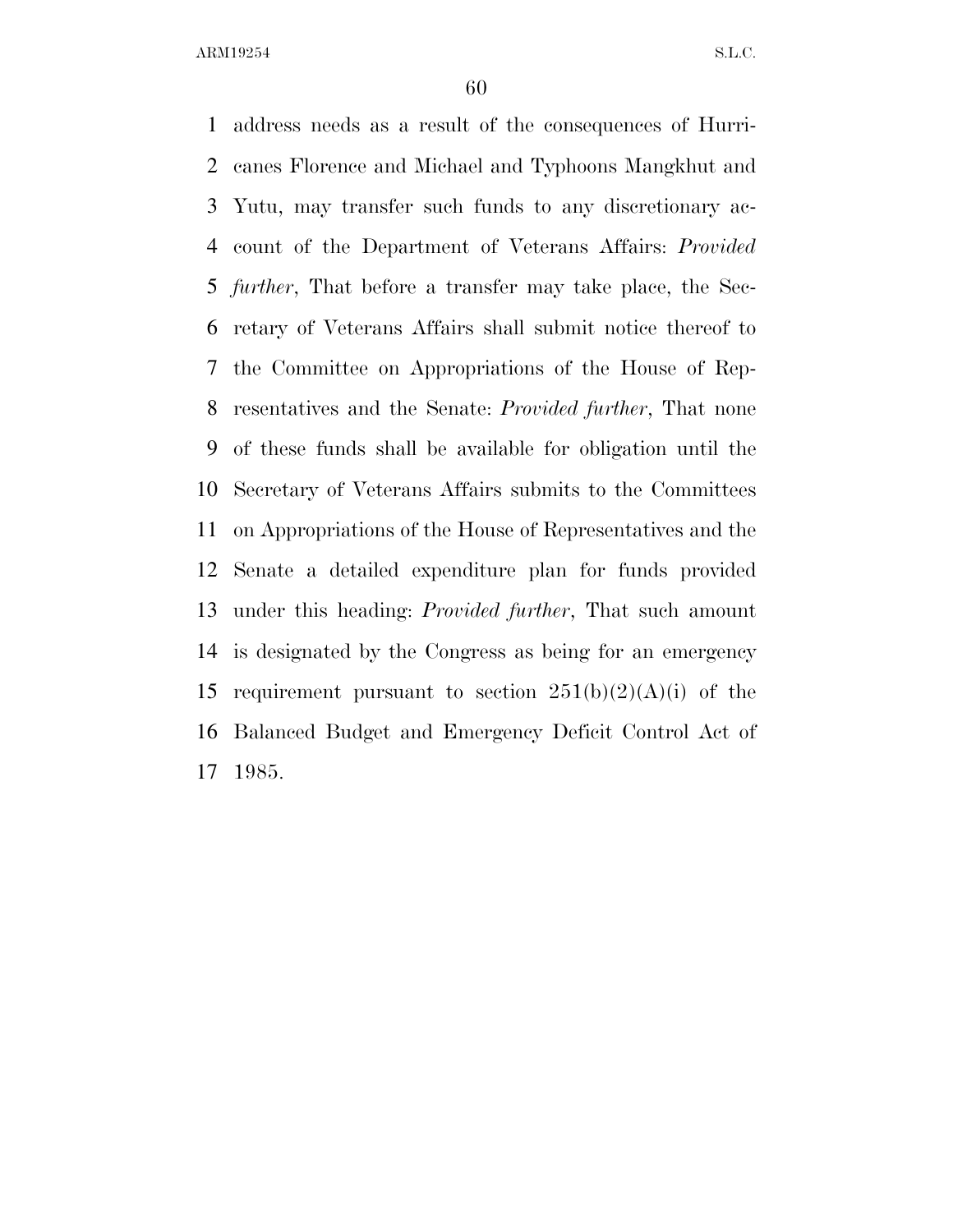#### TITLE XI

DEPARTMENT OF TRANSPORTATION

 The following sums in this title are appropriated, out of any money in the Treasury not otherwise appropriated, for the fiscal year ending September 30, 2019, and for other purposes, namely:

FEDERAL TRANSIT ADMINISTRATION

PUBLIC TRANSPORTATION EMERGENCY RELIEF PROGRAM

 For an additional amount for the ''Public Transpor- tation Emergency Relief Program'' as authorized under section 5324 of title 49, United States Code, \$10,542,000 to remain available until expended, for transit systems af- fected by major declared disasters occurring in calendar year 2018: *Provided*, That not more than three-quarters of 1 percent of the funds for public transportation emer- gency relief shall be available for administrative expenses and ongoing program management oversight as authorized under sections 5334 and 5338(f)(2) of such title and shall be in addition to any other appropriations for such pur- pose: *Provided further*, That such amount is designated by the Congress as being for an emergency requirement 22 pursuant to section  $251(b)(2)(A)(i)$  of the Balanced Budg-et and Emergency Deficit Control Act of 1985.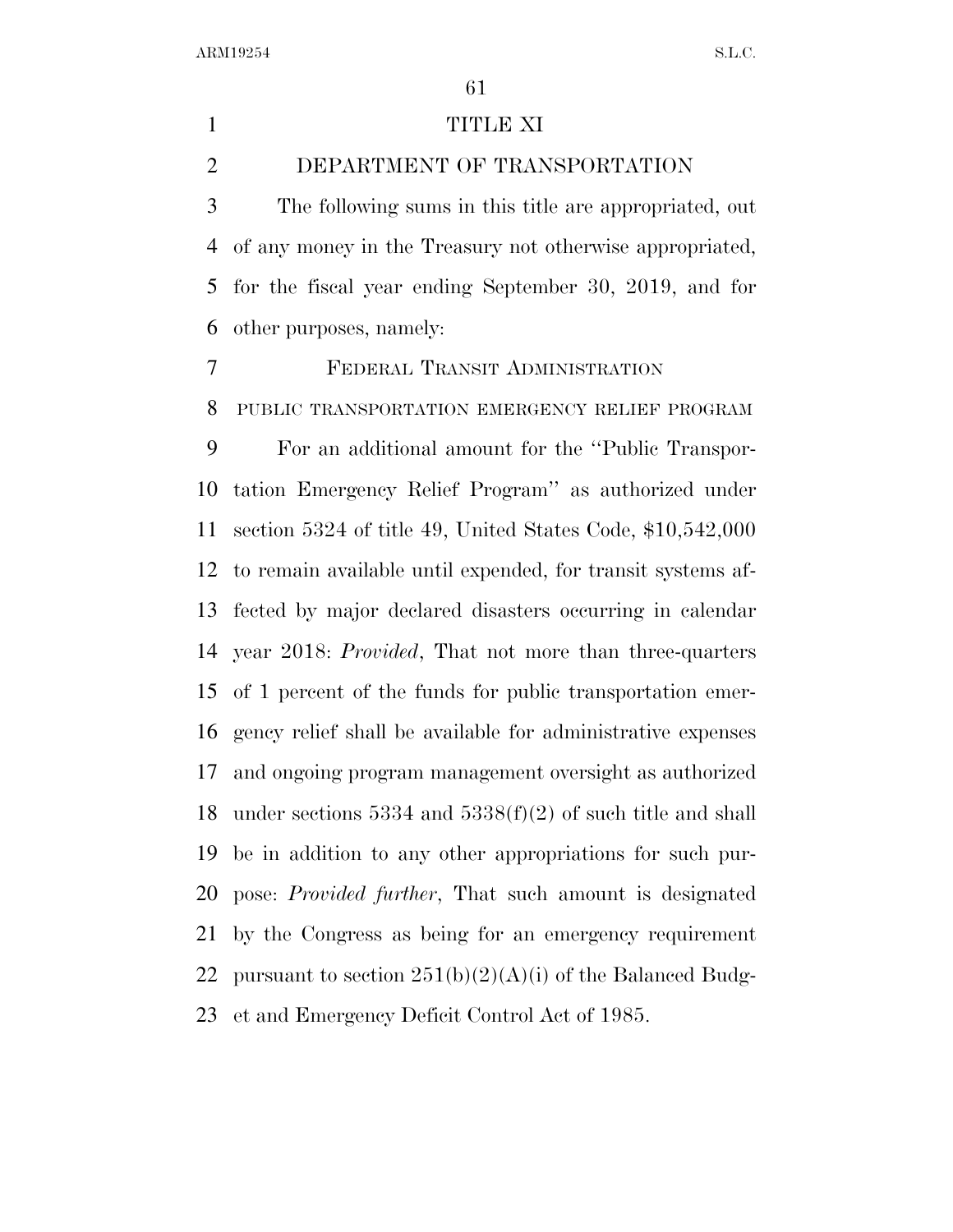| $\mathbf{1}$   | FEDERAL AVIATION ADMINISTRATION                               |
|----------------|---------------------------------------------------------------|
| $\overline{2}$ | <b>OPERATIONS</b>                                             |
| 3              | (AIRPORT AND AIRWAY TRUST FUND)                               |
| $\overline{4}$ | Of the amounts made available for "Federal Aviation"          |
| 5              | Administration—Operations" in division B of the Bipar-        |
| 6              | tisan Budget Act of 2018 (Public Law 115–123), up to          |
| 7              | $$18,000,000$ shall also be available for necessary expenses  |
| 8              | related to the consequences of major declared disasters oc-   |
| 9              | curring in calendar year 2018: <i>Provided</i> , That amounts |
| 10             | repurposed under this heading that were previously des-       |
| 11             | ignated by the Congress as an emergency requirement           |
| 12             | pursuant to the Balanced Budget and Emergency Deficit         |
| 13             | Control Act of 1985 are designated by the Congress as         |
| 14             | emergency requirement pursuant<br>to<br>section<br>an         |
| 15             | $251(b)(2)(A)(i)$ of the Balanced Budget and Emergency        |
| 16             | Deficit Control Act of 1985.                                  |
| 17             | FEDERAL HIGHWAY ADMINISTRATION                                |
| 18             | EMERGENCY RELIEF PROGRAM                                      |
| 19             | For an additional amount for the Emergency Relief             |
|                |                                                               |

 Program as authorized under section 125 of title 23, United States Code, \$1,650,000,000, to remain available until expended: *Provided*, That such amount is designated by the Congress as being for an emergency requirement 24 pursuant to section  $251(b)(2)(A)(i)$  of the Balanced Budg-et and Emergency Deficit Control Act of 1985.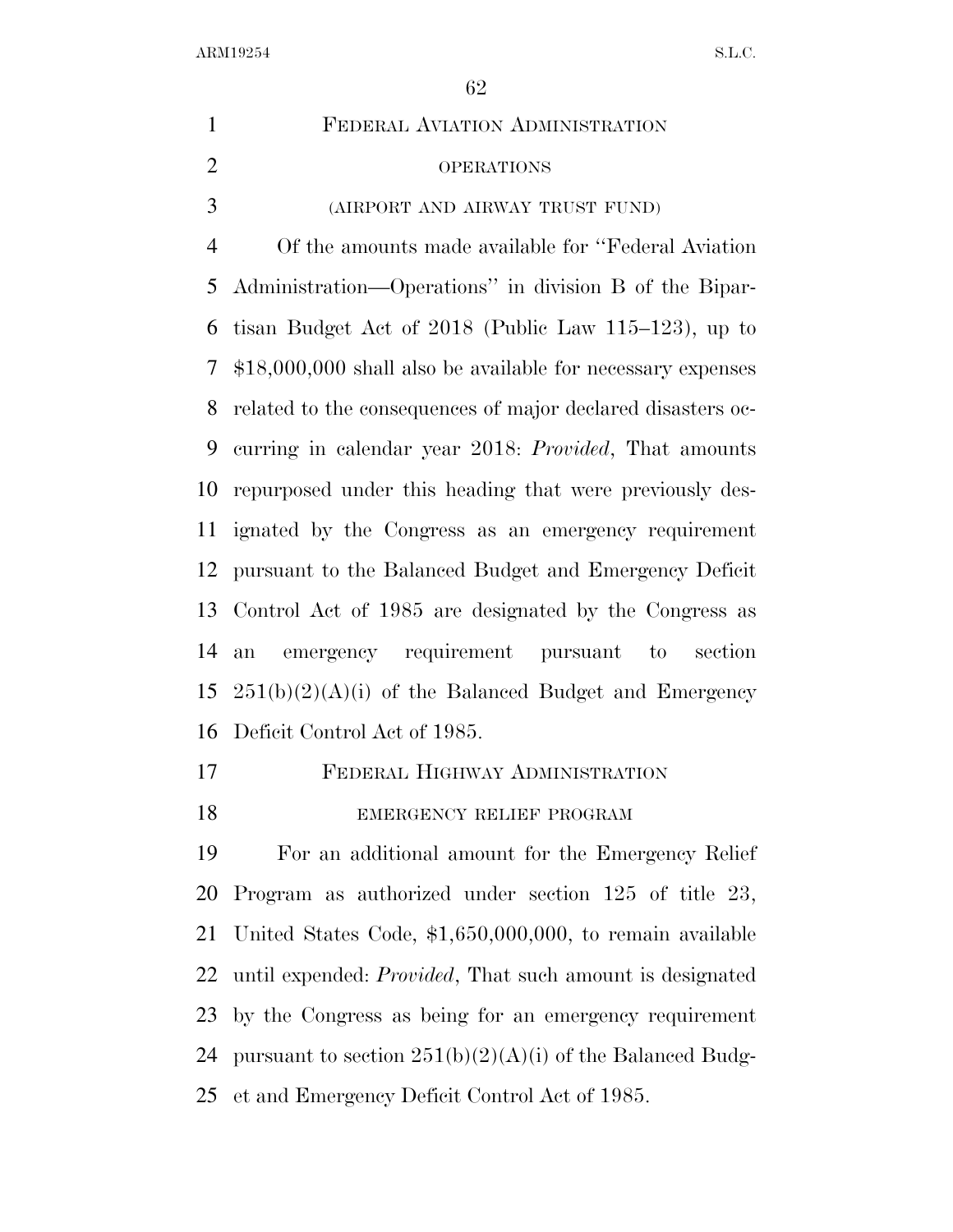| $\mathbf{1}$   | DEPARTMENT OF HOUSING AND URBAN                                    |
|----------------|--------------------------------------------------------------------|
| $\overline{2}$ | <b>DEVELOPMENT</b>                                                 |
| 3              | COMMUNITY PLANNING AND DEVELOPMENT                                 |
| $\overline{4}$ | COMMUNITY DEVELOPMENT FUND                                         |
| 5              | (INCLUDING TRANSFERS OF FUNDS)                                     |
| 6              | For an additional amount for "Community Develop-                   |
| 7              | ment Fund", \$1,060,000,000, to remain available until             |
| 8              | expended, for necessary expenses for activities authorized         |
| 9              | under title I of the Housing and Community Development             |
| 10             | Act of 1974 (42 U.S.C. 5301 et seq.) related to disaster           |
| 11             | relief, long-term recovery, restoration of infrastructure          |
| 12             | and housing, economic revitalization, and mitigation in the        |
| 13             | most impacted and distressed areas resulting from a                |
| 14             | major disaster that occurred in 2018 pursuant to the Rob-          |
| 15             | ert T. Stafford Disaster Relief and Emergency Assistance           |
| 16             | Act (42 U.S.C. 5121 et seq.): <i>Provided</i> , That funds shall   |
| 17             | be awarded directly to the State, unit of general local gov-       |
| 18             | ernment, or Indian tribe (as such term is defined in sec-          |
| 19             | tion 102 of the Housing and Community Development Act              |
| 20             | of 1974) at the discretion of the Secretary: <i>Provided fur</i> - |
| 21             | <i>ther</i> , That any funds made available under this heading     |
| 22             | and under the same heading in Public Law 115–254 that              |
| 23             | remain available, after the funds under such headings              |
| 24             | have been allocated for necessary expenses for activities          |
| 25             | authorized under such headings, shall be allocated to              |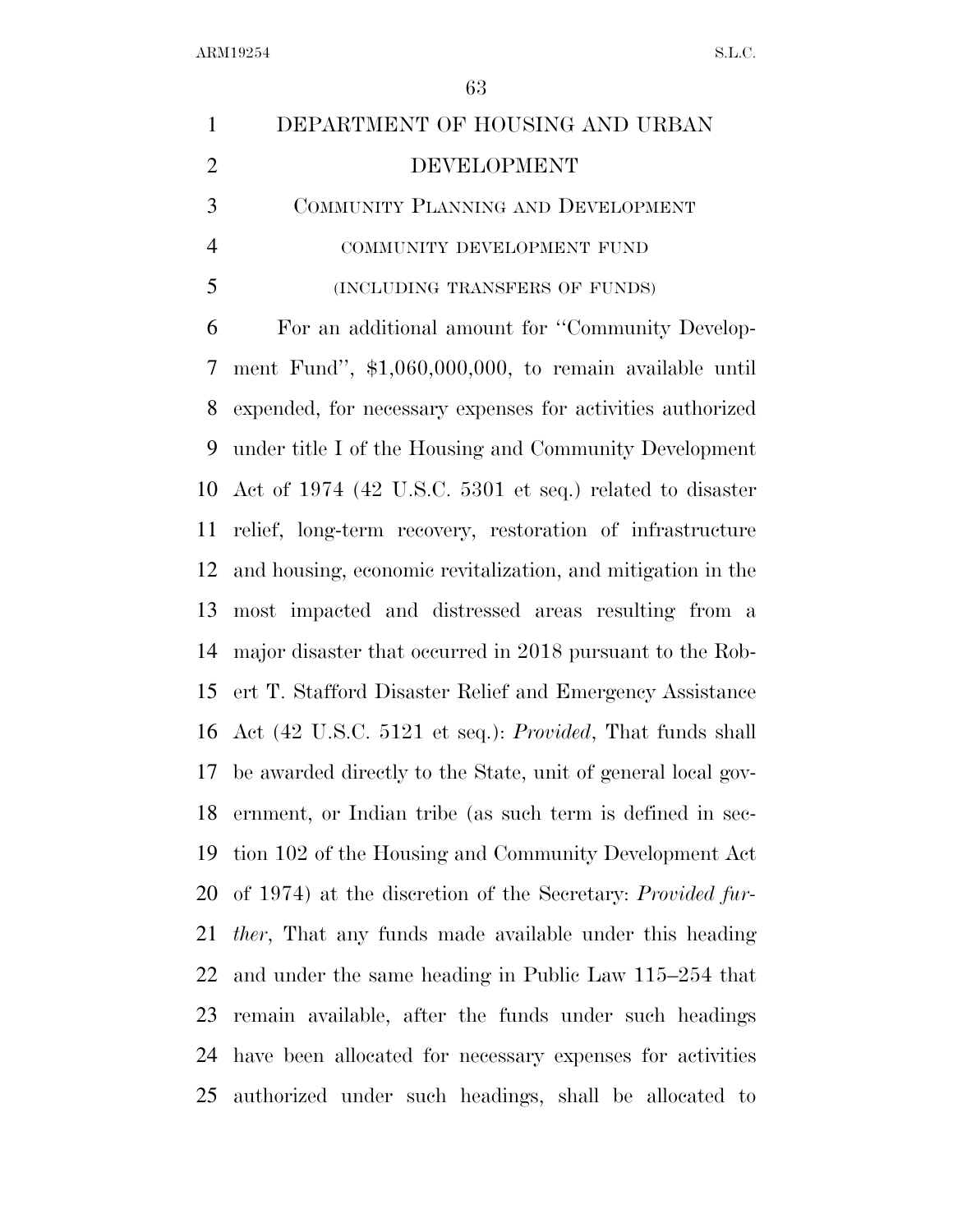grantees, for mitigation activities in the most impacted and distressed areas resulting from a major disaster that occurred in 2018: *Provided further*, That such allocations shall be made in the same proportion that the amount of funds each grantee received under this Act and the same heading in division I of Public Law 115–254 bears to the amount of all funds provided to all grantees that received allocations for disasters that occurred in 2018: *Provided further*, That of the amounts made available under the text preceding the first proviso under this heading and under the same heading in Public Law 115–254, the Secretary shall allocate to all such grantees an aggregate amount not less than 33 percent of the sum of such amounts of funds within 120 days after the enactment of this Act based on the best available data, and shall allocate no less than 100 percent of such funds by no later than 180 days after the enactment of this Act: *Provided further*, That the Secretary shall not prohibit the use of funds made avail- able under this heading and the same heading in Public Law 115–254 for non-Federal share as authorized by sec- tion 105(a)(9) of the Housing and Community Develop- ment Act of 1974 (42 U.S.C. 5305(a)(9)): *Provided fur- ther*, That of the amounts made available under this head- ing, grantees may establish grant programs to assist small businesses for working capital purposes to aid in recovery: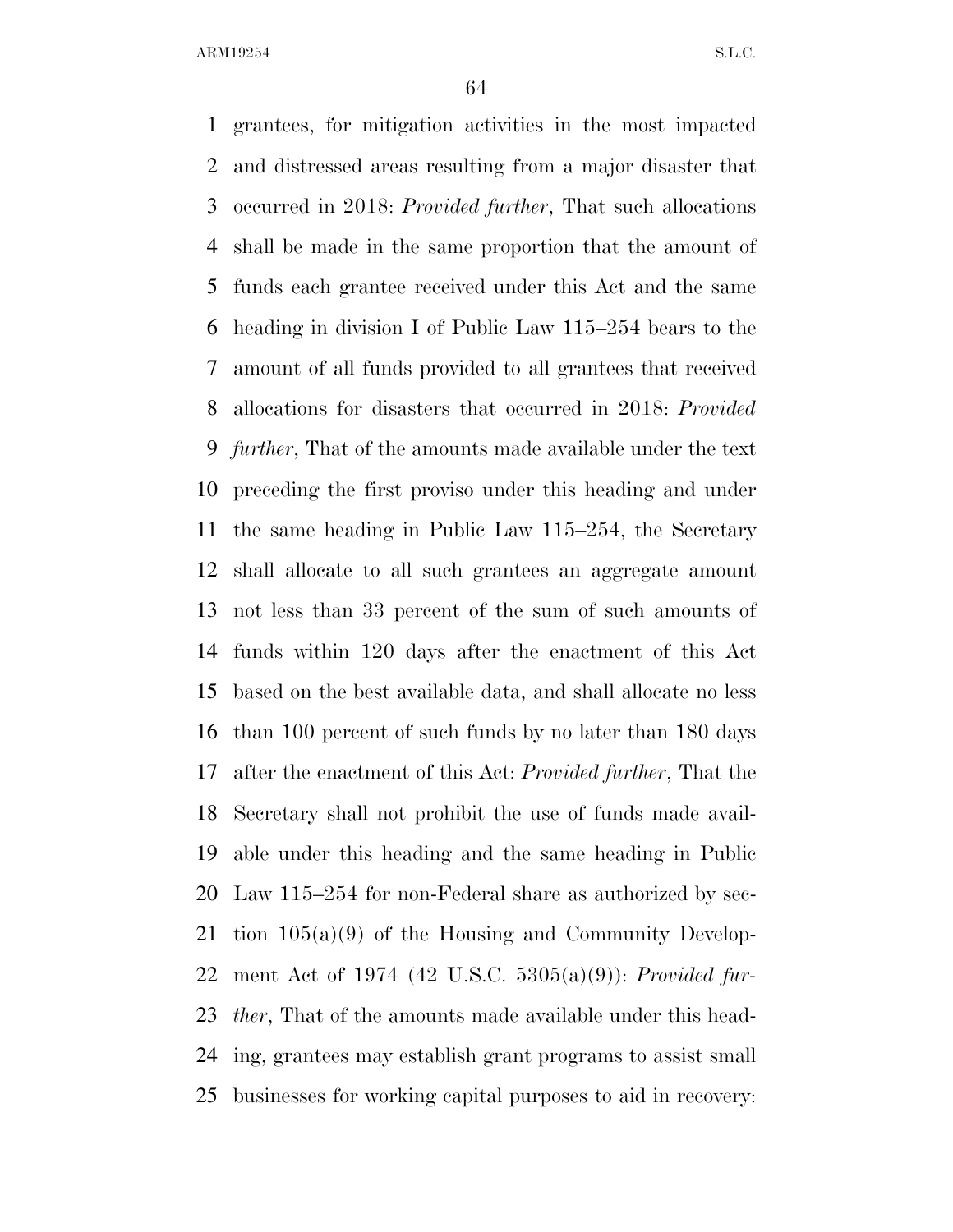*Provided further*, That as a condition of making any grant, the Secretary shall certify in advance that such grantee has in place proficient financial controls and procurement processes and has established adequate procedures to pre- vent any duplication of benefits as defined by section 312 of the Robert T. Stafford Disaster Relief and Emergency Assistance Act (42 U.S.C. 5155), to ensure timely expend- iture of funds, to maintain comprehensive websites regard- ing all disaster recovery activities assisted with these funds, and to detect and prevent waste, fraud, and abuse of funds: *Provided further*, That with respect to any such duplication of benefits, the Secretary shall act in accord- ance with section 1210 of Public Law 115–254 (132 Stat. 3442) and section 312 of the Robert T. Stafford Disaster Relief and Emergency Assistance Act (42 U.S.C. 5155): *Provided further*, That the Secretary shall require grantees to maintain on a public website information containing common reporting criteria established by the Department that permits individuals and entities awaiting assistance and the general public to see how all grant funds are used, including copies of all relevant procurement documents, grantee administrative contracts and details of ongoing procurement processes, as determined by the Secretary: *Provided further*, That prior to the obligation of funds a grantee shall submit a plan to the Secretary for approval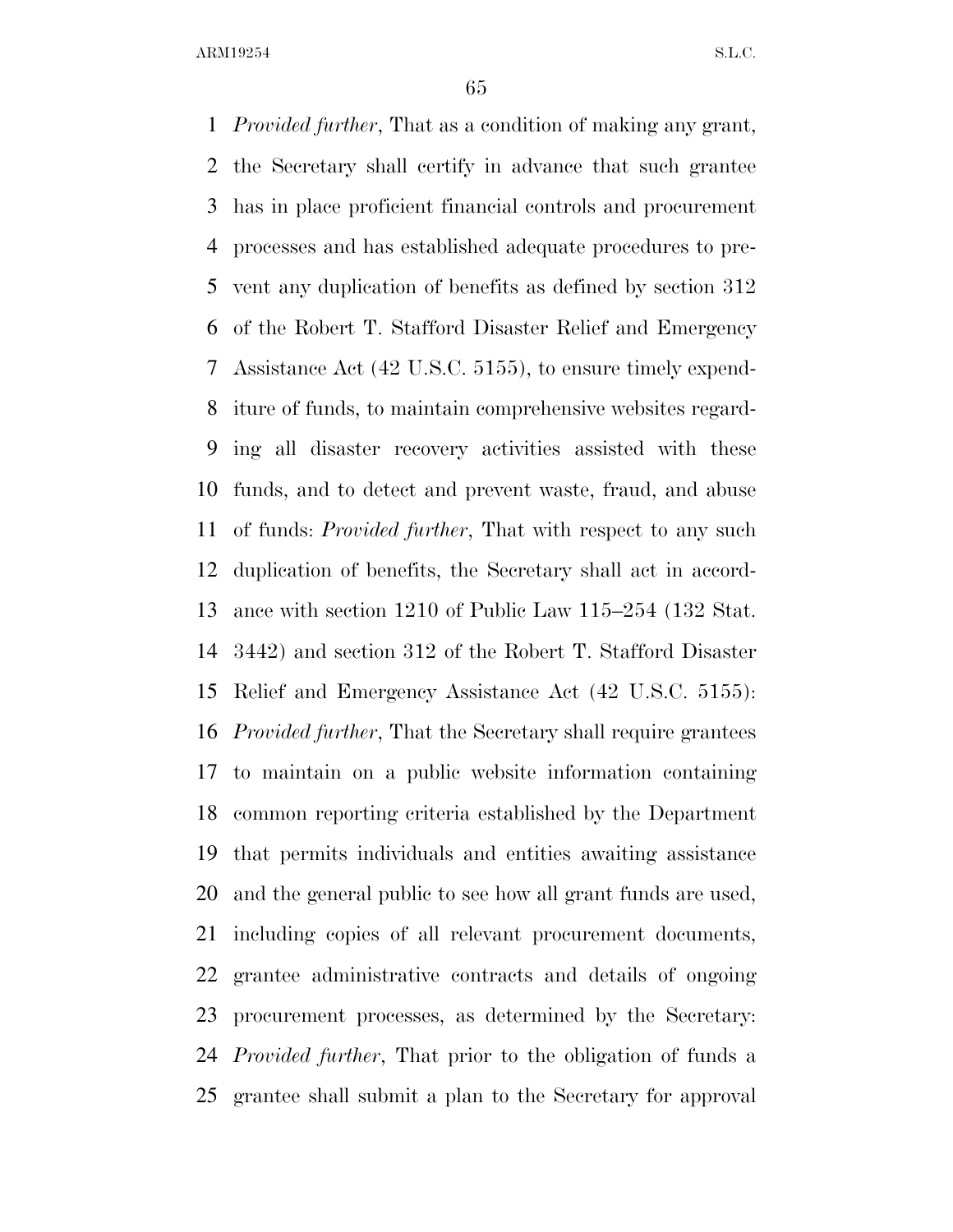detailing the proposed use of all funds, including criteria for eligibility and how the use of these funds will address long-term recovery and restoration of infrastructure and housing, economic revitalization, and mitigation in the most impacted and distressed areas: *Provided further*, That such funds may not be used for activities reimbursed by, or for which funds have been made available by, the Federal Emergency Management Agency or the Army Corps of Engineers, in excess of the authorized amount of the project or its components: *Provided further*, That funds allocated under this heading shall not be considered relevant to the non-disaster formula allocations made pur- suant to section 106 of the Housing and Community De- velopment Act of 1974 (42 U.S.C. 5306): *Provided fur- ther*, That a State, unit of general local government, or Indian tribe may use up to 5 percent of its allocation for administrative costs: *Provided further*, That the first pro- viso under this heading in the Supplemental Appropria- tions for Disaster Relief Requirements Act, 2018 (division I of Public Law 115–254) is amended by striking ''State or unit of general local government'' and inserting ''State, unit of general local government, or Indian tribe (as such term is defined in section 102 of the Housing and Commu- nity Development Act of 1974 (42 U.S.C. 5302))'': *Pro-vided further*, That the sixth proviso under this heading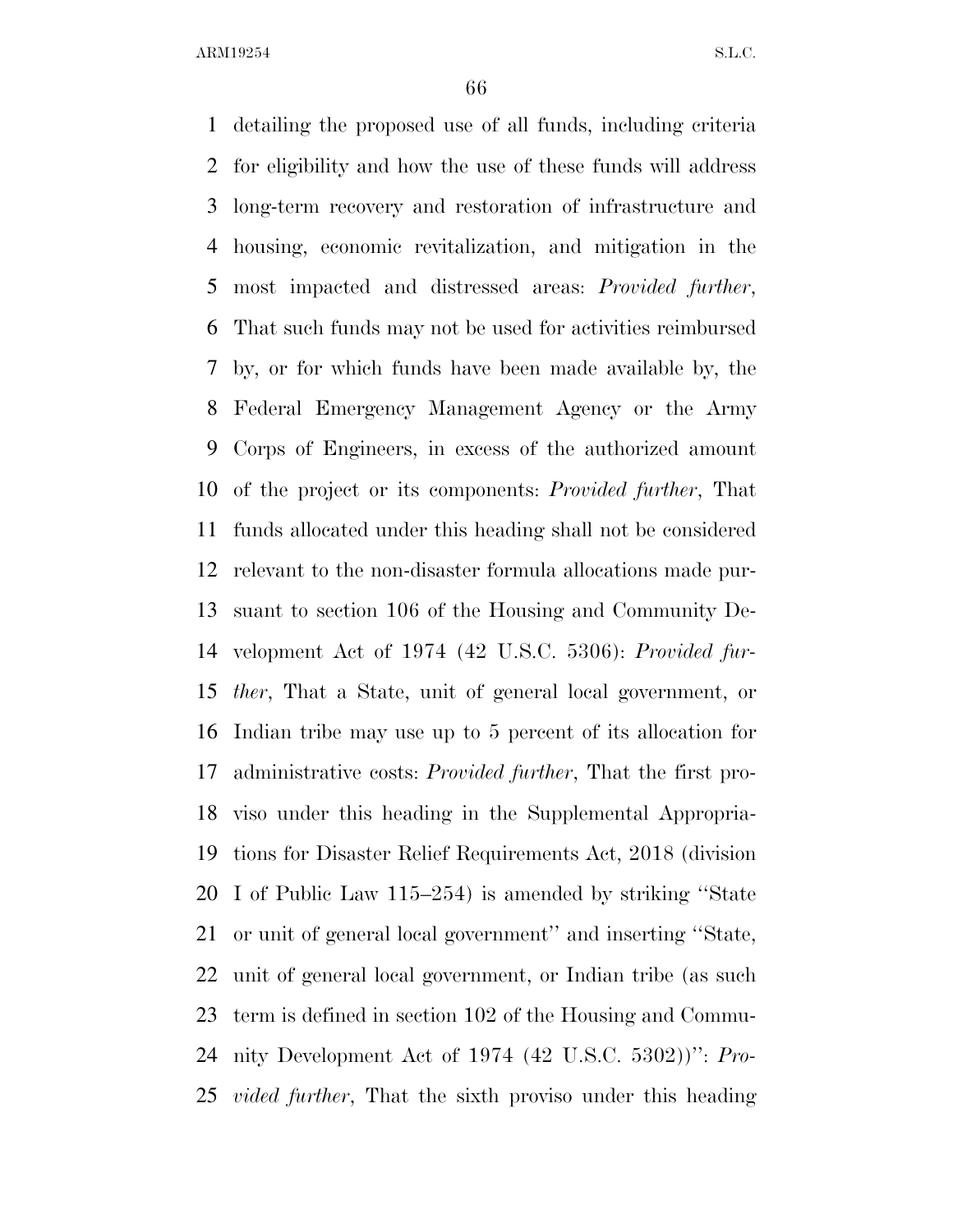in the Supplemental Appropriations for Disaster Relief Requirements Act, 2018 (division I of Public Law 115– 254) is amended by striking ''State or subdivision thereof'' and inserting ''State, unit of general local government, or Indian tribe (as such term is defined in section 102 of the Housing and Community Development Act of 1974 (42 U.S.C. 5302))'': *Provided further*, That in admin- istering the funds under this heading, the Secretary of Housing and Urban Development may waive, or specify alternative requirements for, any provision of any statute or regulation that the Secretary administers in connection with the obligation by the Secretary or the use by the re- cipient of these funds (except for requirements related to fair housing, nondiscrimination, labor standards, and the environment), if the Secretary finds that good cause exists for the waiver or alternative requirement and such waiver or alternative requirement would not be inconsistent with the overall purpose of title I of the Housing and Commu- nity Development Act of 1974: *Provided further*, That, notwithstanding the preceding proviso, recipients of funds provided under this heading that use such funds to supple- ment Federal assistance provided under section 402, 403, 404, 406, 407, 408 (c)(4), or 502 of the Robert T. Staf- ford Disaster Relief and Emergency Assistance Act (42 U.S.C. 5121 et seq.) may adopt, without review or public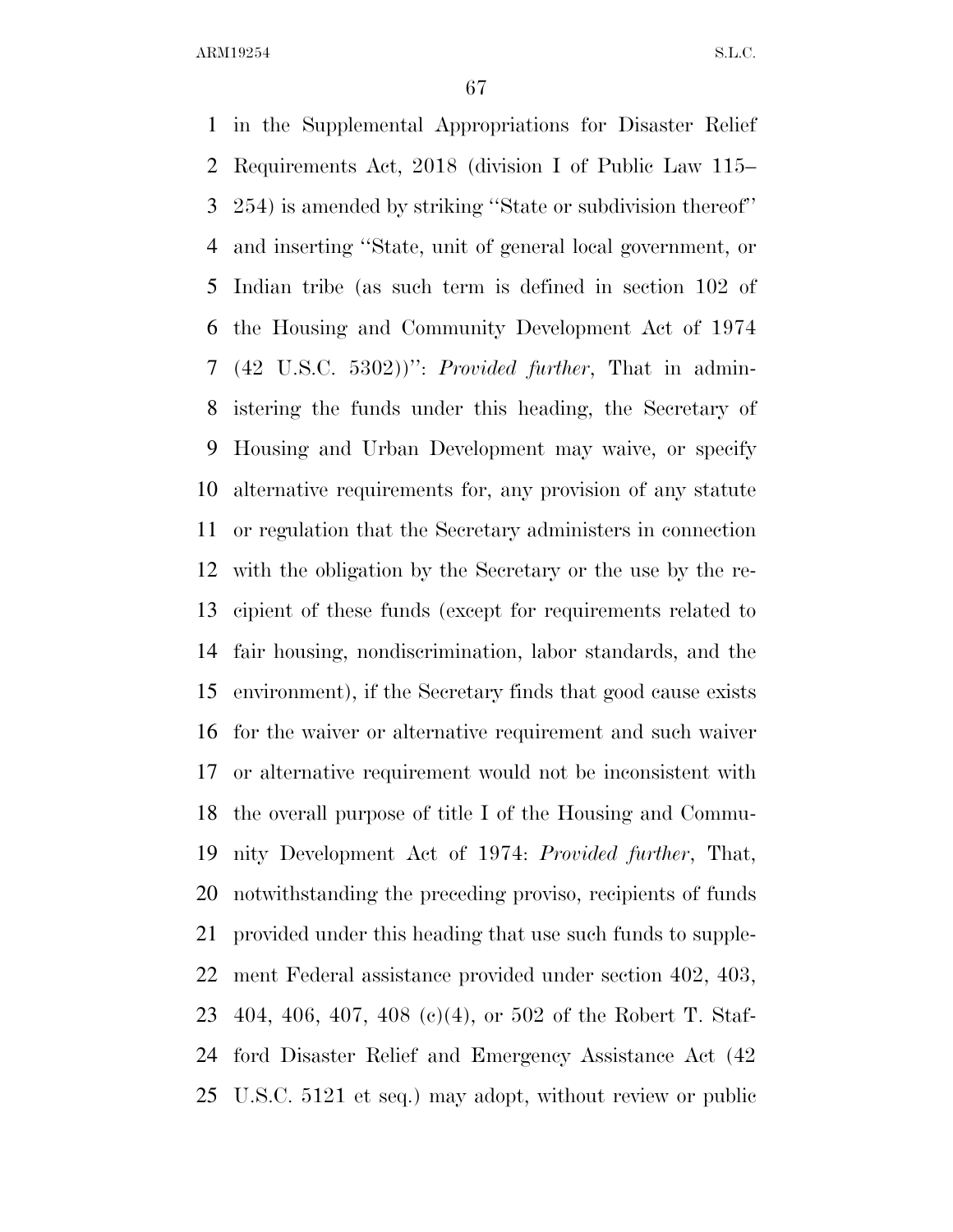comment, any environmental review, approval, or permit performed by a Federal agency, and such adoption shall satisfy the responsibilities of the recipient with respect to such environmental review, approval or permit: *Provided further*, That, notwithstanding section 104(g)(2) of the Housing and Community Development Act of 1974 (42 7 U.S.C.  $5304(g)(2)$ , the Secretary may, upon receipt of a request for release of funds and certification, imme- diately approve the release of funds for an activity or project assisted under this heading if the recipient has adopted an environmental review, approval or permit under the preceding proviso or the activity or project is categorically excluded from review under the National En- vironmental Policy Act of 1969 (42 U.S.C. 4321 et seq.): *Provided further*, That the Secretary shall publish via no- tice in the Federal Register any waiver, or alternative re- quirement, to any statute or regulation that the Secretary administers pursuant to title I of the Housing and Com- munity Development Act of 1974 no later than 5 days be- fore the effective date of such waiver or alternative re- quirement: *Provided further*, That of the amounts made available under this heading, up to \$5,000,000 shall be made available for capacity building and technical assist- ance, including assistance on contracting and procurement processes, to support States, units of general local govern-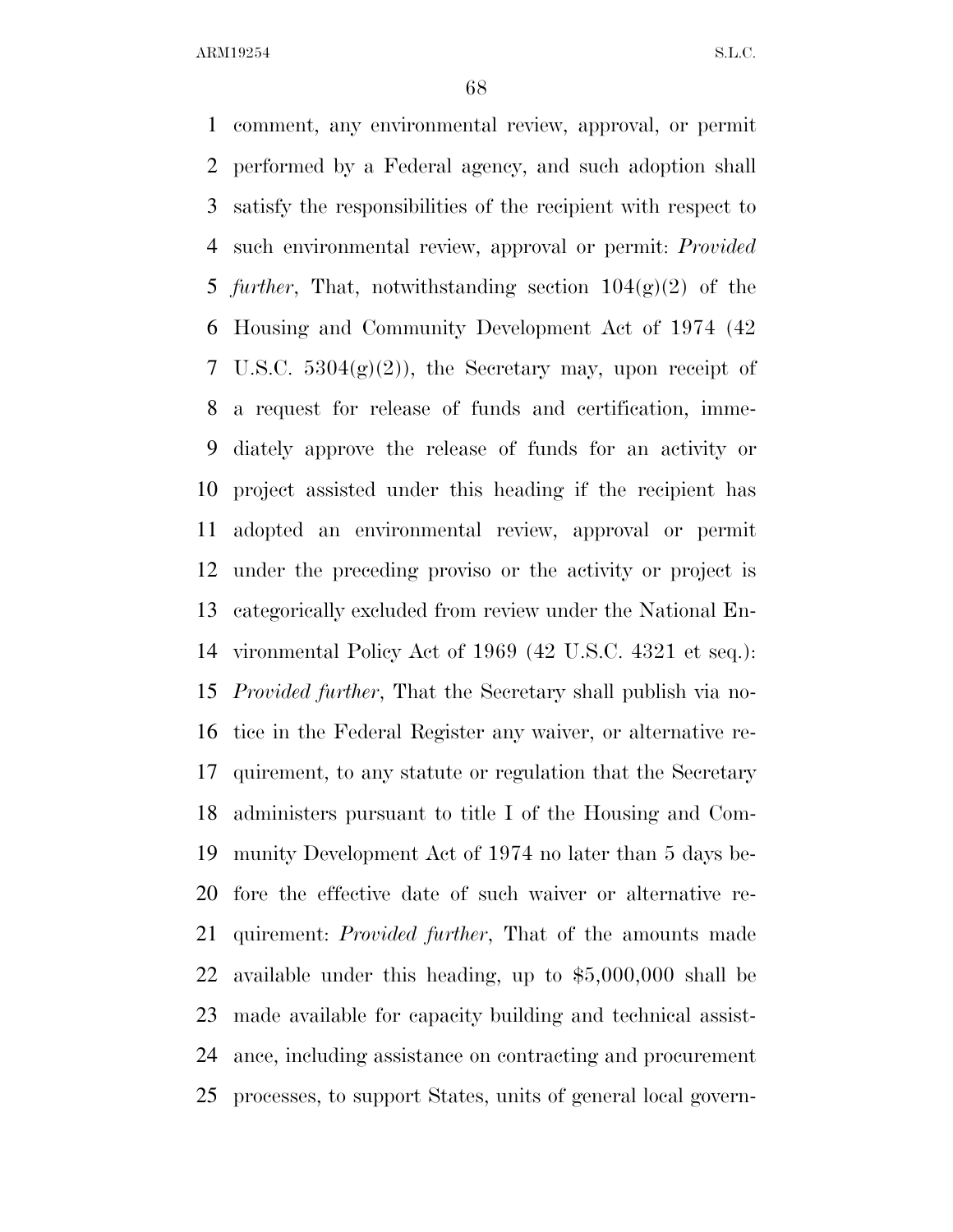ment, or Indian tribes (and their subrecipients) that re- ceive allocations pursuant to this heading, received dis- aster recovery allocations under the same heading in Pub- lic Law 115–254, or may receive similar allocations for disaster recovery in future appropriations Acts: *Provided further*, That of the amounts made available under this heading and under the same heading in Public Law 115– 254, up to \$2,500,000 shall be transferred, in aggregate, to ''Department of Housing and Urban Development— Program Office Salaries and Expenses—Community Plan- ning and Development'' for necessary costs, including in- formation technology costs, of administering and over- seeing the obligation and expenditure of amounts under this heading: *Provided further*, That the amount specified in the preceding proviso shall be combined with funds ap- propriated under the same heading and for the same pur- pose in Public Law 115–254 and the aggregate of such amounts shall be available for any of the same such pur- poses specified under this heading or the same heading in Public Law 115–254 without limitation: *Provided fur- ther*, That such amount is designated by the Congress as being for an emergency requirement pursuant to section  $251(b)(2)(A)(i)$  of the Balanced Budget and Emergency Deficit Control Act of 1985.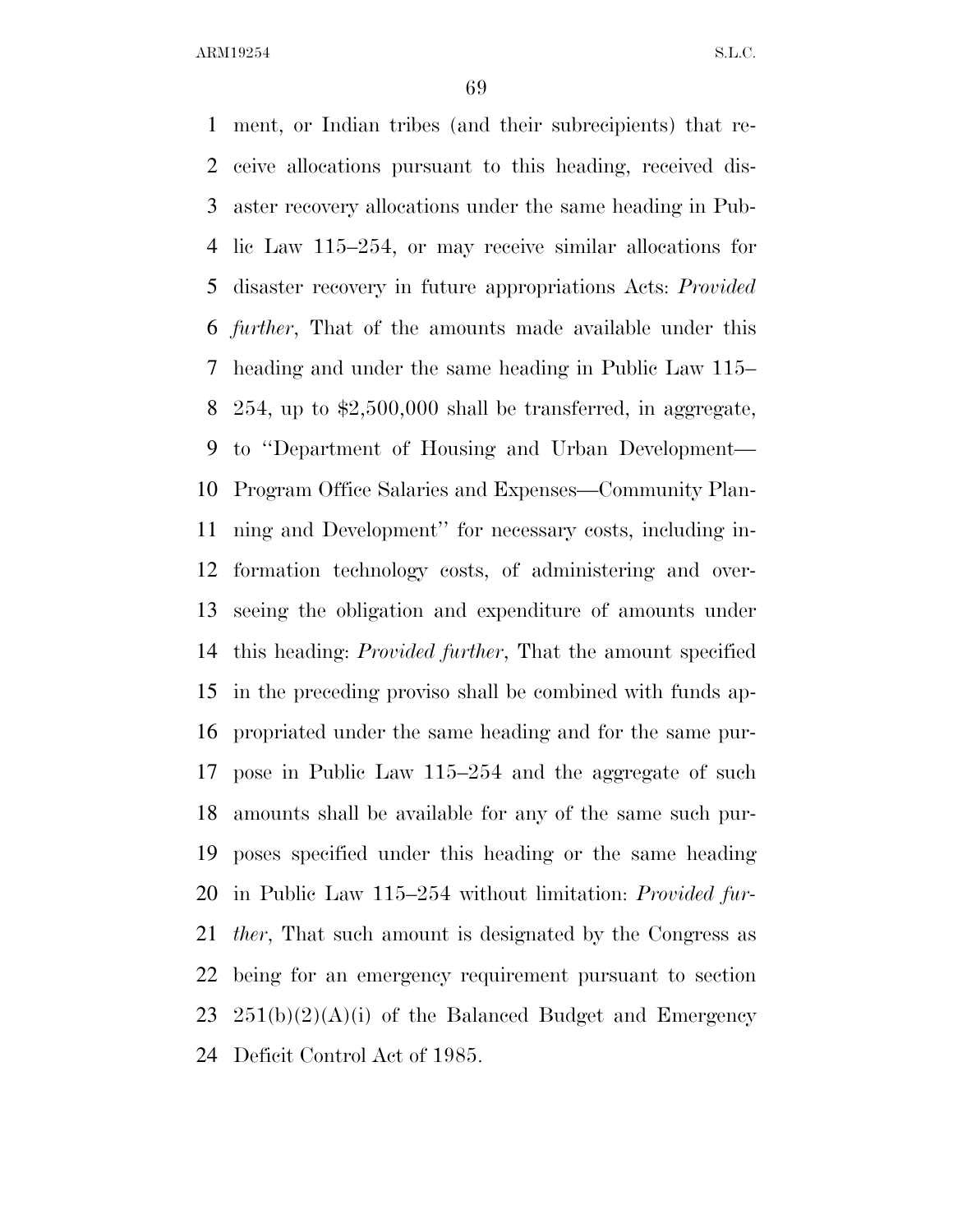GENERAL PROVISION—THIS TITLE SEC. 1101. (a) Amounts previously made available for activities authorized under title I of the Housing and Community Development Act of 1974 (42 U.S.C. 5301 et seq.) related to disaster relief, long-term recovery, restora- tion of infrastructure and housing, economic revitalization, and mitigation in the most impacted and distressed areas resulting from a major disaster, including funds provided under section 145 of division C of Public Law 114–223, section 192 of division C of Public Law 114–223 (as added by section 101(3) of division A of Public Law 114– 254), section 421 of division K of Public Law 115–31, and any mitigation funding provided under the heading ''Department of Housing and Urban Development—Com- munity Planning and Development—Community Develop- ment Fund'' of Public Law 115–123, that were allocated in response to Hurricane Matthew, may be used inter- changeably and without limitation for the same activities in the most impacted and distressed areas related to Hur- ricane Florence. In addition, any funds provided under the heading ''Department of Housing and Urban Develop- ment—Community Planning and Development—Commu- nity Development Fund'' in this Act or in division I of Public Law 115–254 that are allocated in response to Hurricane Florence may be used interchangeably and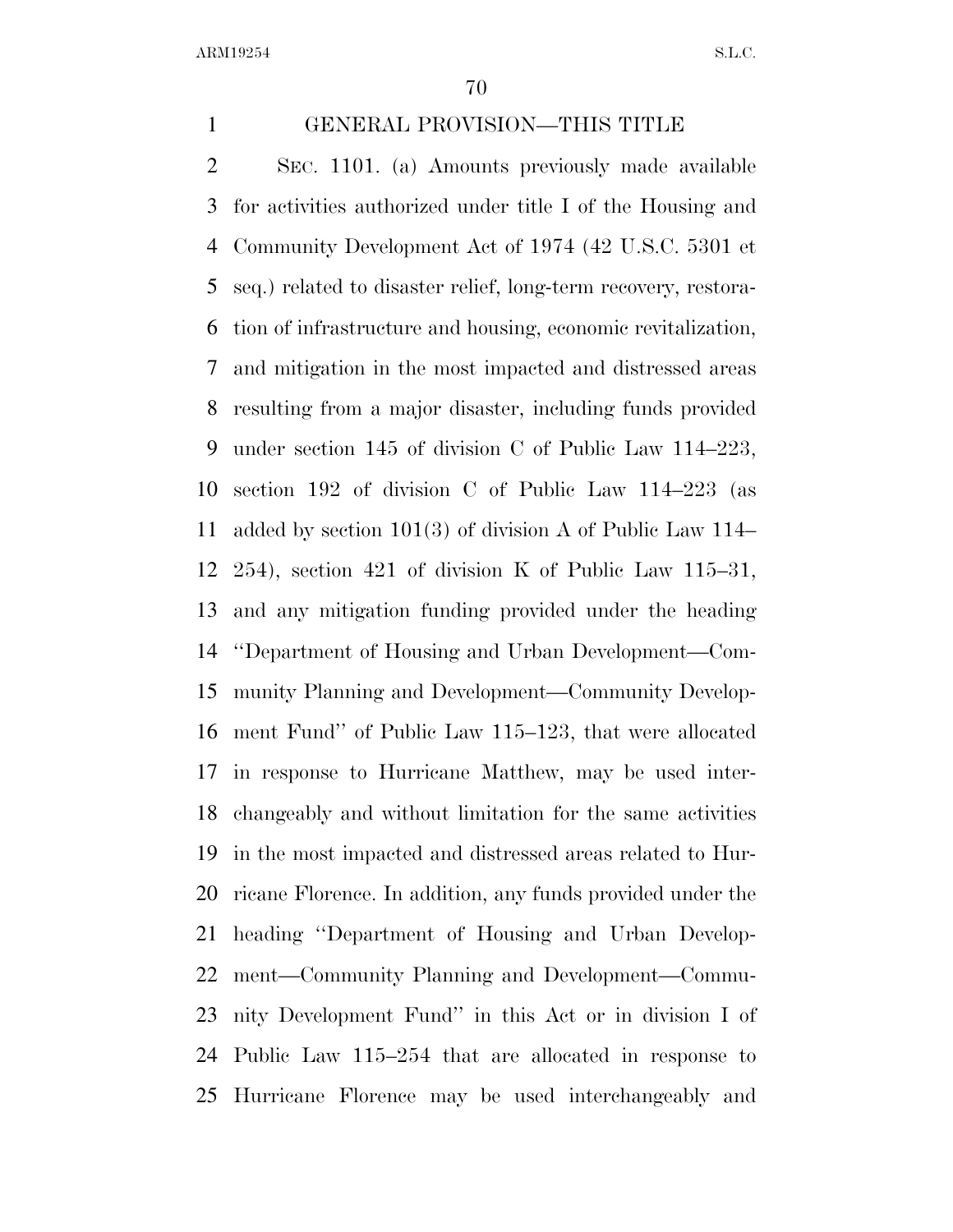without limitation for the same activities in the most im- pacted and distressed areas related to Hurricane Matthew. Until HUD publishes the Federal Register Notice imple- menting this provision, grantees may submit for HUD ap- proval revised plans for the use of funds related to Hurri- cane Matthew that expand the eligible beneficiaries of ex- isting programs contained in such previously approved plans to include those impacted by Hurricane Florence. Approval of any such revised plans shall include the execu- tion of revised grant terms and conditions as necessary. Once the implementing Notice is published, any additional action plan revisions shall follow the requirements con-tained therein.

 (b) Amounts made available for administrative costs for activities authorized under title I of the Housing and Community Development Act of 1974 (42 U.S.C. 5301 et seq.) related to disaster relief, long-term recovery, restora- tion of infrastructure and housing, economic revitalization, and mitigation in the most impacted and distressed areas under this Act or any future Act, and amounts previously provided under section 420 of division L of Public Law 114–113, section 145 of division C of Public Law 114– 223, section 192 of division C of Public Law 114–223 (as added by section 101(3) of division A of Public Law 114– 254), section 421 of division K of Public Law 115–31,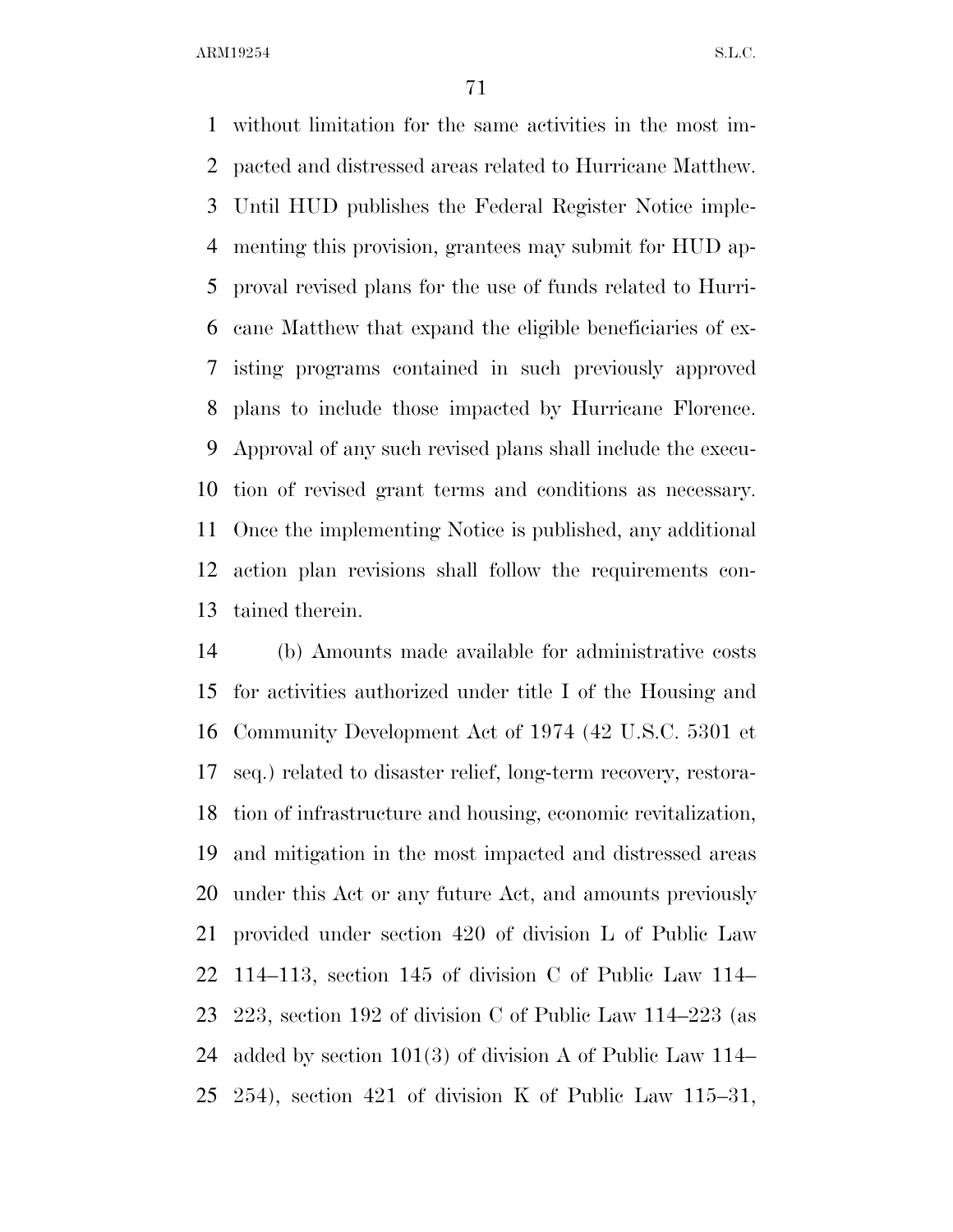and under the heading ''Department of Housing and Urban Development—Community Planning and Develop- ment—Community Development Fund'' of division B of Public Law 115–56, Public Law 115–123, and Public Law 115–254, shall be available for eligible administrative costs of the grantee related to any disaster relief funding identified in this subsection without regard to the par- ticular disaster appropriation from which such funds origi-nated.

 (c) The additional uses pursuant to this section for amounts that were previously designated by the Congress, respectively, as an emergency requirement or as being for disaster relief pursuant to the Balanced Budget and Emergency Deficit Control Act are designated by the Con- gress as being for an emergency requirement pursuant to 16 section  $251(b)(2)(A)(i)$  of the Balanced Budget and Emergency Deficit Control Act of 1985 or as being for 18 disaster relief pursuant to section  $251(b)(2)(D)$  of the Balanced Budget and Emergency Deficit Control Act of 1985.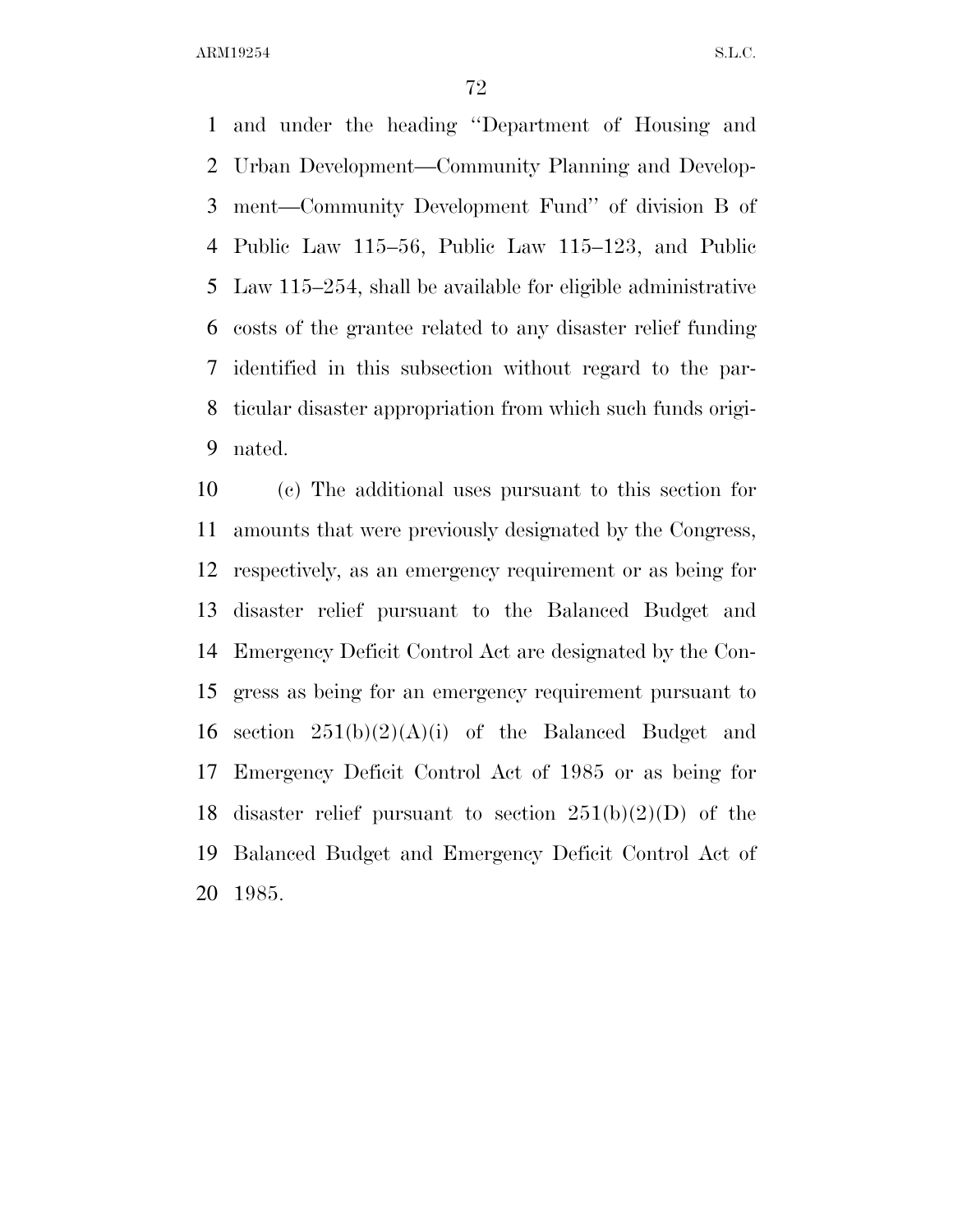## 1 TITLE XII

## GENERAL PROVISIONS

 SEC. 1201. Each amount appropriated or made avail- able by this Act is in addition to amounts otherwise appro-priated for the fiscal year involved.

 SEC. 1202. No part of any appropriation contained in this Act shall remain available for obligation beyond the current fiscal year unless expressly so provided herein.

 SEC. 1203. Unless otherwise provided for by this Act, the additional amounts appropriated by this Act to appro- priations accounts shall be available under the authorities and conditions applicable to such appropriations accounts for fiscal year 2019.

 SEC. 1204. Each amount designated in this Act by Congress as being for an emergency requirement pursuant 16 to section  $251(b)(2)(A)(i)$  of the Balanced Budget and Emergency Deficit Control Act of 1985 (2 U.S.C.  $901(b)(2)(A(i))$  shall be available (or rescinded or trans- ferred, if applicable) only if the President subsequently so designates all such amounts and transmits such designa-tions to the Congress.

 SEC. 1205. For purposes of this Act, the con- sequences or impacts of any hurricane shall include dam-ages caused by the storm at any time during the entirety